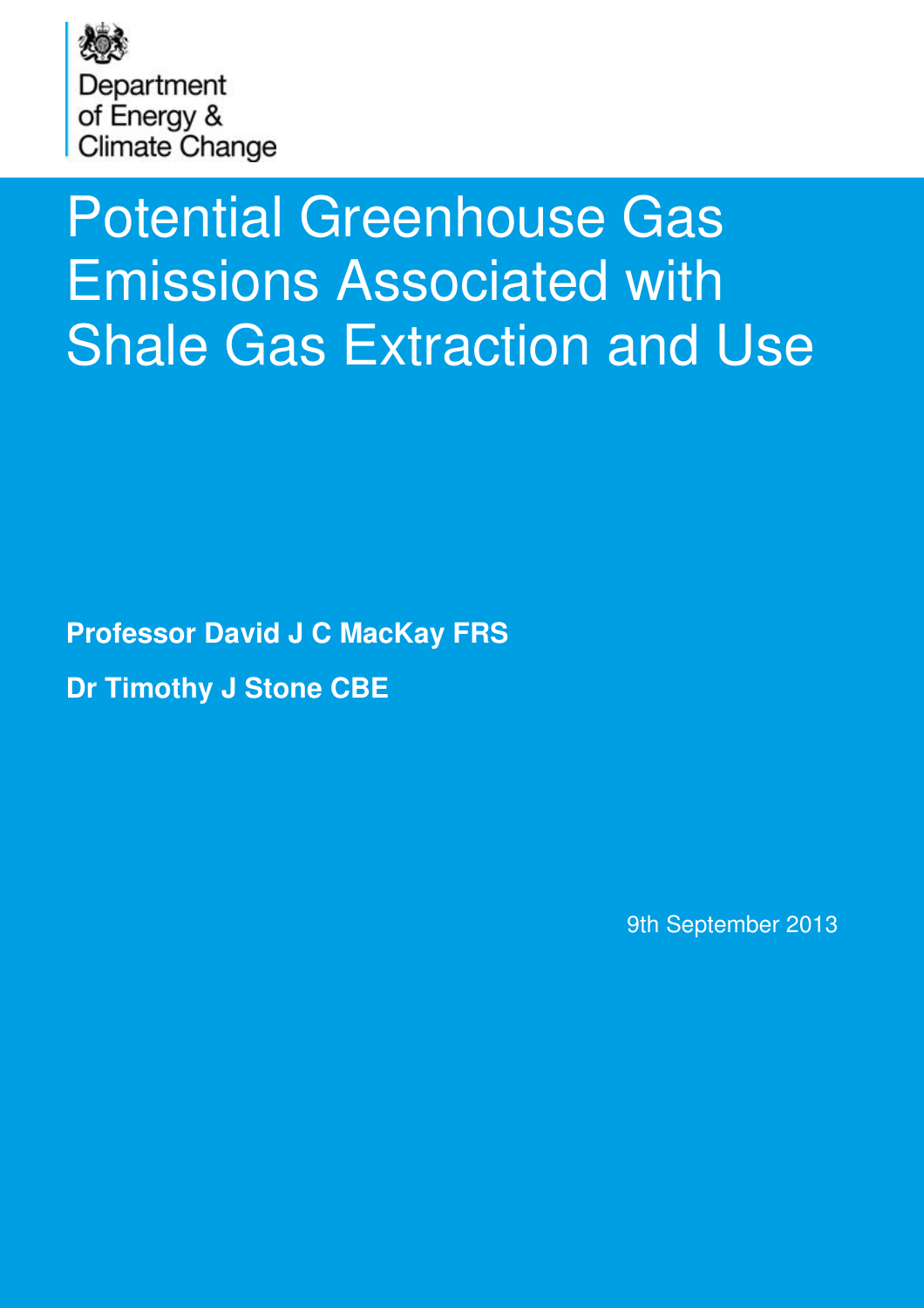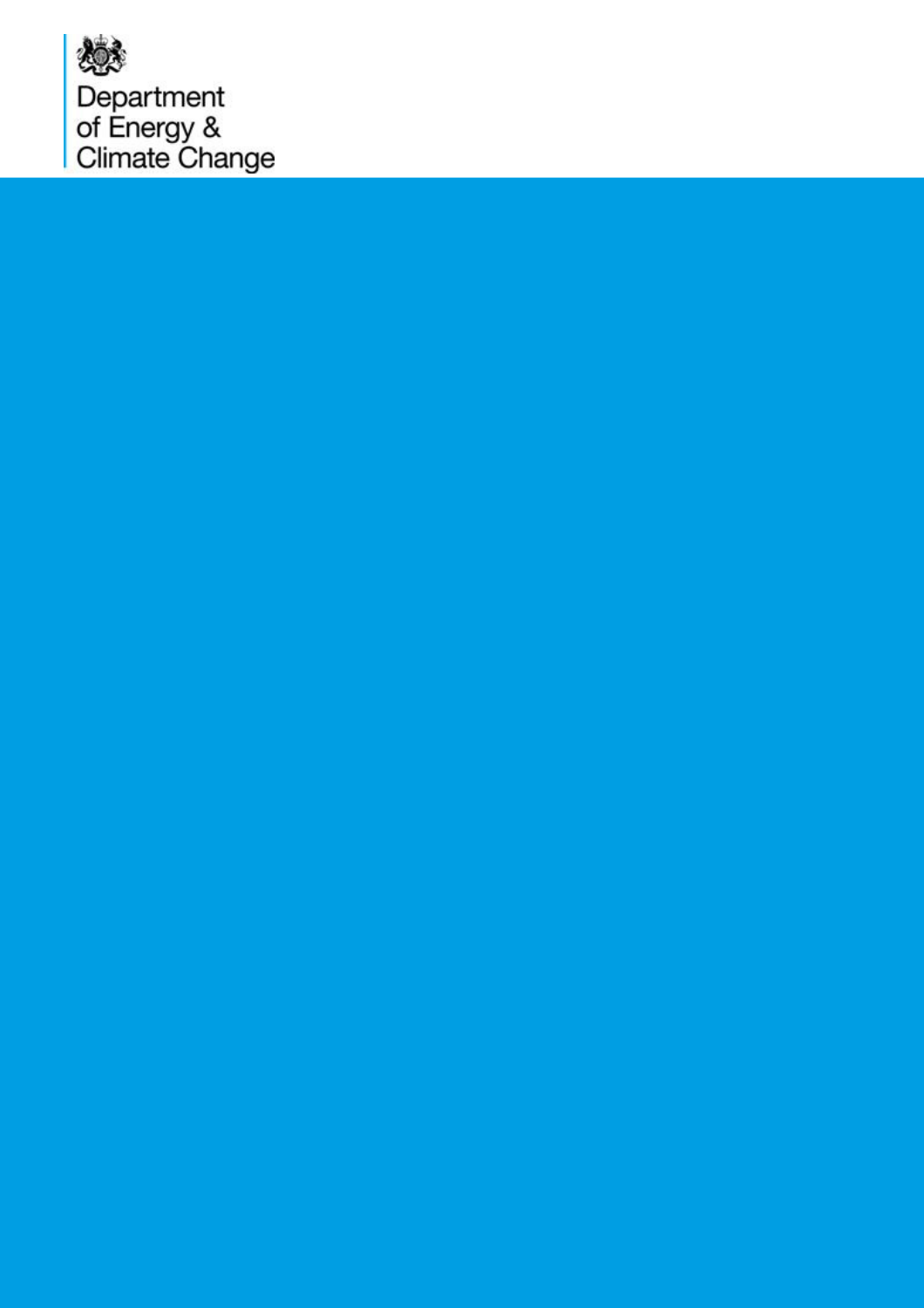# **Executive Summary**

- 1. In December 2012, the Secretary of State for the Department of Energy and Climate Change (DECC) requested a study to gather available evidence on the potential greenhouse gas (GHG) emissions from production of shale gas in the UK, and the compatibility of future production and use of shale gas in the UK with climate change targets. This report presents the outcome of this study and provides recommendations to mitigate the climate change impacts of shale gas exploration, production and use in the UK.
- 2. This study examines local GHG emissions associated with shale gas exploration and production. The carbon footprint includes carbon dioxide  $(CO<sub>2</sub>)$  and methane  $(CH<sub>4</sub>)$ . Methane has a global warming potential 25 times greater than  $CO<sub>2</sub>$ , based on a 100-year time horizon<sup>1</sup>. It also studies the effect of shale gas use on overall GHG emissions rates and cumulative emissions.
- 3. Comparisons are made between the emissions associated with the use of shale gas, conventional gas, Liquefied Natural Gas (LNG), and coal.
- 4. Our conclusions are as follows:

#### **Carbon footprint**

- a. If adequately regulated, local GHG emissions from shale gas operations should represent only a small proportion of the total carbon footprint of shale gas, which is likely to be dominated by  $CO<sub>2</sub>$  emissions associated with its combustion.
- b. Any local GHG emissions from shale gas operations would fall within the nontraded sector of the UK's carbon budgets. If the carbon budgets impose a binding constraint, any increase in emissions associated with domestic shale gas operations would have to be offset by emissions cuts elsewhere in the economy.
- c. The carbon footprint (emissions intensity) of shale gas extraction and use is likely to be in the range  $200 - 253$  g  $CO<sub>2</sub>e$  per kWh of chemical energy, which makes shale gas's overall carbon footprint comparable to gas extracted from conventional sources (199 – 207 g  $CO<sub>2</sub>e/kWh<sub>(th)</sub>$ ), and lower than the carbon footprint of Liquefied Natural Gas (233 - 270g  $CO<sub>2</sub>$ e/kWh<sub>(th)</sub>). When shale gas is used for electricity generation, its carbon footprint is likely to be in the range 423 – 535 g CO<sub>2</sub>e/kWh<sub>(e)</sub>, which is significantly lower than the carbon footprint of coal,  $837 - 1130$  g  $CO<sub>2</sub>e/kWh<sub>(e)</sub>$ .

<sup>&</sup>lt;sup>1</sup> The 100 year global warming potential of CH<sub>4</sub> compared to CO<sub>2</sub> assumed in this study is consistent with an agreement at the United Nations Framework Convention on Climate Change to adopt the Intergovernmental Panel on Climate Change's 2007 fourth assessment report (AR4).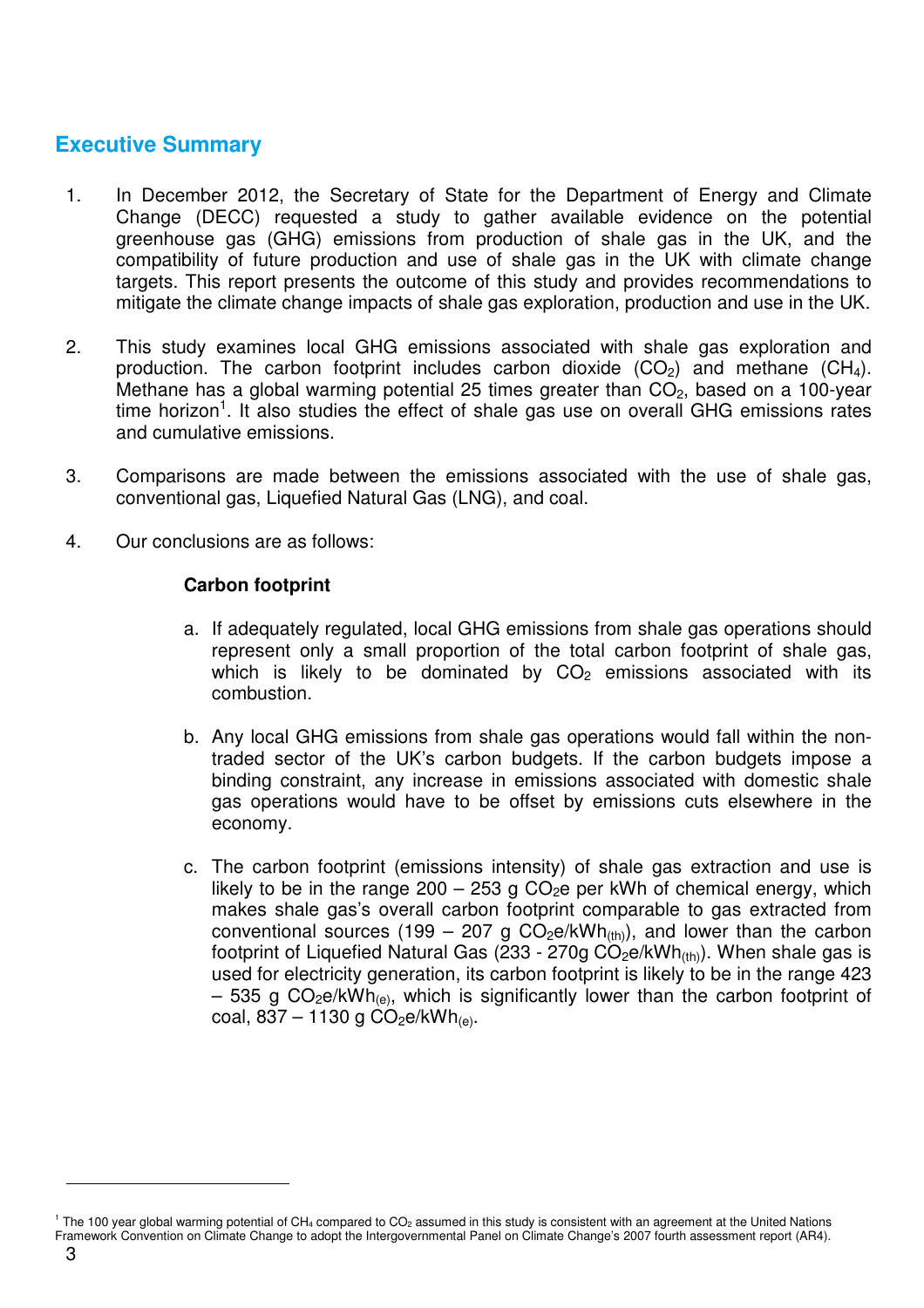

**Figure a:** Estimated greenhouse gas (GHG) emission intensity for various sources of gas. For shale gas the emissions intensity depends on the assumed completion method; here it has been assumed that methane released during completion would be 90% captured and flared. Alternative assumptions, especially "reduced emissions completion", are discussed in the report.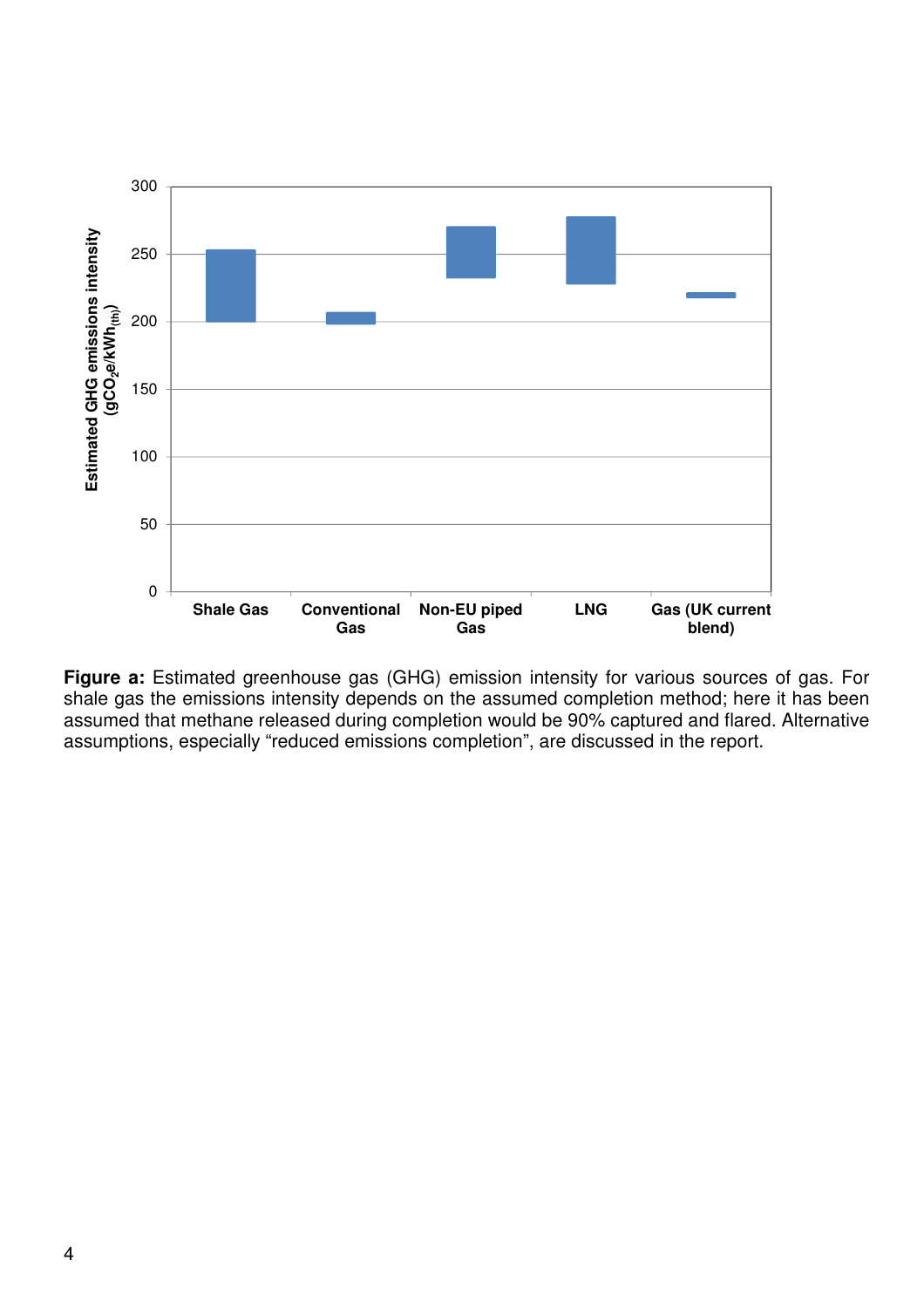

Figure b: Comparison of the life-cycle emissions for the production of electricity from various sources of gas, and coal. The same completion method for shale gas has been assumed as in Figure a.

#### **Impact on national GHG emissions rates and cumulative emissions**

- d. If shale gas extraction is demonstrated by industry to be economic in the UK, some of the UK's reserve may be used nationally. Because the UK is wellconnected to the Western European gas market, the effect of UK shale gas production on gas prices is likely to be small, and the principal effect of UK shale gas production and use will be that it displaces imported LNG, or possibly piped gas from outside Europe. The net effect on total UK GHG emissions rates is likely to be small.
- e. The short-term and long-term effects of shale gas exploitation in the UK on global emissions rates are complex to predict and depend strongly on global climate policies. The short-term effect of shale gas use on global emissions depends on:
	- the price of the shale gas relative to the prices of LNG imports to the European market and coal;
	- the price elasticities of demand and supply of gas and coal;
	- the transport costs of gas and coal; and
	- the substitutability of gas and coal in different regional markets.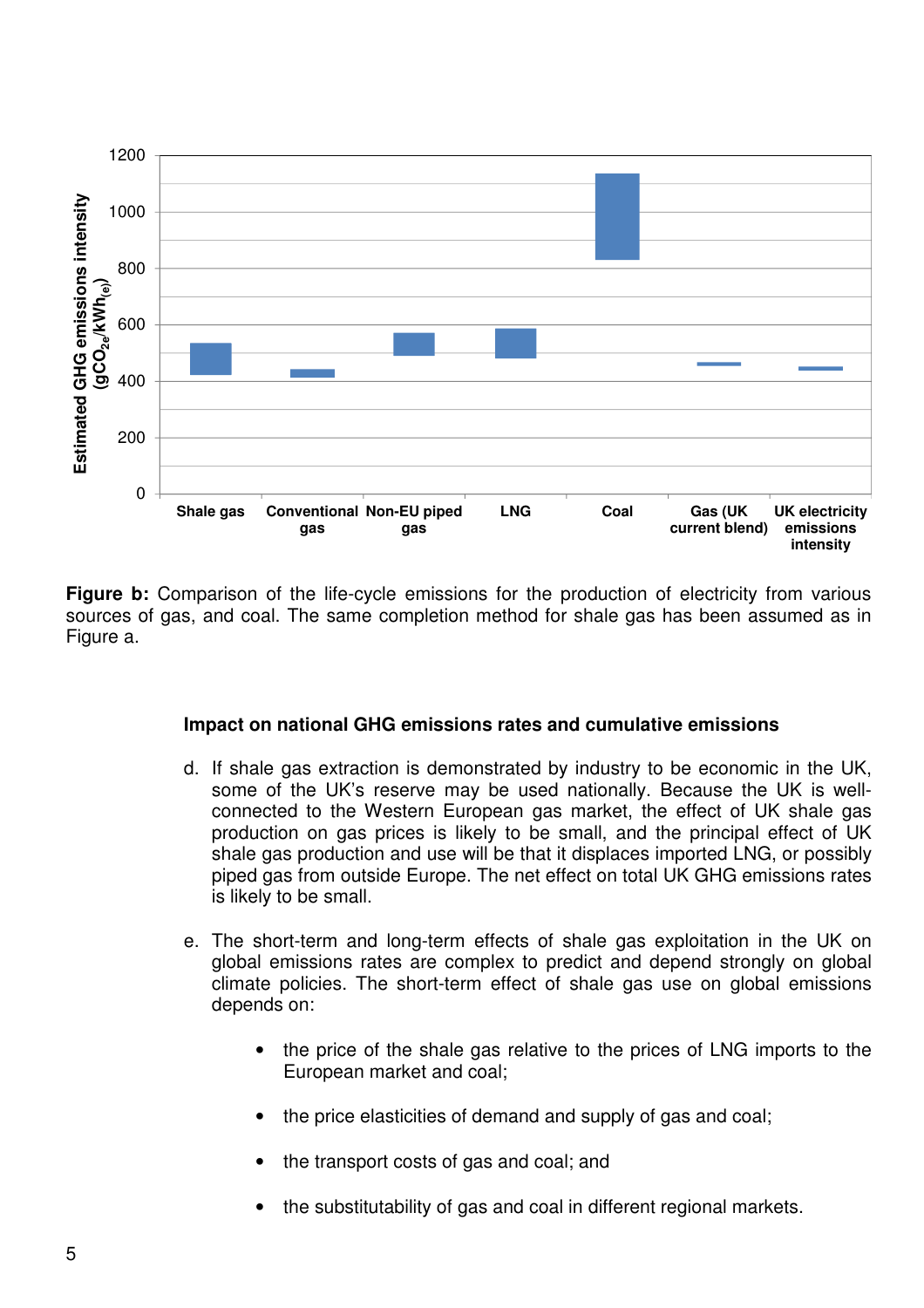- f. Long term global temperature rises are determined not by the rates of emissions but by cumulative global emissions of carbon over all time. The production of shale gas could increase global cumulative GHG emissions if the fossil fuels displaced by shale gas are used elsewhere. This potential issue is not specific to shale gas and would apply to the exploitation of any new fossil fuel reserve.
- g. The potential increase in cumulative emissions could be counteracted if equivalent and additional emissions-reduction measures are made somewhere in the world. Such measures are well established in the scientific and policy literature and include: carbon capture and storage; carbon offsetting through additional reforestation or negative emissions technologies that reduce  $CO<sub>2</sub>$ concentrations; and other measures that would lead to fossil fuel reserves, that would have been developed under business-as-usual, remaining in the ground. The view of the authors is that without global climate policies (of the sort already advocated by the UK) new fossil fuel exploitation is likely to lead to an increase in cumulative GHG emissions and the risk of climate change.

#### **Recommendations**

- 5. We recommend:
	- a. in managing fugitive, vented or flared methane throughout the exploration, preproduction and production of shale gas, operators should adopt the principle of reducing emissions to as low a level as reasonably practicable (ALARP). In particular, "reduced emissions completions" (REC) or "green completions" should be adopted at all stages following exploration. Government should discuss with regulators appropriate mandatory requirements to be applied at each stage to ensure that the best technology is implemented in all cases;
	- b. shale gas exploration and production in the UK should be accompanied by careful monitoring and inspection of GHG emissions relating to all aspects of exploration, pre-production and production, at least until any particular production technique is well understood and documented in the context of UK usage (see Research, below);
	- c. thereafter operators should monitor their sites to: (1) ensure early warning of unexpected leakages; and (2) obtain emissions estimates for regulators and government;
	- d. shale gas production in the UK should be accompanied by research into development of more effective extraction techniques, such as improved REC and self-healing cements, which minimise wider environmental impacts including whole-life-cycle GHG emissions;
	- e. government and industry should actively pursue new techniques to minimise GHG emissions associated with exploration, pre-production and production of shale gas and also reduce the impact on local environment and infrastructure;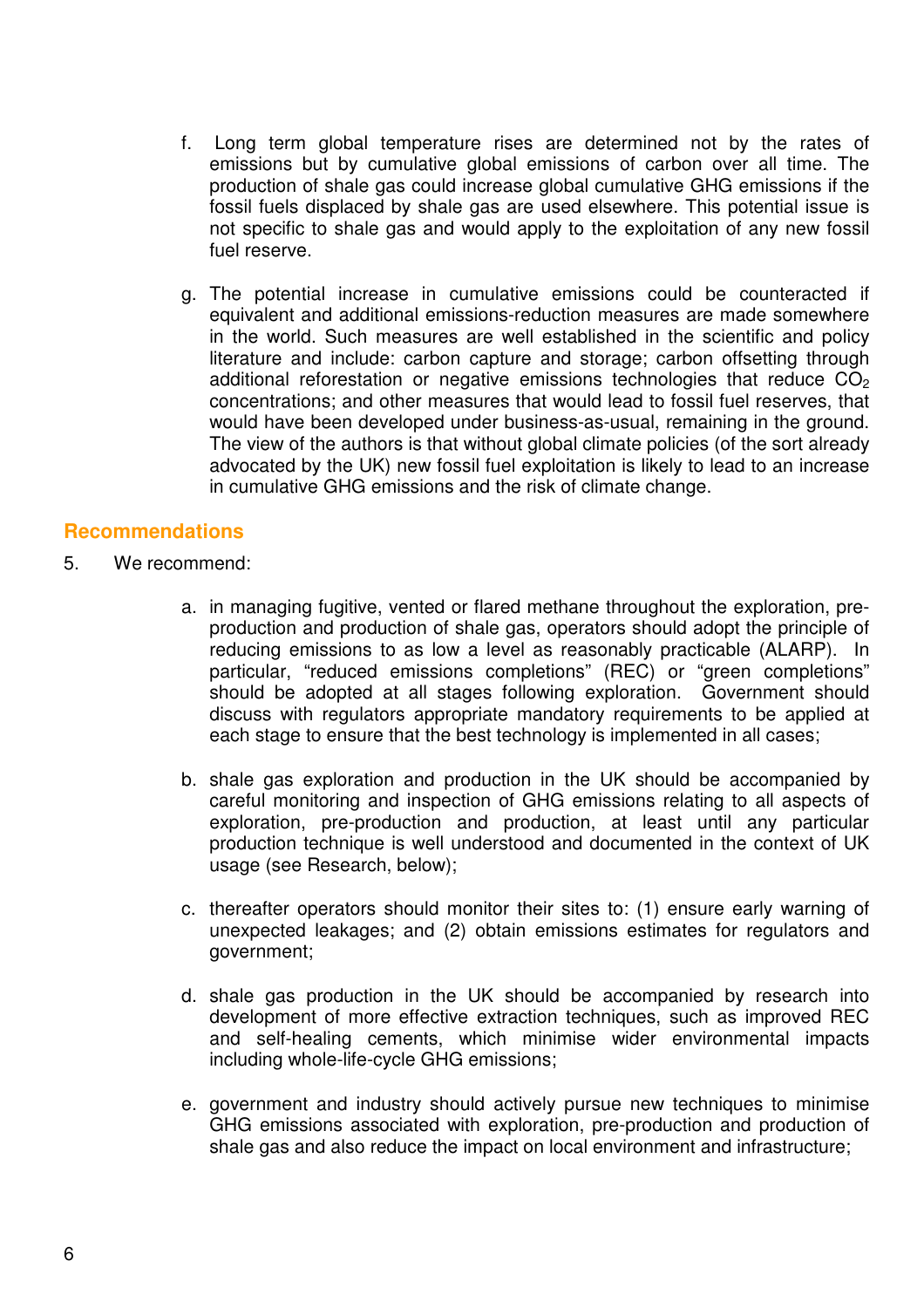- f. the shale gas industry should research methods to minimise water demand and vehicle movements, so as to reduce greenhouse gas emissions and the impact on local infrastructure;
- g. there should be a detailed scientific research programme of methane measurement, aimed at better understanding and characterising sources and quantities of methane emissions associated with shale gas operations; and
- h. this research programme should be independent and managed jointly between government and industry. The research should aim, for example, to reduce uncertainty associated with estimates of local methane emissions from shale gas operations and also to guide the optimisation of regulatory monitoring. The research could also provide information on the effectiveness of operators' actions to minimise methane emissions.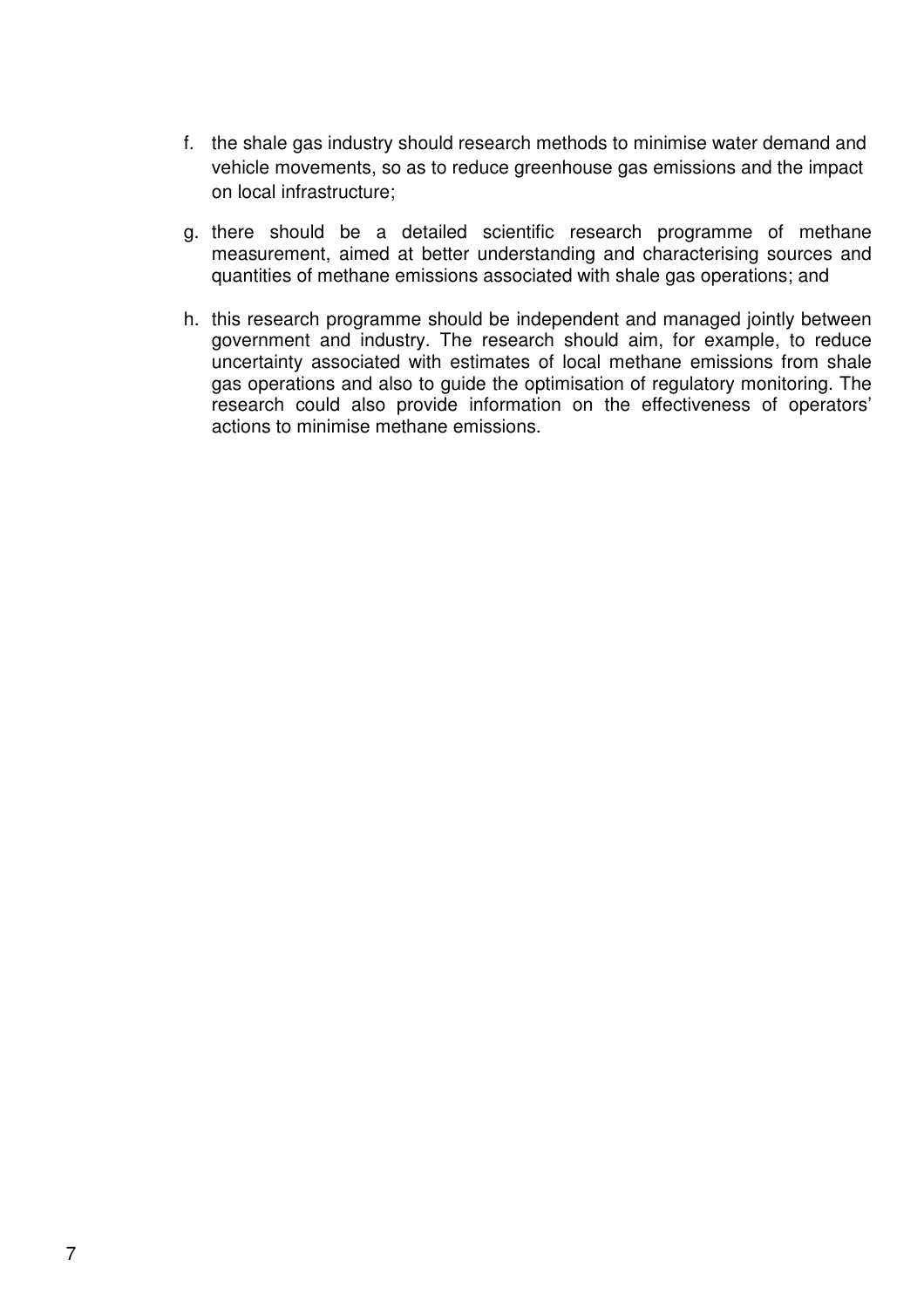# **Contents**

| Potential Greenhouse Gas Emissions Associated with Shale gas Production and Use  9 |  |
|------------------------------------------------------------------------------------|--|
|                                                                                    |  |
|                                                                                    |  |
|                                                                                    |  |
|                                                                                    |  |
|                                                                                    |  |
|                                                                                    |  |
|                                                                                    |  |
|                                                                                    |  |
|                                                                                    |  |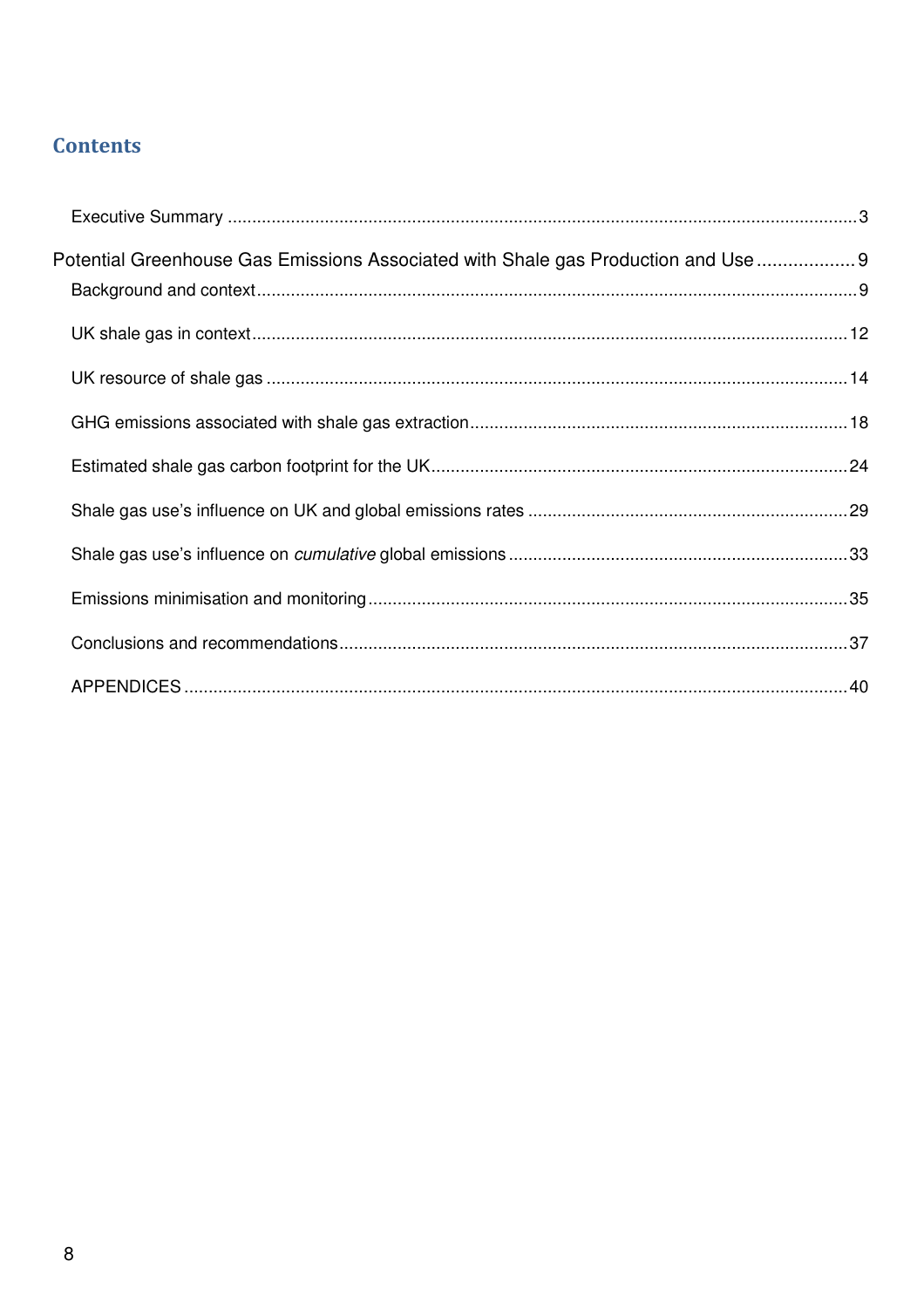# **Potential Greenhouse Gas Emissions Associated with Shale gas Production and Use**

1. DECC's Secretary of State requested in December 2012 a study to gather available evidence on the potential greenhouse gas emissions (GHG) from shale gas production and use in the UK and to assess the compatibility of shale gas production and use with UK climate change targets. This report presents the outcome of this study. It compares the emissions generated from extracting and using the shale gas resource with those generated by the use of the shale gas and with the life-cycle carbon emissions of other fossil fuels. It provides recommendations to mitigate the potential climate change impacts of shale gas exploration, production and use in the UK.

## **Background and context**

- 2. Shale gas development has been of increasing importance in the USA for some years, but exploration has only just begun in the UK. To date, there has been no commercial production of shale gas in the UK, just exploratory drillings, but DECC is now taking steps to prepare for any future production phase.
- 3. The Secretary of State announced in December 2012 that exploratory hydraulic fracturing (fracking) for shale gas can resume in the UK, subject to new controls to mitigate the risk of seismic activity $2$ .
- 4. DECC commissioned more detailed work on the shale gas resources of Great Britain from the British Geological Survey (BGS) which was published on 27th June 2013<sup>3</sup>. The study evaluated the total volume of potentially productive Carboniferous Bowland-Hodder shale in central Britain using a three dimensional geological model generated using seismic mapping, integrated with outcrop and deep borehole information. The evaluation was further refined to identify which parts of the volume had been buried to sufficient depth for the organic material to generate gas. The BGS report estimates that the resource in the Bowland-Hodder shale formation is 1329 trillion cubic feet (tcf), about 38 000 billion cubic meters (bcm); the resource is an estimate of the gas in the ground; the BGS report did not estimate the reserves, the amount of gas which could in practice be produced economically from that resource. Until more exploration work has been performed in the Bowland-Hodder shale and in other geologically different shale gas prospects beneath the UK, it will not be possible to make any meaningful estimate of the likely shale gas reserves in the UK.
- 5. There are two kinds of principal concerns about the possible impacts of any future largescale production of shale gas in the UK.

<sup>&</sup>lt;sup>2</sup> https://www.gov.uk/government/speeches/written-ministerial-statement-by-edward-davey-exploration-for-shale-gas

<sup>&</sup>lt;sup>3</sup> Andrews, I.J. (2013), "The Carboniferous Bowland Shale gas study: geology and resource estimation", British Geological Survey for Department of Energy and Climate Change, London, UK. https://www.gov.uk/government/publications/bowland-shale-gas-study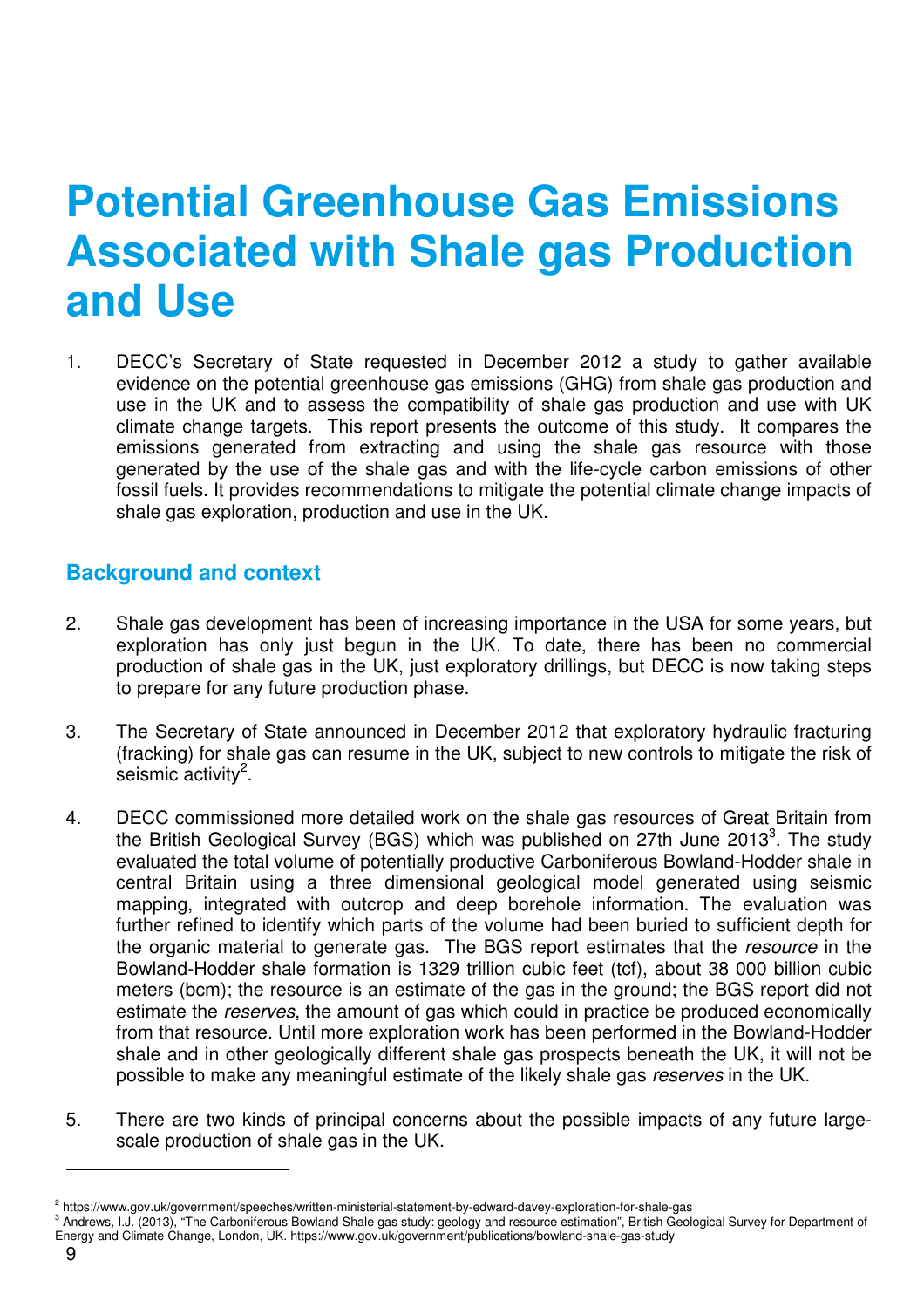- (1) Local or regional concerns such as:
	- the potential impacts of: traffic movements associated with the transport of sand and water used in the drilling; noise; or night-time lighting;
	- the potential impacts on the health of people living in the vicinity, for example from gas or fracking fluids escaping into groundwater or water aquifers;
	- the potential impacts on regional water resources; and tourism and other aspects of the local economy.
- (2) Wider concerns including the implications of large-scale shale gas production for the UK's climate change ambitions and for low carbon investment.
- 6. In 2012, the Royal Society carried out a review jointly with the Royal Academy of Engineering of the major risks associated with fracking, including geological risks, such as seismicity, and environmental risks, such as groundwater contamination.
- 7. The key findings of the Royal Society and Royal Academy of Engineering's review<sup>4</sup> are listed below.
	- a. The health, safety and environmental risks of hydraulic fracturing can be managed effectively in the UK. Operational best practices must be implemented and enforced through strong regulation.
	- b. Fracture propagation is unlikely to cause any contamination of aquifers. The risk of fractures propagating to reach overlying aquifers is very low provided that shale gas extraction takes place at depths of many hundreds of metres or several kilometres. Even if fractures reached overlying aquifers, the necessary pressure conditions for contaminants to flow are very unlikely to be met given the UK's shale gas hydrogeological environments.
	- c. Well integrity is the highest priority. More likely causes of possible contamination include faulty wells. The UK's unique well examination scheme was set up so that independent, specialist experts could review the design of every well. This scheme must be made fit for purpose for onshore activities.
	- d. Robust monitoring is vital. Monitoring should be carried out before, during and after shale gas operations to detect methane and other contaminants in groundwater and potential leakages of methane and other gases into the atmosphere.
	- e. An Environmental Risk Assessment should be mandatory. Every shale gas operation should assess risks across the entire life-cycle of operations, from water use through to the disposal of wastes and the abandonment of wells.
	- f. Seismic risks are low. Seismicity should be included in the Environmental Risk Assessment. Seismicity induced by hydraulic fracturing is likely to be of smaller

<sup>4</sup> http://royalsociety.org/policy/projects/shale gas-extraction/report/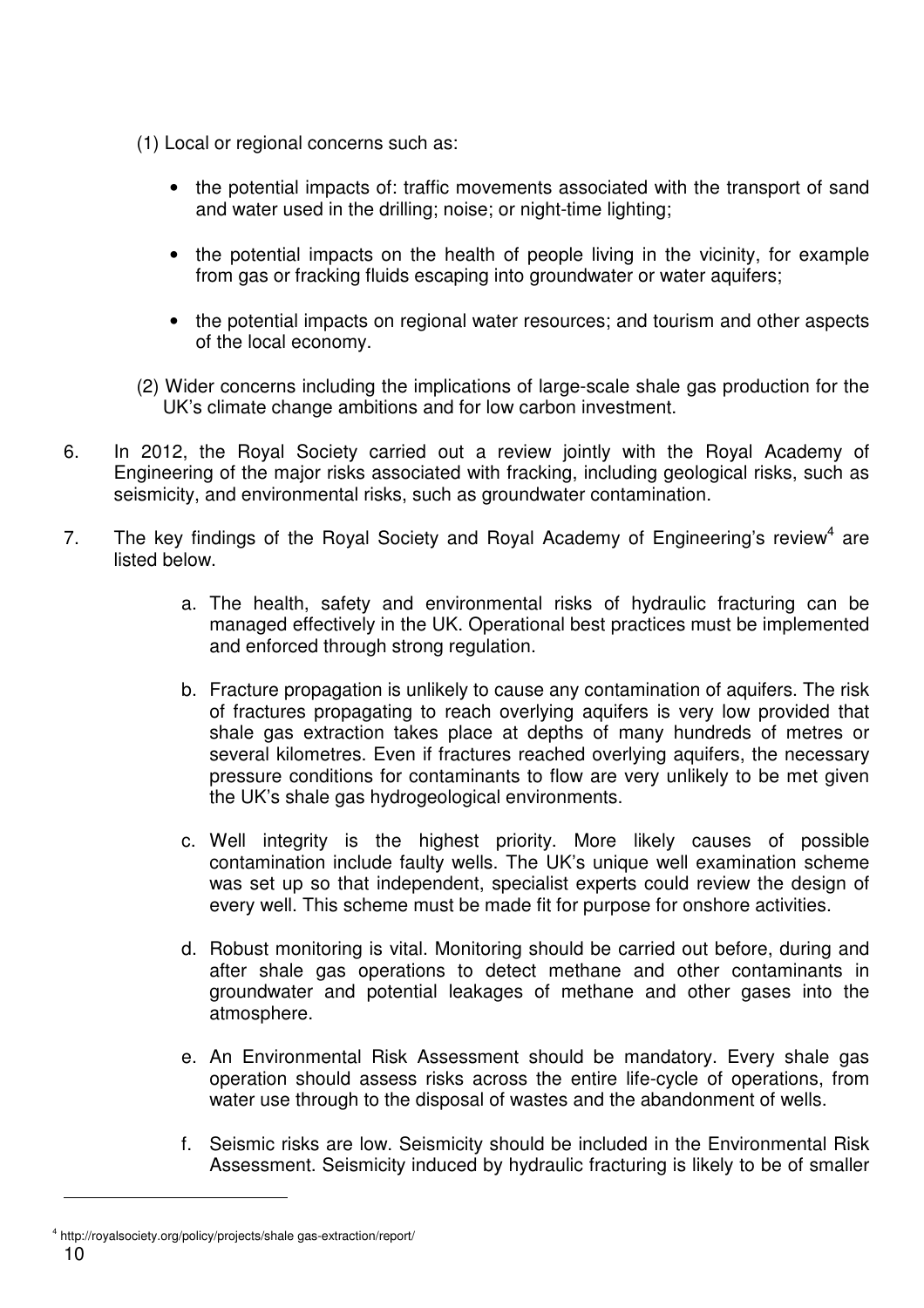magnitude than the UK's largest natural seismic events and those induced by coal mining.

- g. Water requirements can be managed sustainably. Water use is already regulated by the Environment Agency. Integrated operational practices, such as recycling and reusing wastewaters where possible, would help to minimise water requirements further. Options for disposing of wastes should be planned from the outset. Should any onshore disposal wells be necessary in the UK, their construction, regulation and siting would need further consideration.
- h. Regulation must be fit for purpose. Attention must be paid to the way in which risks scale up should a future shale gas industry develop nationwide. Regulatory co-ordination and capacity must be maintained.
- i. Policy-making would benefit from further research. The carbon footprint of shale gas extraction needs further research. Further benefit would also be derived from research into the public acceptability of shale gas extraction and use, in the context of the UK's energy, climate and economic policies.
- 8. The Government accepted all of the Royal Society and Royal Academy of Engineering recommendations. In response to concerns about the climate change implications of potential shale gas exploration and production in the UK, the Secretary of State invited Professor David MacKay FRS, DECC's Chief Scientific Advisor, and Dr Timothy Stone CBE, the Senior Advisor to the Secretary of State, to undertake a study into the possible impacts of shale gas extraction on greenhouse gas emissions.
- 9. This report considers the available evidence on the life-cycle GHG emissions from shale gas extraction and use and the need for further research. Specifically, this report now examines two sets of GHG emissions: (1) those associated with the drilling for, removal and transportation of shale gas ('extraction') and (2) those associated with the use of shale gas. These shale emissions are compared with the GHG emissions from extraction and use of other fuels, including conventional gas drilling, Liquefied Natural Gas (LNG) and coal.

#### **Terms of reference for this study**

10. The terms of reference for the study are that it should report on the currently available evidence on the life-cycle GHG emissions per unit of energy delivered from shale gas exploration, production, and use; and the compatibility of these emissions with the UK's climate change targets. If the available evidence is insufficient to form a view on its compatibility with climate change targets, the study should make short-term recommendations on what further research is required to inform longer-term policy formulation.

#### **Structure of report**

- 11. This report, intended for a well-informed but non-technical audience, consists of sections that:
	- put shale gas exploitation and potential production in context with other natural gas activities in the UK;
	- describe the processes for extraction of shale gas;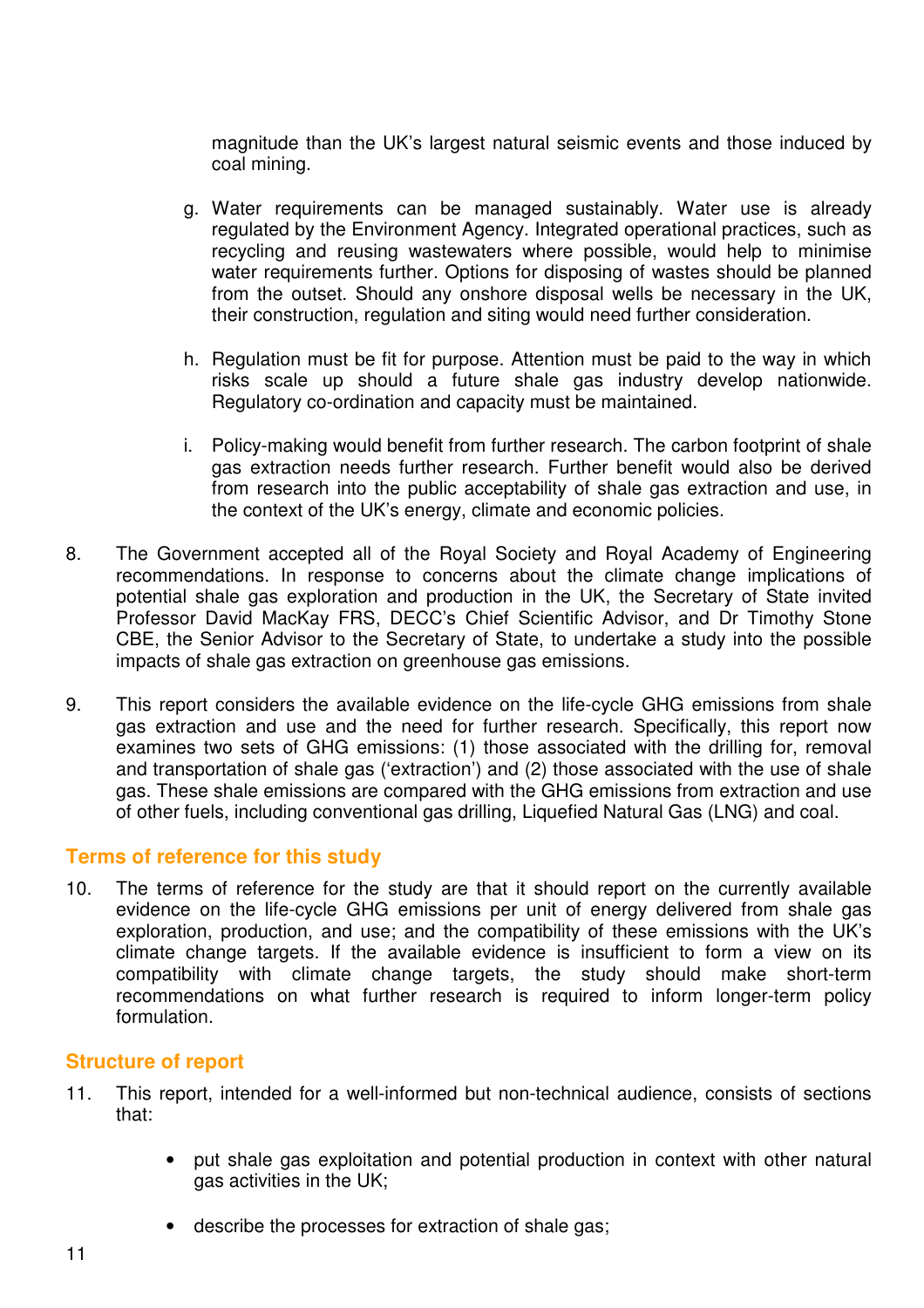- summarise the available evidence on the life-cycle GHG emissions of shale gas extraction;
- compare these emissions to those associated with other fossil fuels;
- discuss the potential impact of shale gas extraction and use on UK emissions, on global GHG emissions rates, and on cumulative global GHG emissions; and
- outline possible mitigation options for minimising the climate impacts of shale gas extraction in the UK.
- 12. Detailed evidence is presented in separate appendices to the main report.

#### **Governance and quality assurance**

- 13. This study was led by Professor David MacKay and Dr Timothy Stone and overseen by a steering group of DECC officials. The report was reviewed by independent, external experts who were asked (1) to comment on the literature and evidence used in the study, particularly if they knew of available evidence not considered in the study, and (2) to advise whether the study's conclusions and recommendations were appropriately supported by, and consistent with, available evidence. The responses of these reviewers were taken into account in the final version of the report.
- 14. The reviewers were:

Alan Thomson; Craig Forrest; David Allen; Euan Nisbet; Grant Allen; Jim Penman; John Broderick; John Loughhead; John Shepherd; Kevin Anderson; Lisa Campbell; Nick Winser; and Stuart Haszeldine.

15. Professor MacKay and Dr Stone thank the reviewers for their contribution to the study. We also warmly acknowledge the work of DECC officials, especially Philip Cohen, Martin Meadows, Simon Toole, Damitha Adikaari, Toni Harvey, John Mackintosh, John Arnott, Duarte Figueira, Harshal Mehta, David Warrilow, Anna Stephenson and Mike Earp. We thank DECC's Chief Economist, Steven Fries for advice on this report. We are also grateful to Cuadrilla for openly sharing their own data and estimates on GHG emissions and to representatives from the UK Onshore Operators Group (UKOOG) and the Environment Agency for helpful discussions.

# **UK shale gas in context**

 $\overline{a}$ 

16. Today, natural gas is a key part of the UK's energy supply. The total annual consumption of natural gas in the UK in 2011 was 101 bcm, generating 40% of the UK's electricity and fuelling the majority of residential heating<sup>5</sup>. Following the peak of domestic production in 2000, a growing fraction of the UK's gas has been imported. In 2011 imports exceeded production for the first time and contributed 53% of the UK's gas supply. 47% of the imports

<sup>12</sup>  $5$  The high heating value of 1bcm of natural gas is 39 800 TJ or 11 060 GWh. 1 tcf = 28.3 bcm.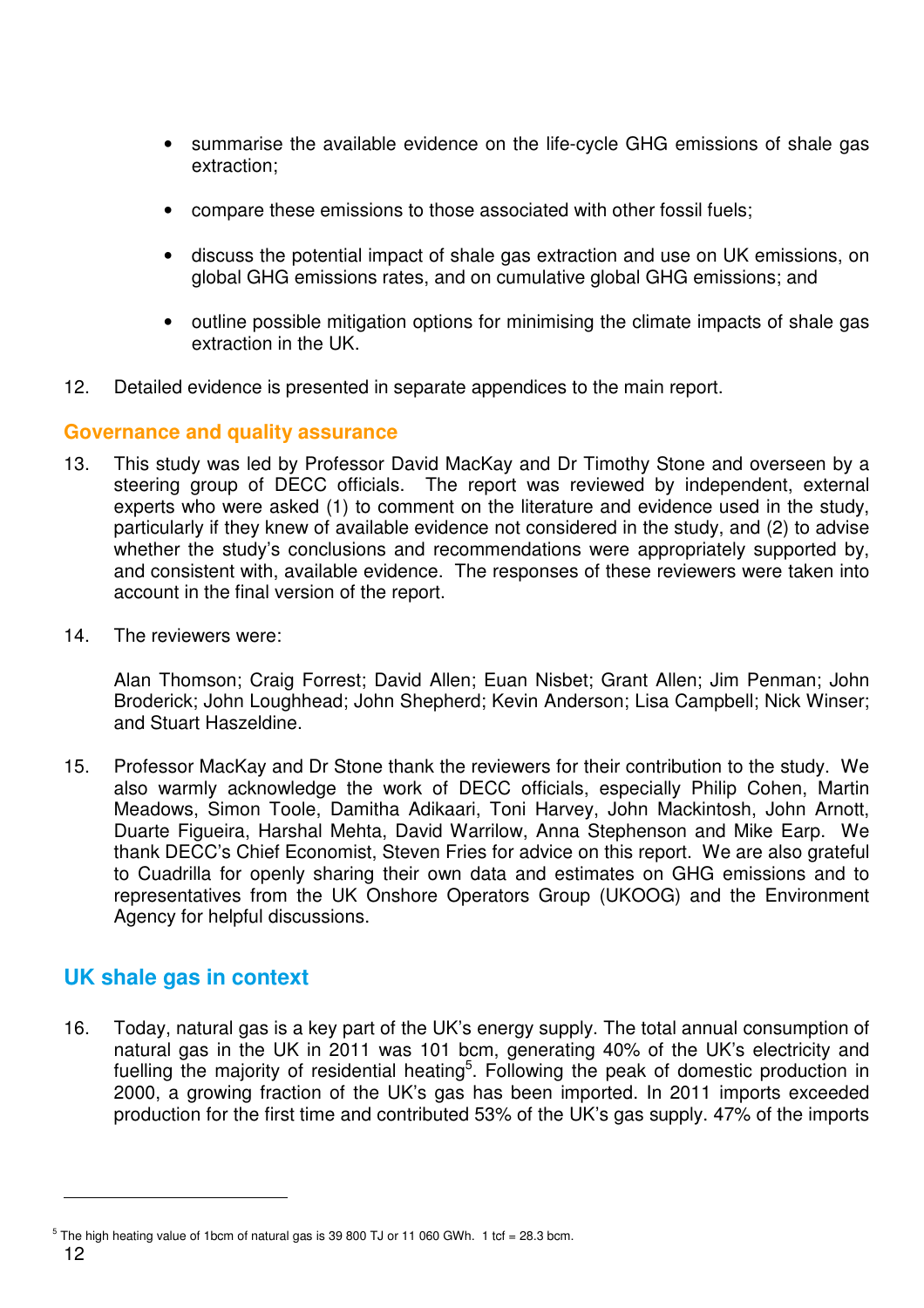were supplied as LNG<sup>6</sup> with the vast majority of LNG imports coming from Qatar. The other major source (41% of imports) is piped gas from Norway.

- 17. The UK GHG emissions inventory reports that methane emissions from the UK energy supply sector contributed 1.3% (7.3 MtCO<sub>2</sub>e) to UK GHG emissions in 2011<sup>7</sup>, although this estimate is not based on well-audited measurements. The methane emissions associated with natural gas production are estimated to be about 9  $qCO<sub>2</sub>e/kWh<sub>(th)</sub>$ .
- 18. Shale gas operations are subject to the Government's long-standing policy on flaring and venting of methane. DECC is committed to eliminating all unnecessary or wasteful flaring and venting of gas<sup>8</sup>. The Office of Unconventional Gas and Oil (OUGO) will ensure that policy on flaring and venting of shale gas works is consistent with new controls that may be introduced by the Environment Agency in applying their legislation, and that methane or  $CO<sub>2</sub>$  emissions from flaring will continue to be minimised.



**Figure 1:** Geological settings for unconventional gas Source. US Energy Information Administration.

19. Natural gas is a fossil fuel and is a mixture of methane with other hydrocarbons, carbon dioxide, nitrogen, hydrogen sulphide and noble gases, the proportions of which vary

<sup>6</sup> Digest of UK Energy Statistics (DUKES) 2012, Chapter 4

<sup>7</sup> https://www.gov.uk/government/publications/final-uk-emissions-estimates

<sup>8</sup>https://www.gov.uk/oil-and-gas-fields-and-field-development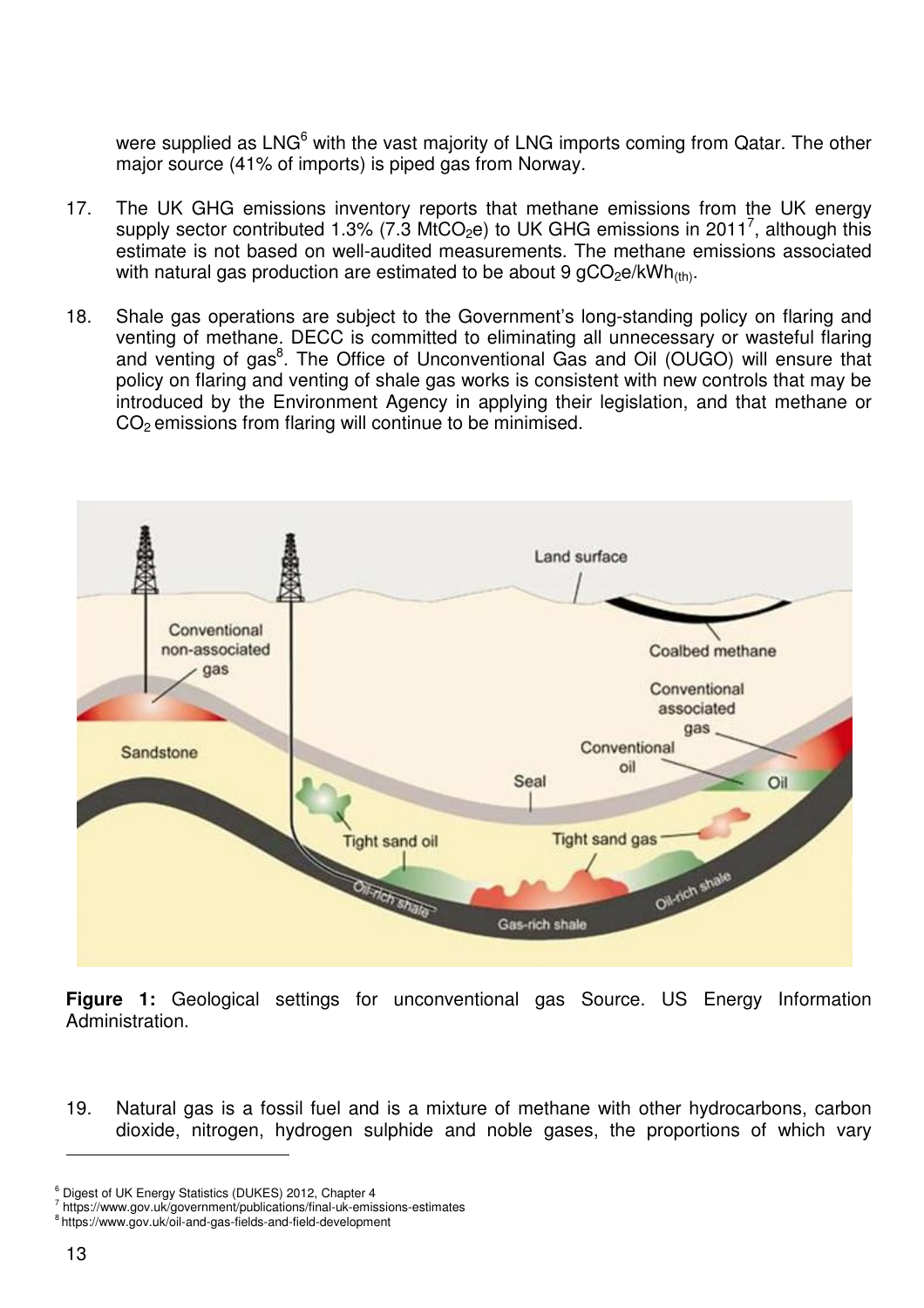depending on the gas field. The vast majority of natural gas being produced is "conventional" gas. The term conventional refers to the source rather than the nature of the gas. Conventional gas is gas that is trapped in porous rocks, usually under pressure and often with oil, below an impermeable layer. The gas and oil migrate to the highest point of the trap. Exploration locates the traps, which can be drained by a well in the crest of the structure (see Figure 1).

- 20. Shale gas is an "unconventional" gas. In chemical composition, shale gas is similar to conventional gas but it requires subsurface engineering procedures to extract it, beyond regular drilling. Other unconventional sources of gas include tight gas, found trapped in very low permeability sandstone or limestone formations, and coal bed methane (CBM, where gas is produced from coal beds). These sources are outside the scope of this study.
- 21. Shale gas, sometimes together with shale oil, occurs in very fine-grained low-permeability organic-rich sediments, such as shales, mudstones, carbonates or silty mudstones, usually in deeper parts of basins. Gas formed when the organic matter within shales was subjected to high temperatures and pressures over millions of years. Some gas remained in the impermeable shale, so the shale is both the source rock and the reservoir. To release the gas, the rock is fractured with high pressure fluid to create an artificial, permeable reservoir of fine fractures. The specific local geological stress field, and the precise physical and chemical properties of the shale, influence the effectiveness of hydraulic fracturing Over the last three decades, over 2,000 wells have been drilled onshore in the UK, approximately 10 per cent of which have been hydraulically fractured, at small scale, to enhance recovery<sup>9</sup>.
- 22. Many such unconventional sources of oil and gas were formerly too difficult or uneconomic to extract until recent advances in drilling technology, improved hydraulic fracturing technology, and an increased price for fossil fuels made extraction economic.
- 23. In the last decade, there has been a significant expansion of unconventional gas production in the USA. Shale gas rose from only 2% of US gas production in 2000 to 34% in 2011, and is forecast to continue rising to almost 50% by 2020 $^{10}$ .

# **UK resource of shale gas**

24. The volume of gas bound within a specific shale (gas-in-place) is known as the gas resource. The reserves are the volume of gas that can be technically and economically produced. Reserves are therefore often much smaller than the resource. The ratio of reserves to resource varies widely between shale formations in the USA, with formations at higher pressure having a higher estimated ultimate recovery (EUR). The US Energy Information Administration estimate that 22 per cent of shale resources are technically recoverable. The economically recoverable fraction may be much smaller as it depends on gas prices and production costs. The factors affecting the ratio of reserve to resource are mainly geological. However, there are also non-geological factors that could affect the size of the reserve in the UK. These factors include: engineering design (such as the number of horizontal wells per pad and the techniques used for fracking); the effect of the new protocols for earthquake mitigation and monitoring; land access; environmental permit constraints; well costs; and the prices of gas and competing fuels.

<sup>9</sup> https://www.gov.uk/government/uploads/system/uploads/attachment\_data/file/225850/Publication\_RoyalSociety\_2012-06-28-Shale-gas.pdf <sup>10</sup>http://www.eia.gov/energy\_in\_brief/article/about\_shale\_gas.cfm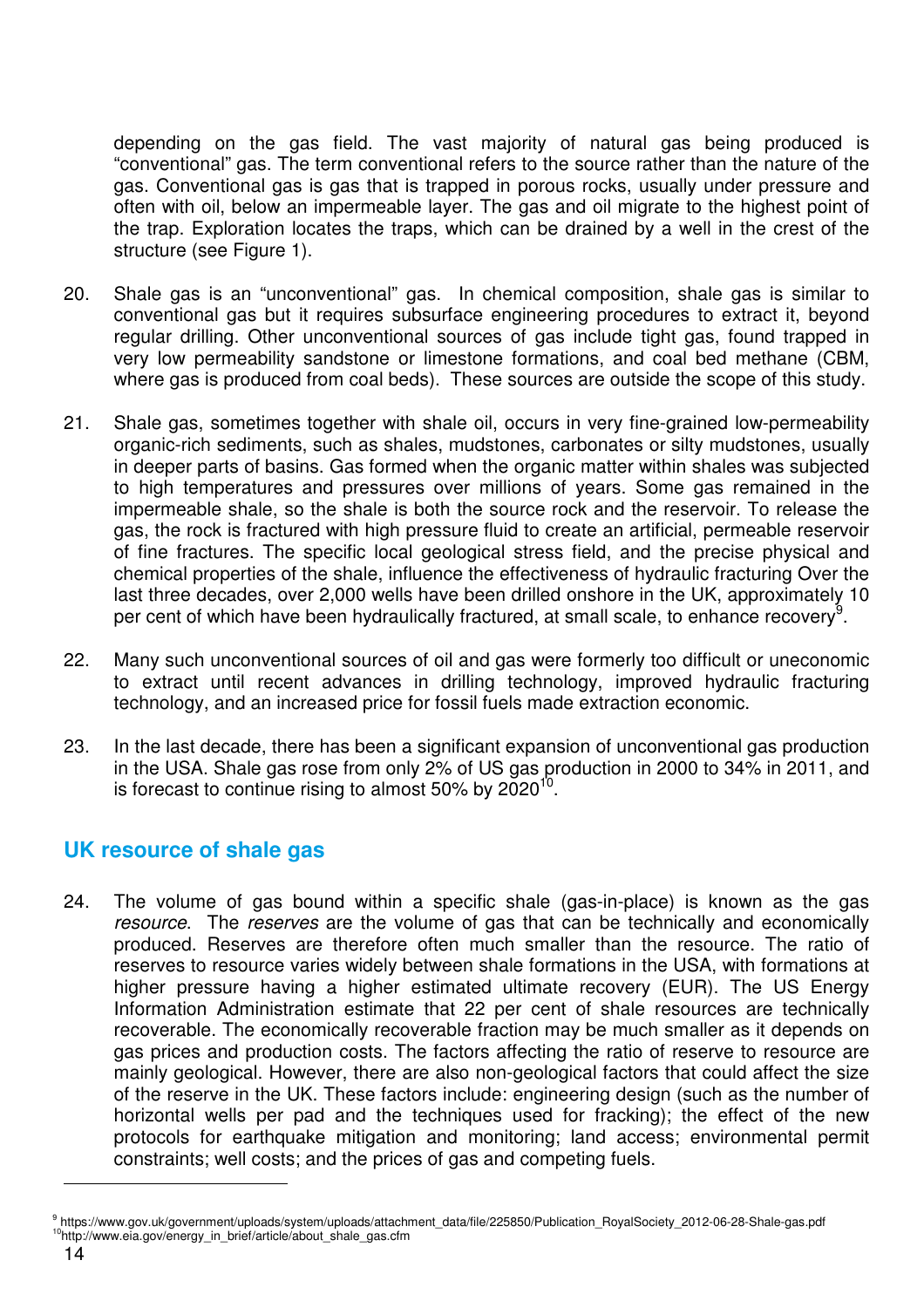- 25. To date, there has been no commercial exploitation of shale gas in the UK. The latest report from BGS  $(2013)^{11}$  gave a central estimate of 1329 tcf (38 000 bcm) gas-in-place resource in the Bowland Shale and does not comment on the potential reserve, for which no reliable estimates yet exist.
- 26. Cuadrilla, which is exploring a resource in Lancashire, has estimated the resource gas-inplace in shales within the scope of its licence to be 200 tcf (5660 bcm). However, more drilling and testing is needed before there is a reliable estimate of the reserve in this location.
- 27. There are other shale resources in the UK and in British overseas territories.

#### **Shale gas exploration**

28. Exploration of shale gas resource is required to establish whether gas can be extracted and whether it is economic to do so. Exploration initially involves drilling and taking core samples, followed by hydraulic fracturing to characterise the shale and its economic viability. In the USA it is common practice to drill many wells to find a 'sweet spot' (an area in the shale formation which is considered highly productive); due to space constraints in the UK it is likely that a more targeted approach to exploration would be undertaken.

#### **Shale gas extraction**

29. This section outlines the main processes needed to extract shale gas in the USA. While the process will be similar in the UK, differences in geology and other circumstances are likely to require that processes are modified or altered. There are three main phases in shale gas extraction: pre-production; production; and post-production.

#### **Shale gas pre-production**

- 30. Pre-production stages for shale gas include:
	- **Exploration** before a shale resource could be considered economic, many tests will need to be carried out which could include three dimensional seismology and the drilling of test wells.
	- **Site preparation** removal of vegetation, building of access roads and the well pad, drilling rig mobilization and demobilization.
	- **Drilling and casing** shale reserves are often at depths of approximately 2 km, which is deeper than conventional reserves. A typical well consists of a vertical section and a horizontal section of up to 3 km in length. Drilling is completed in stages with the shallower section having a greater diameter to allow for the additional casing to protect the groundwater. Once the well has been lined, accurately positioned holes are made in the horizontal section to enable hydraulic fracturing.
	- **Hydraulic fracturing** fluids (approximately 90% water with 1-2% chemical additives such as hydrochloric acid for pH control, glutaraldehyde as a

<sup>&</sup>lt;sup>11</sup> Andrews, I.J. 2013. The Carboniferous Bowland Shale gas study: geology and resource estimation. British Geological Survey for Department of Energy and Climate Change, London, UK. https://www.gov.uk/government/publications/bowland-shale-gas-study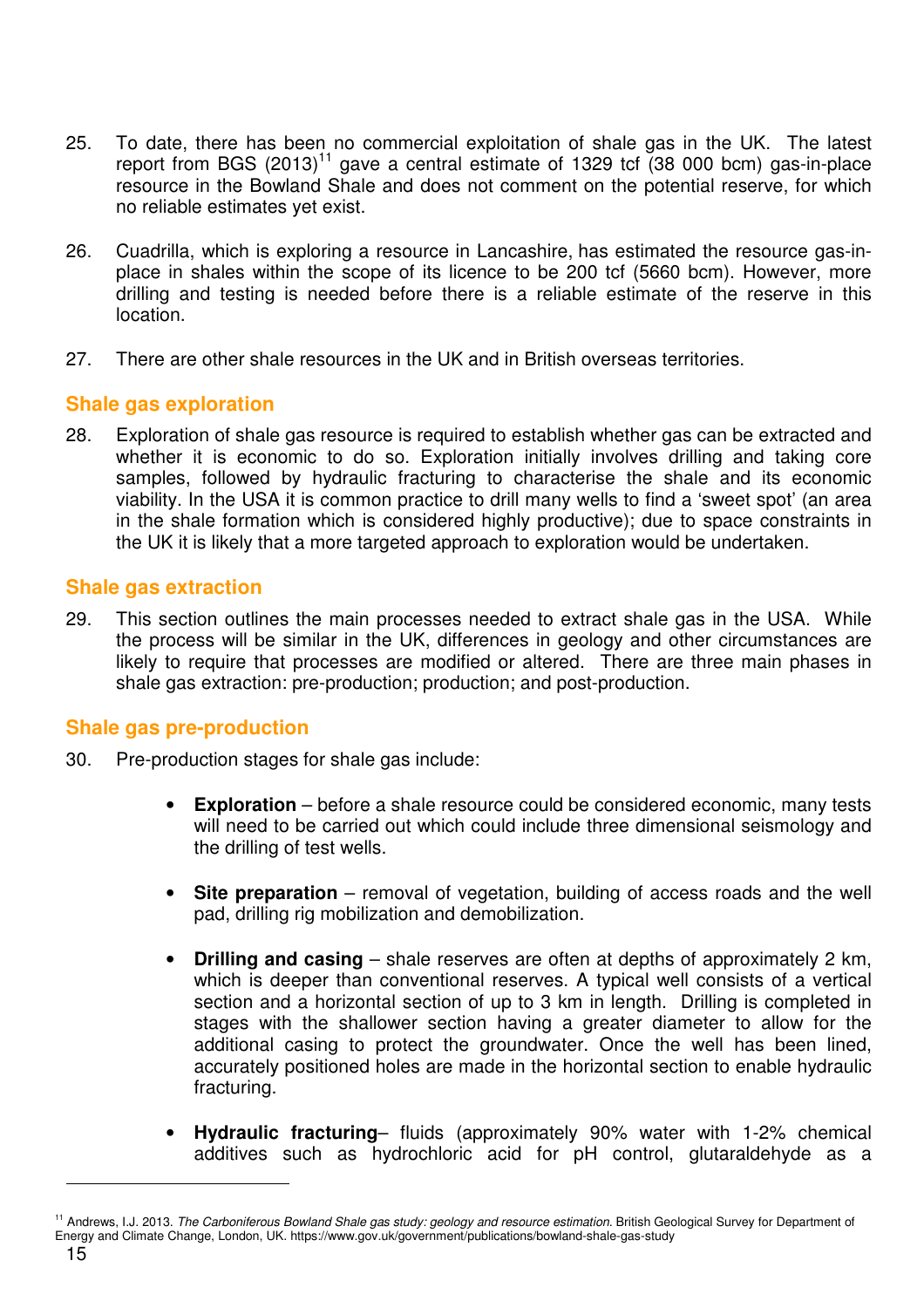bactericide, guar gum as a gelling agent, and petroleum based surfactants<sup>12</sup>) together with a 'proppant' (approximately 8% by volume, normally sand) are pumped down the well at high pressure. This pressure breaks up the shale, creating fractures which can extend a few hundred metres. The fracture growth height is dependent on the geology and design (number and spacing of stages, fluid chemistry, and injection rates and volumes) with Davies et al. (2012) reporting a maximum recorded fracture height of 588 m in a study of US data, some with much larger hydraulic fracturing volumes than would ever be considered in the UK. Once the pressure is released, the proppant prevents the fractures from closing. Hydraulic fracturing is carried out in as many as 20 stages, starting from the furthest point and proceeding back towards the well head, as it is not usually possible to maintain the required downhole pressure to stimulate the whole length of a lateral in one stage. Each interval is isolated in sequence so that only a single section of the well is hydraulically fractured at a given time.

- **Well completion** once pumping has stopped and hydraulic fracturing is complete, a proportion (dependent on the geology) of the injected fracturing fluid flows back to the surface. The EPA estimates that a flowback can last three to ten days (US EPA, 2011b). In some cases, however, the flow may continue during the life of the well. After the flowback period, the fluids produced from the well are primarily hydrocarbons.
- **Waste treatment** Both drilling and well completion produces quantities of waste, which require careful disposal. The flowback fluids discharged from the well are saline and can include the fracturing fluid as well as naturally-occurring substances found within the shale, such as methane, trace metals, and naturally occurring radioactive material (NORM)<sup>13</sup>. The flowback of fluids, sometimes referred to as produced water, may continue during the production stage, and the liquid requires treatment before reuse or disposal.

#### **Production phase**

31. The gas in the shale formation is likely to be a variable mixture of: methane and other gaseous hydrocarbons; acidic gases  $(CO<sub>2</sub>)$ , sulphurous compounds); inert gases (including nitrogen); water vapour; condensed higher hydrocarbons; and entrained particles. Table 1 shows how the gas composition varies between formations as well as between wells in the same formation, in several US shale formations.

<sup>12</sup> http://www.straterra.co.nz/Fracking%20chemicals

<sup>&</sup>lt;sup>13</sup> The discharge of radionuclides is subject to normal EA Radioactive Substances monitoring and control. Analysis carried out by the EA on Cuadrilla flowback fluids suggests that between 14-90 becquerel (Bq) per litre are present which is very small when compared to discharges from the medical sector. The activity of one banana is roughly 15 Bq.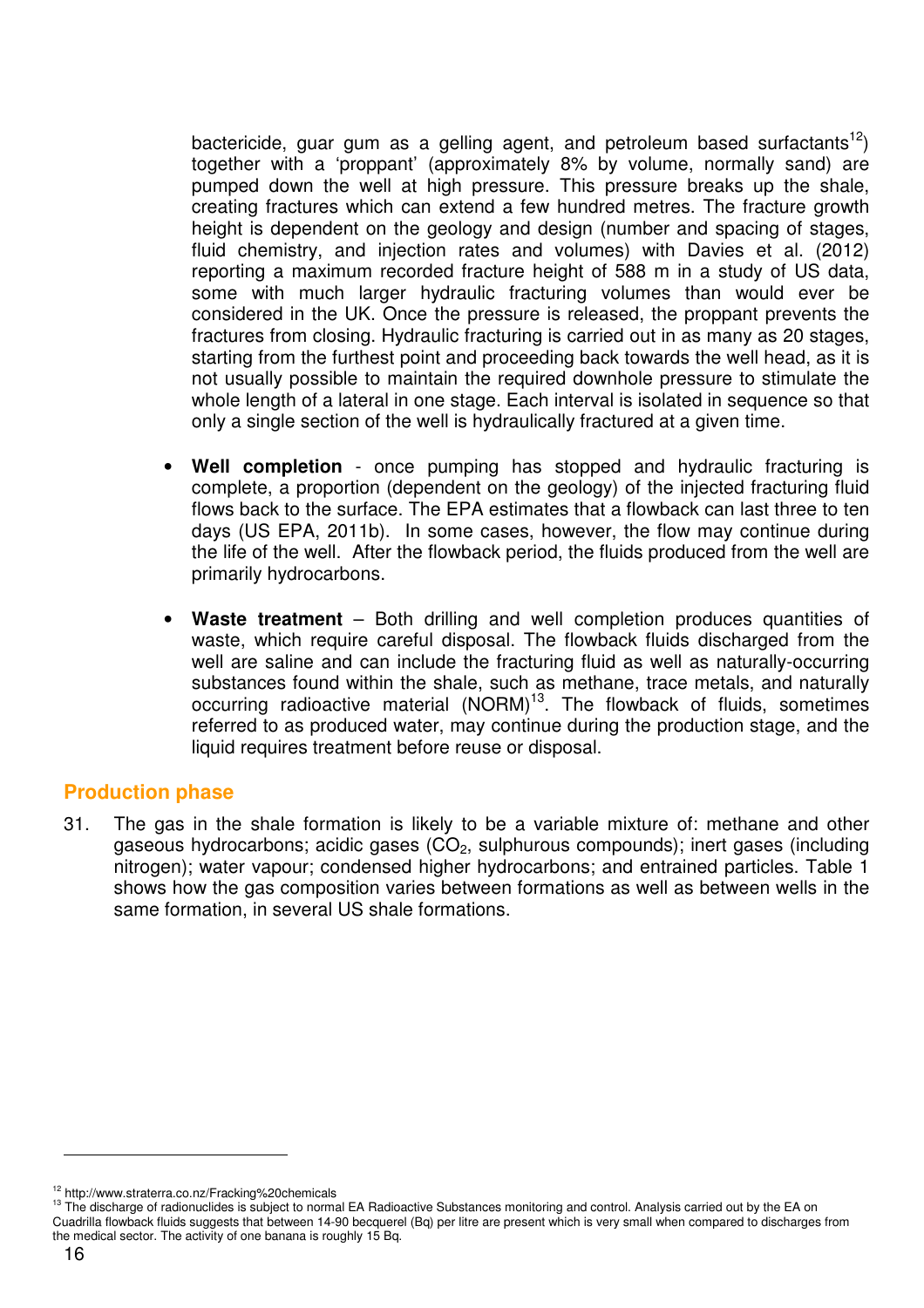|                | <b>Barnett</b> |    | Marcellus Fayetteville New Albany |                          |    | <b>Antrim Haynesville</b> | <b>Mean</b> |
|----------------|----------------|----|-----------------------------------|--------------------------|----|---------------------------|-------------|
| Methane $(\%)$ | 87             | 85 | 97                                | 90                       | 62 | 95                        | 86          |
| Ethane $(%)$   |                |    |                                   |                          | 4  |                           |             |
| Propane (%)    |                |    |                                   |                          |    |                           |             |
| $CO2$ (%)      |                |    |                                   |                          | 4  |                           | З           |
| $N_2$ (%)      |                |    |                                   | $\overline{\phantom{0}}$ | 29 |                           |             |

**Table 1:** Raw shale gas composition as a percentage by volume, Bullin (2008) for the Annual Forum, Gas Processors Association-Houston Chapter<sup>14</sup>.

- 32. For shale gas to be introduced in the National Transmission System it is required to meet the gas specifications<sup>15</sup>. The raw shale gas may be in a form where it could be directly blended into the National Transmission System or it may require processing similar to that for conventional gas. For instance, shale gas could require processing to remove pollutants  $(e.g. CO<sub>2</sub>)$  or compression to increase the pressure of the gas prior to injection into the gas network.
- 33. The gas production rate from a well starts high and declines steeply; Baihly et al. (2010)<sup>16</sup> suggest the rate of decline is dependent on the shale formation.
- 34. Once the gas production flow rate declines significantly, the operators may give the well a workover to extend its life. This workover may involve "re-fracking" or "liquid unloading" to remove liquids and debris that have built up in the wellbore.
- 35. The US Geological Survey<sup>17</sup> reported that the average EUR for basins ranged between 0.04 and 2.60 bcf per well  $(1 - 74$  million cubic meters)<sup>18</sup>. Due to the collapse in gas prices in the USA such small wells are now probably considered uneconomic. Economic factors such as equipment costs, access and environmental regulations in the UK are likely to result in the wells having an EUR in excess of 3.0 bcf (85 million cubic meters), with industry sources suggesting an even higher figure of 5.0 bcf (140 million cubic meters). According to research from Bloomberg New Energy Finance<sup>19</sup> 'the cost of shale gas extraction in the UK is likely to be significantly higher than in the US' therefore areas with lower recovery (currently estimated to be below 2 bcf [57 million cubic meters]) are unlikely to be economically viable to develop.

#### **Post-production**

36. The post-production phase occurs once the operator deems the well uneconomic. The well is decommissioned by removing the equipment and distribution infrastructure. The well is then plugged with cement at various key points along the well to prevent fugitive emissions or future contamination.

<sup>&</sup>lt;sup>14</sup> http://www.bre.com/portals/0/technicalarticles/Keith%20Bullin%20-

<sup>15</sup> https://www.ofgem.gov.uk/gas/wholesale-market/gas-quality

<sup>&</sup>lt;sup>16</sup> Baihly et al. (2010), "Shale gas production decline trend comparison over time and basins", SPE Annu. Tech. Conf. and Exhibition

<sup>&</sup>lt;sup>17</sup> USGS (2012) - Variability of Distributions of Well-Scale Estimated Ultimate Recovery for Continuous (Unconventional) Oil and Gas Resources in the United States

<sup>&</sup>lt;sup>18</sup> Fracking techniques have improved considerably since the small EUR shale formations were first exploited.

<sup>19</sup> http://about.bnef.com/press-releases/uk-shale-gas-no-get-out-of-jail-free-card/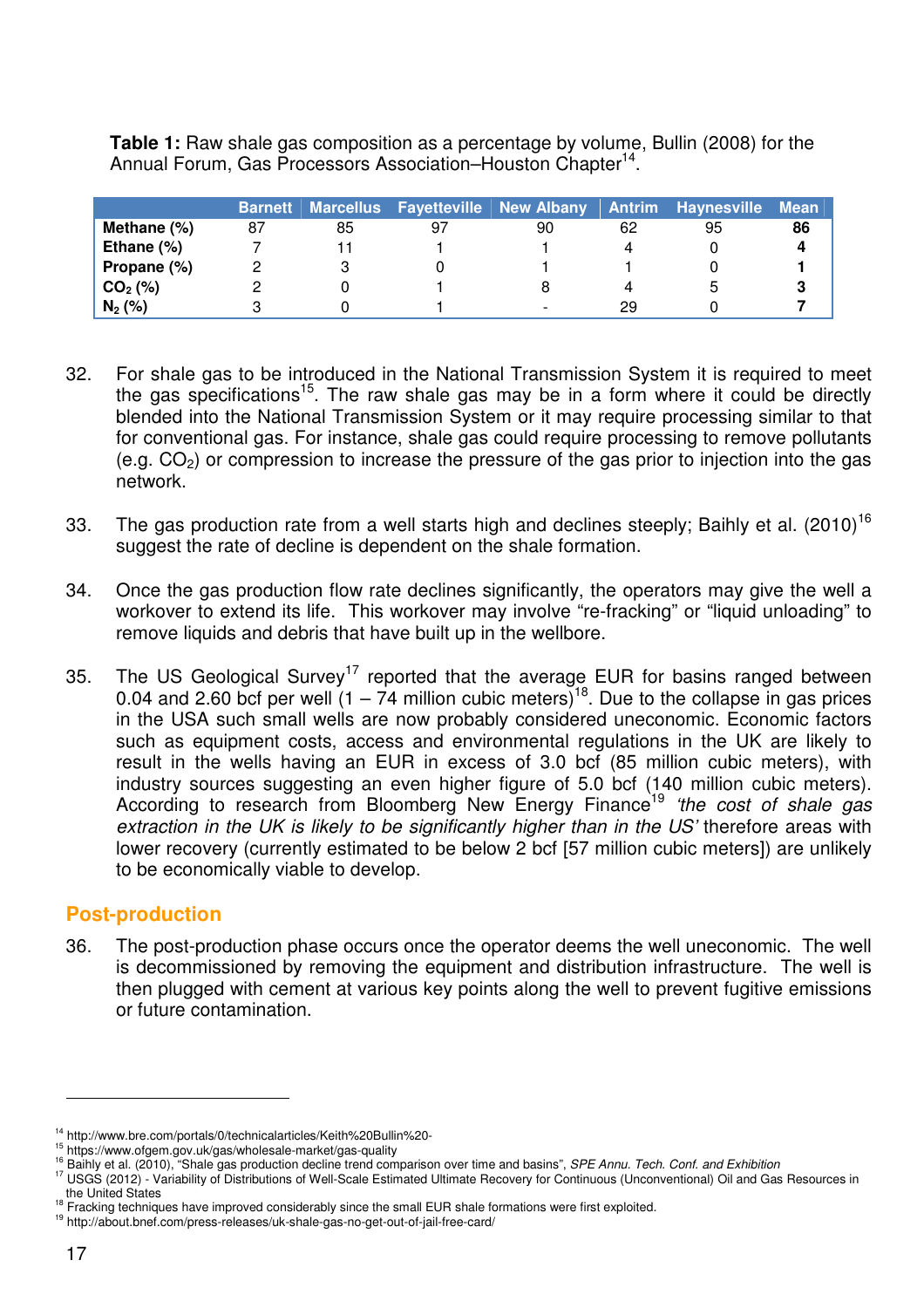# **GHG emissions associated with shale gas extraction**

- 37. The following section describes the categorisation of GHG emissions resulting directly from shale gas operations.
	- a. Vented emissions of methane and CO<sub>2</sub>. Vented emissions are intentional. Many processes associated with shale gas exploration and production can cause gases to be vented, where permitted. Examples include: release of gases during flowback, and release for safety reasons and during certain maintenance operations.
	- b. **Emissions from combustion of fossil fuels on site.** These emissions come from engines (such as diesel engines used for drilling, hydraulic fracturing and natural gas compression) and from flaring of shale gas. This study assumes the combustion emissions would be mainly CO<sub>2</sub>. However, incomplete combustion could result in other emissions such as methane, volatile organic compounds and carbon black, all of which would have global warming and air pollution impacts.
	- c. **Fugitive emissions.** These emissions are unintentional gas leaks and are difficult to quantify and control. There are various potential sources of fugitive emissions, including leaks from valves, well heads and onsite accidents or accidental releases from the well casing into groundwater.<sup>20</sup> It has also been suggested that it may be possible for gas in the shale formation to escape into ground water due to fracking activities. (The likelihood of widespread significant releases by this mechanism has been widely questioned in literature<sup>21</sup>. No incidents of direct invasion of shallow water zones by fracture fluids during the fracturing process have been recorded.)
- 38. There are also indirect emissions, which result from product/processes used in the exploitation of shale gas. These emissions include the emissions from the energy used to treat and transport the water and wastewater, and to manufacture the chemicals and materials of construction.

#### **Evidence base for GHG emissions associated with exploration and use**

- 39. Many of the studies use life-cycle assessment (LCA) to analyse the GHG emissions associated with shale gas exploration and use.
- 40. It is important to note that there has been little measurement of direct or indirect methane emissions from shale gas exploration and production anywhere in the world. Outcomes of LCAs therefore carry some uncertainty.
- 41. A range of studies have detailed potential LCAs for GHG emissions from shale gas. Early studies (Howarth et al. 2011)<sup>22</sup> suggested that GHG emissions associated with shale gas production could result in shale gas having a greater carbon footprint than coal, when used

<sup>&</sup>lt;sup>20</sup> Jackson et al (2013), "Increased stray gas abundance in a subset of drinking water wells near Marcellus shale gas extraction", PNAS, 110 (28), 11250-11255. http://www.pnas.org/content/110/28/11250.short.

A report by MIT "The Future of Natural Gas".<br><sup>21</sup> Seiere at al. (2012).<sup>77</sup>

<sup>&</sup>lt;sup>21</sup> Saiers et al. (2012), "Potential contaminant pathways from hydraulically fractured shale aquifers", Ground Water, 50(6), 826–828.

Warner et al. (2012), "Geochemical evidence for possible natural migration of Marcellus Formation brine to shallow aquifers in Pennsylvania", PNAS, 109(30), 11961-11966. http://www.pnas.org/content/109/30/11961.short

Carter et al. (2013) "Technical Rebuttal to Article Claiming a Link between Hydraulic Fracturing and Groundwater Contamination", PCPG

Howarth et al. (2011), "Methane and the greenhouse gas footprint of natural gas from shale formations", Climate Change, 106(4), 679 -690.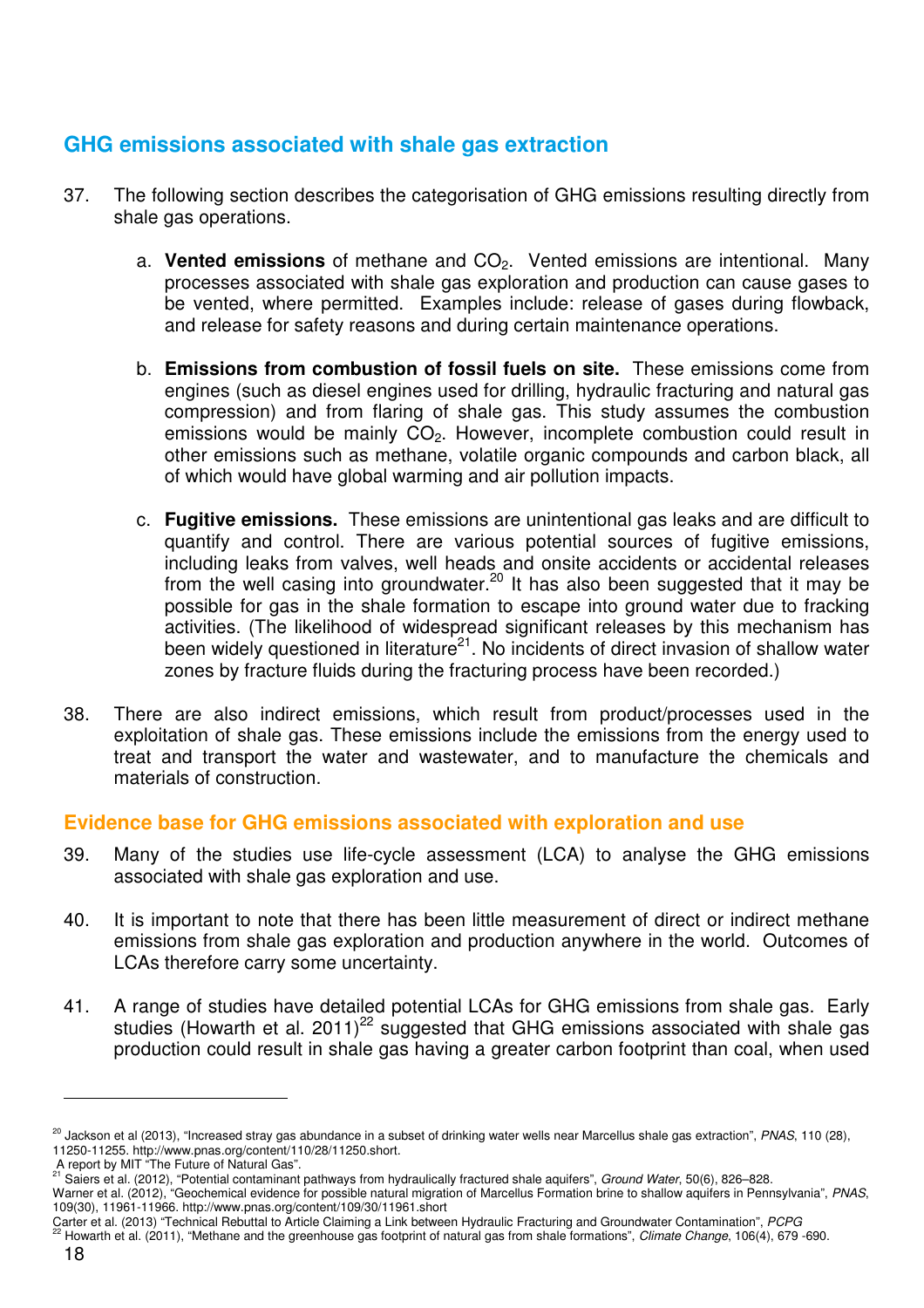for electricity generation. These findings have been strongly criticised by other experts (see Appendix A).

- 42. The current evidence base originates mainly from the USA, since shale activities elsewhere are only at the exploration phase. We have been cautious when extrapolating US LCA results to the UK, because many of the circumstances differ, for example geology and regulations that govern operation.
- 43. The USA LCA studies use a diverse range of primary research and data from shale gas studies. All authors consider that flowback could cause the highest proportion of emissions from shale gas exploration and extraction. There are however few quantifications of these emissions. These quantifications include the studies by Howarth et al. (2011) and Jiang et al.  $(2011)^{23}$ , which relied on secondary sources and governmental reports  $[ÉPA (2011b)<sup>24</sup>$ and NYSDEC (2011)<sup>25</sup>] for their estimates of methane emissions.
- 44. In a report for the EU in 2012, AEA Technology<sup>26</sup> produced a detailed assessment of all the LCA studies available. More recently, O'Sullivan and Paltsev (2012)<sup>27</sup> carried out a new set of calculations to estimate methane emissions during flowback. Our study mainly uses metadata collected for the AEA report, and data from O'Sullivan and Paltsev (2012).
- 45. All the above studies estimate GHG emissions from gas production flow rates, using an inventory process and engineering calculations.
- 46. A study by Petron et al.  $(2012)^{28}$  was the first study to report atmospheric methane measurements for estimating oil and gas methane emissions. The measurements suggest that emissions are at least two times higher than estimated through the inventory process, whilst the authors acknowledge the difficulties of attributing the results to an exact source. New regulations have been put in place since the time of measurement<sup>29</sup>. A similar study by Karion et al. (2013)<sup>30</sup> sampling methane emissions over one day found that an oil and gas production field in Utah produced methane emission rates corresponding to 6-12% of the average production during one day of sampling<sup>31</sup>. The University of Texas have undertaken a more detailed study on GHG emissions from the natural gas industry, which is scheduled for publication in 2013.

<sup>27</sup> O'Sullivan, F. and S. Paltsev, 2012, "Shale Gas Production: Potential versus Actual Greenhouse Gas Emissions," Environmental Research

<sup>&</sup>lt;sup>23</sup> Jiang et al (2011), "Life cycle greenhouse gas emissions of Marcellus Shale gas", Environmental Research Letters, 6(034014). http://iopscience.iop.org/1748-9326/6/3/034014

<sup>24</sup> http://www.epa.gov/climatechange/ghgemissions/usinventoryreport.html

<sup>&</sup>lt;sup>25</sup> http://www.dec.ny.gov/energy/75370.html

<sup>&</sup>lt;sup>26</sup> AEA Technology, report for European Commission DG CLIMA, 'Climate impact of potential shale gas production in the EU,' 2012

*Letters*, 7(044030), 1-6. http://iopscience.iop.org/1748-9326/7/4/044030/article<br><sup>28</sup> Petron et al. (2012), "Hydrocarbon emissions characterization in the Colorado Front Range: A pilot study", *Journal of Geophysical Atmo* 

<sup>117(</sup>D4).<br>29 JISEA (2012) Natural Gas and the Transformation of the U.S. Energy Sector: Electricity

<sup>30</sup> Karion et al. (2013), "Methane emissions estimate from airborne measurements over a western United States natural gas field", American Geophysical Union

<sup>31</sup> http://www.nature.com/news/methane-leaks-erode-green-credentials-of-natural-gas-1.12123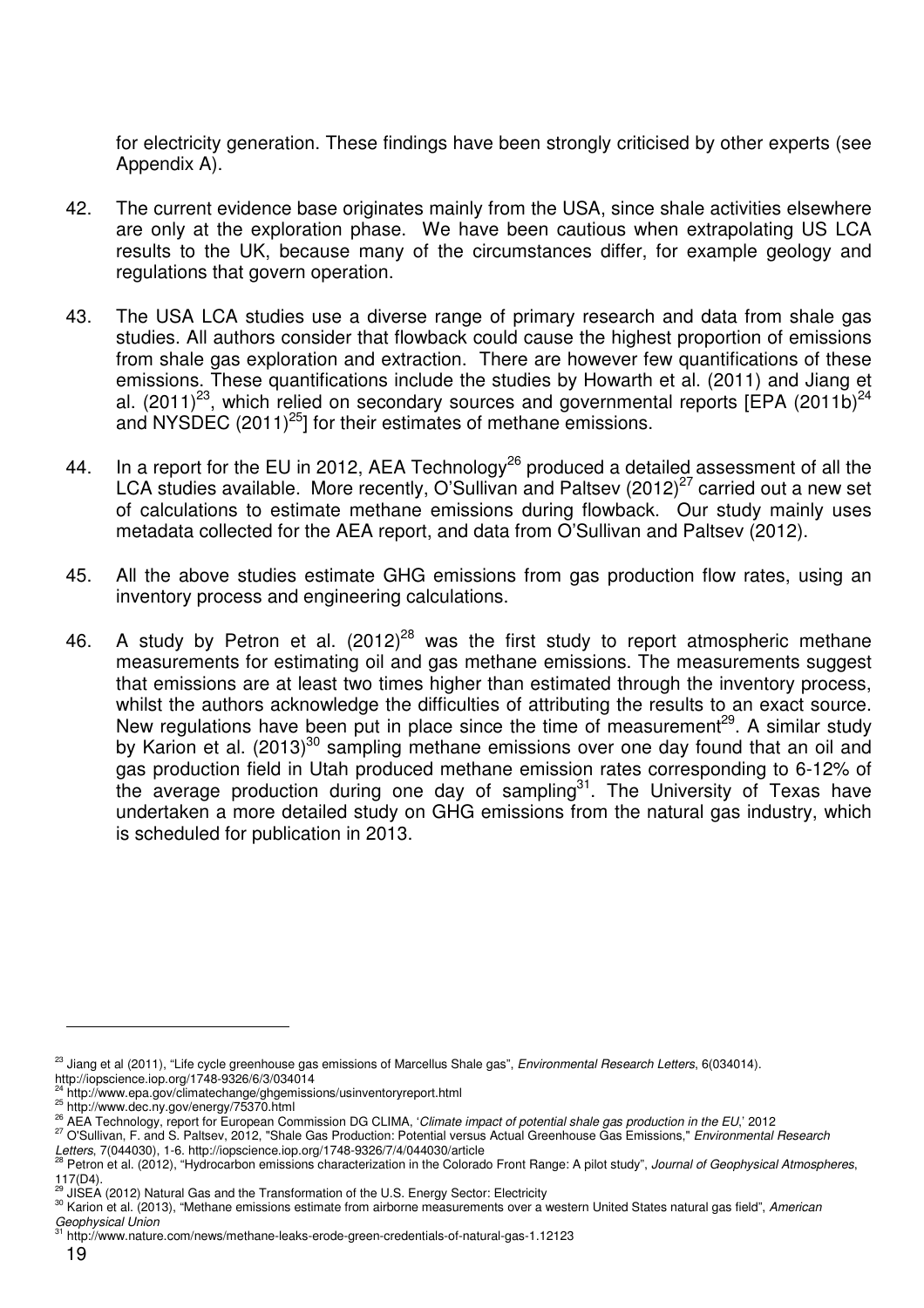

**Figure 2:** The figure on the left shows the median uncontrolled GHG emissions (assuming 100% of the gas during well completion is vented, i.e. a worst case scenario) and the figure on the right shows (on a logarithmic scale) the source data associated with each aspect of shale gas preproduction.

- 47. Figure 2 shows median values and the entire range of all the published pre-production emissions estimates and data the study has been able to consider up until March 2013. The literature indicates that the emissions during well completion vary widely between shale formations. Well completion is expected to dominate potential pre-production emissions, accounting for over 80% of GHG emissions (see paragraph 49 for further discussion). Figure 2 includes estimated emissions from well completion with venting. This scenario represents historic US practice and is unrepresentative of the regulatory regime in the UK. Variation among the studies of well completion emissions are the largest source of discrepancies between studies, estimates of pre-production emissions. The upper estimate from Howarth et al. (2011) is more than 11 times the median.
- 48. The key stages are discussed below, with further detail on the other stages described in Appendix A.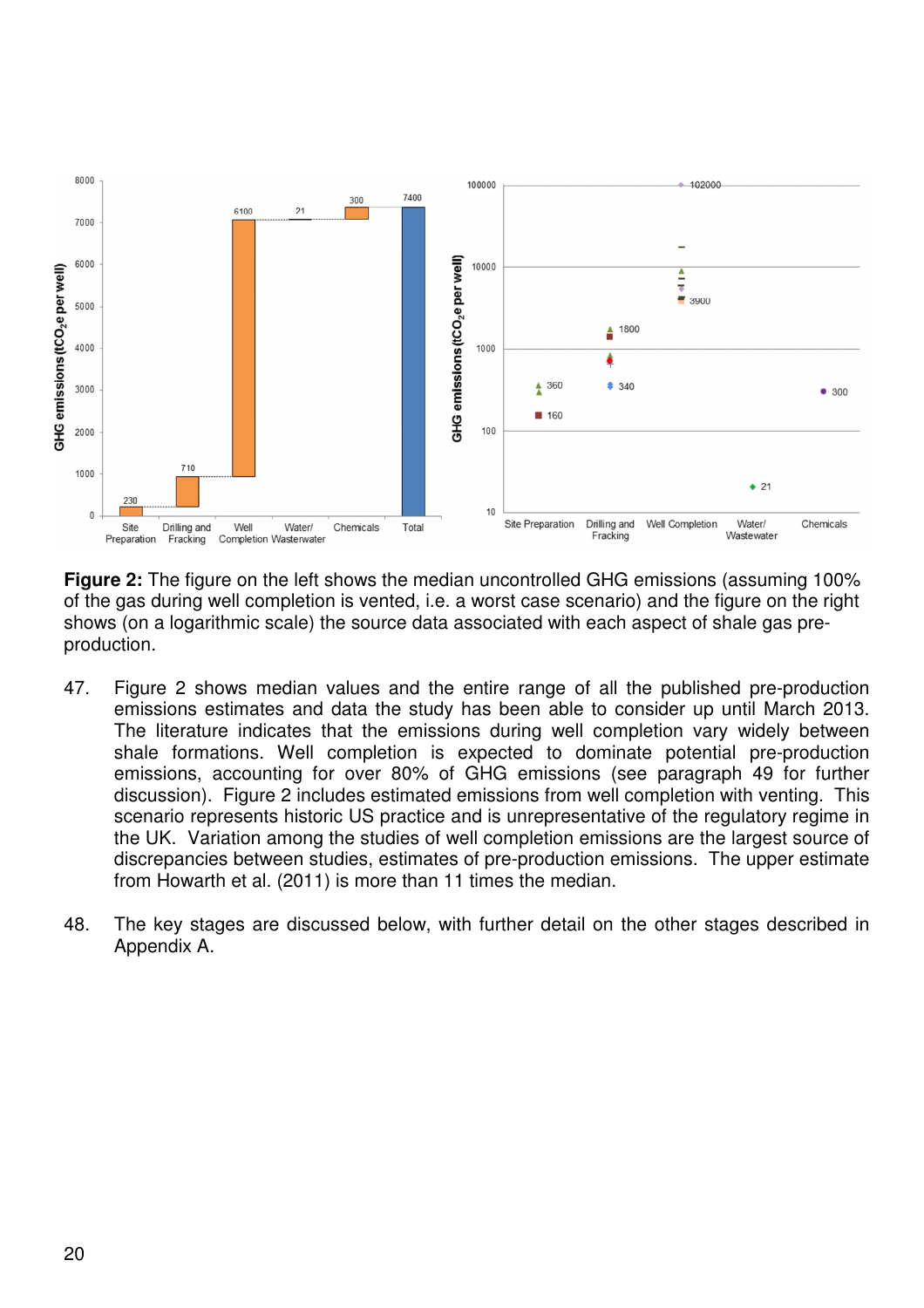# **Well completion**



**Figure 3:** Published estimates of gas volumes released during well completion, versus respective references. Formation is shown in brackets where applicable. The Howarth Haynesville data is considered by many to be an outlier.

- 49. According to published data, the volume of gas released during well completion varies depending on the formation, as shown in Figure 3. The estimates of released gas are based on a set of assumptions about the well completion method including whether the gas associated with the flowback fluid is vented, flared or recovered. If the gas is recovered during flowback, the process is often referred to as 'reduced emissions completion', (REC), which is considered best practice. REC is also referred to as 'green completion' in the literature. Recovered gas is typically injected into a gas pipeline, although some sites may use a proportion of the recovered gas to power onsite equipment. The piped gas may require processing in order for it to meet sales gas specification. Recent developments in REC design have enabled its use on most shale formations including the majority of low pressure (low energy) reservoirs. Further research should enable REC processes to develop further so that REC can be used on all formations. It should be noted that during extraction, even with flaring or REC, some occasional limited venting might still be necessary, in particular for safety reasons.<sup>32</sup>
- 50. The highest estimate for GHG emissions from well completion was reported in the study by Howarth et al. (2011) on the Haynesville formation. This was found to be almost six times greater than the next highest estimate, which is from O'Sullivan and Paltsev (2012) and is

<sup>32</sup> http://www.epa.gov/gasstar/documents/reduced\_emissions\_completions.pdf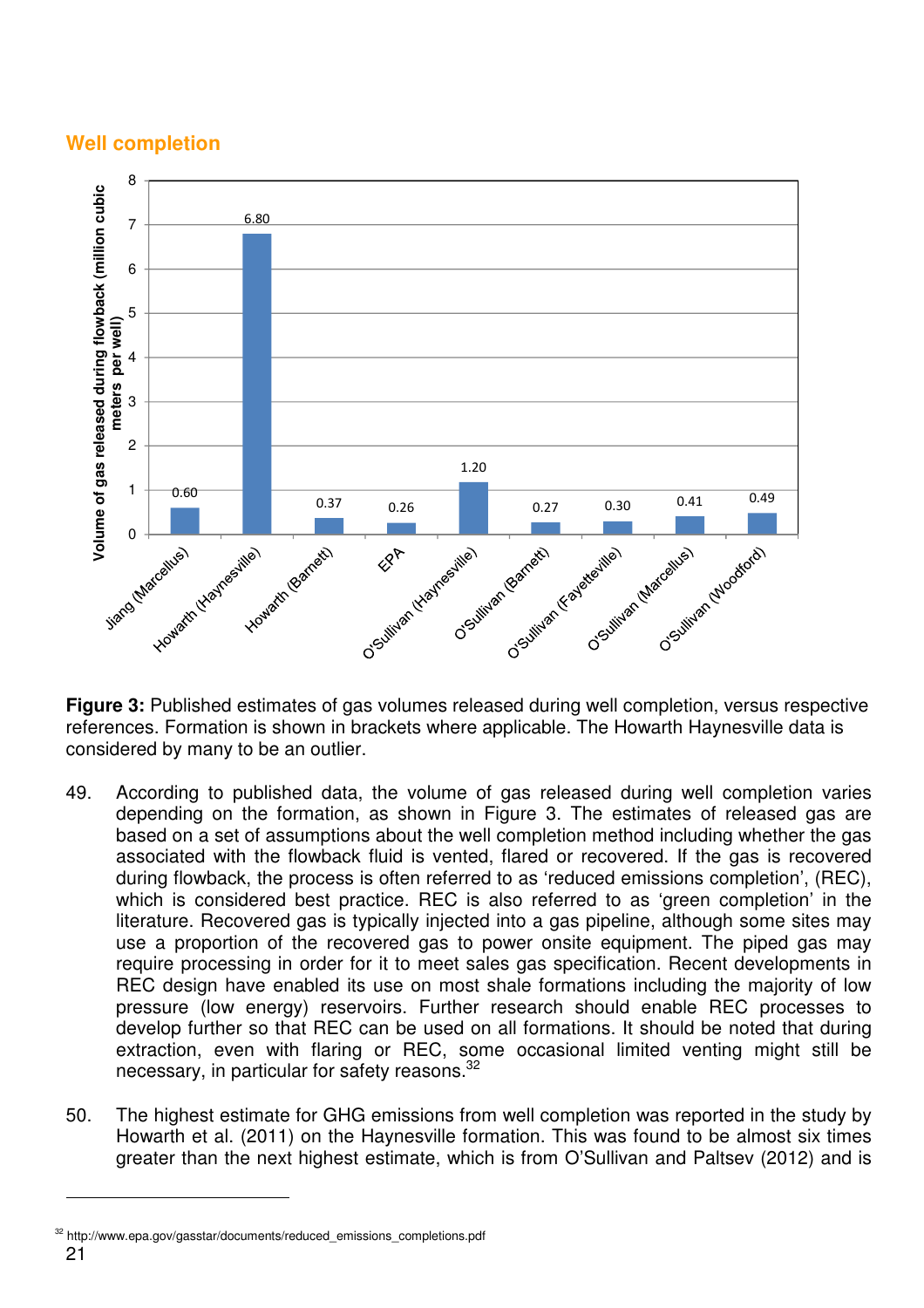also an estimate of emissions from Haynesville. The Howarth estimate may be unrealistically high, as discussed in Appendix A, and should be treated with caution.

51. Even discounting the Howarth Haynesville estimate as an outlier, there are widely varying estimates of well completion emissions. The variations are most likely due to different circumstances between study sites, for example geology and well-productivity. Therefore whilst the data collected are a guide to the range of emissions associated with shale gas extraction in the USA, a more reliable figure for the UK can be established only by appropriate field measurements in the UK.

#### **Water / Wastewater transport and treatment**

- 52. Hydraulic fracturing requires a large volume of water. Some studies suggest up to 29 000  $\text{m}^3$  of water are required per well (NYSDEC, 2011), and the NREL (2012)<sup>33</sup> calculated that the average demand is in the region of 15 000  $\text{m}^3$  per well<sup>34</sup>. As the volume of fracking water required varies both within and between geological formations, the average volume for the UK is not known yet. In the UK, depending on the proximity to the local water supply network or the availability of a ground water abstraction licence<sup>35</sup>, the water may be transported to site by pipe or by road.
- 53. NREL (2012)<sup>33</sup> suggests that approximately 550 m<sup>3</sup> per well of the fracking fluid is being reused in Pennsylvania (the only state to monitor water reuse in the USA), representing 4% of the total water requirement. Cuadrilla, in a personal communication, suggested that the vast majority of water used during the hydraulic fracturing process could be reused, which could reduce the water demand to between 3800  $m^3$  and 14 000  $m^3$  per well. This is the approximate equivalent of the daily water demand of between 25 600 and 91 500 people, or between 128 and 457 tankers. The social consequences of transportation of water, especially in the context of water shortage in the UK and the more urban context than the USA, must also be considered by developers in pursuing improved techniques such as water reuse or waterless methods.
- 54. The wastewater resulting from fracking and the produced water (the water which is continually produced from an operational well) are highly saline and contain dissolved methane, as well as chemicals from the fracking fluid and geological strata, which include low levels of naturally occurring radioactive material. In the UK the wastewater would have to be responsibly managed and would require treatment before being discharged. Depending on the level of treatment the discharge could ultimately be to a local water course (under permit from the Environment Agency) or to a suitably sized sewage treatment works with a trade effluent agreement from the associated water company.
- 55. The transportation method for wastewater to the sewage treatment works would depend on the local sewage infrastructure. It is possible that the wastewater would have to be transported by road tanker, placing further demands on the local road infrastructure.
- 56. Defra<sup>36</sup> give emission factors for pumping water and treating wastewater of 0.34 kgCO<sub>2</sub>e/m<sup>3</sup> and 0.71 kgCO<sub>2</sub>e/m<sup>3</sup> respectively. If a volume of 15 000 m<sup>3</sup> is delivered

<sup>33</sup> Natural Gas and the Transformation of the U.S. Energy Sector: Electricity. http://www.nrel.gov/docs/fy13osti/55538.pdf

 $34$  1m<sup>3</sup> of water weighs 1 tonne and is 1,000 litres.

<sup>&</sup>lt;sup>35</sup> The water industry are under significant pressure from the Environment Agency and the regulator, Ofwat, to reduce abstraction from groundwater. <sup>36</sup> http://www.ukconversionfactorscarbonsmart.co.uk/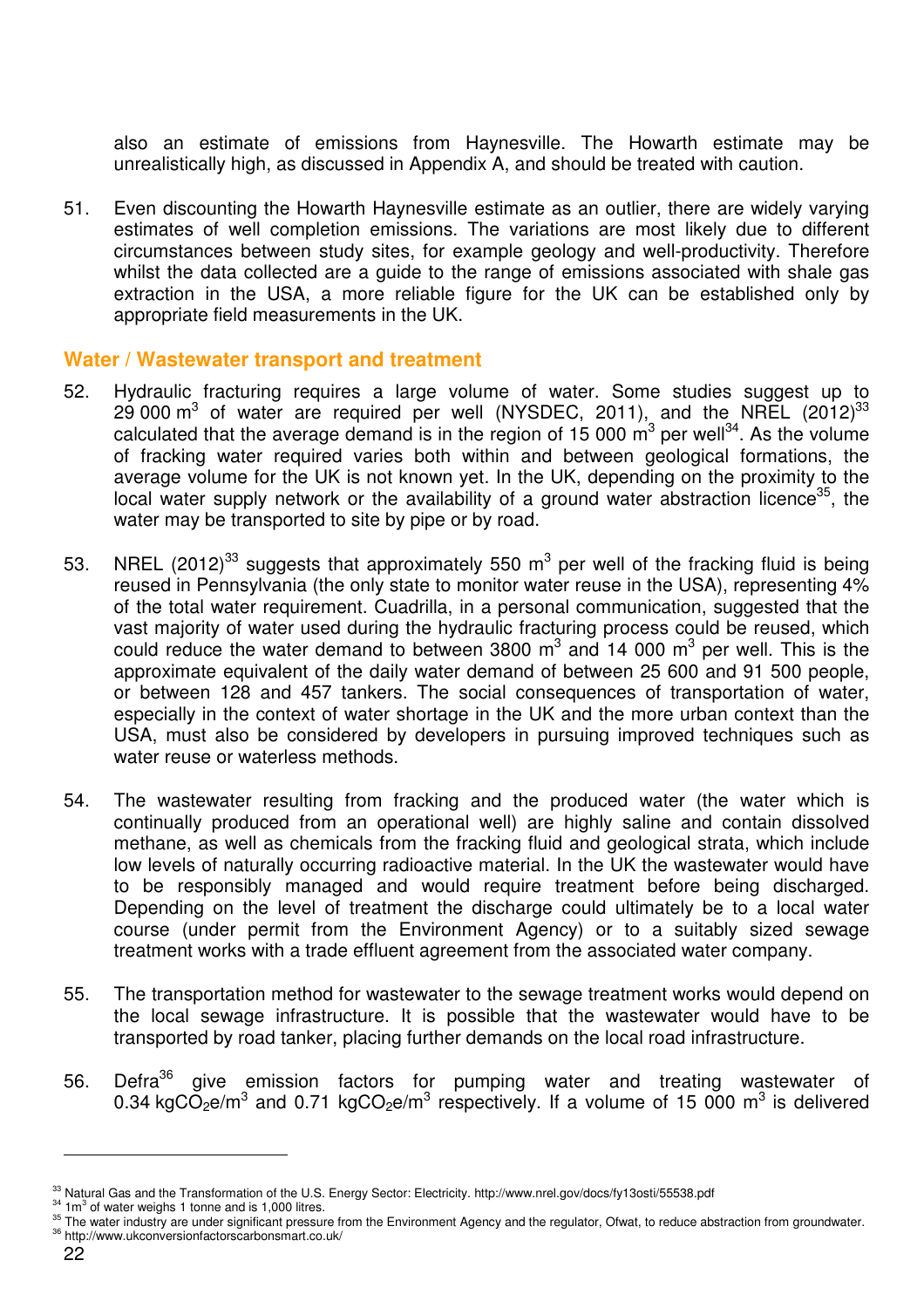and taken away, the estimated emissions would be about 5 tCO<sub>2</sub>e per well for transporting the water by pipe and 16 tCO<sub>2</sub>e per well for wastewater treatment.

57. If the same volume of water is delivered by trucks over a distance of, say, 20 km, with an energy intensity of 1 kWh per t-km<sup>37</sup> and carbon intensity of 250 gCO<sub>2</sub>e per kWh, then the additional emissions from transporting the water would be  $75$  tCO<sub>2</sub>, which is larger, but still small compared with the other emissions associated with pre-production.

#### **Workover**

- 58. During the operational life of a well, gas production will drop off. To enhance production, an old well may undergo a workover which involves re-fracturing the well or liquid unloading. In the USA, liquid unloading is initially carried out using a plunger lift system. Towards the end of the well's life, liquid unloading is carried out by venting gas to the atmosphere via a gas/liquid separator for a short period of time; it is uncertain whether this practice would be used on wells in the UK.
- 59. Estimates of GHG emissions from workover depend on the assumed frequency of workover activity. Skone (2011)<sup>38</sup> and Hultman et al. (2011)<sup>39</sup> assume that each well is worked over once, and they estimate the emissions from workover are similar to those produced during well completion.

## **Gas production and processing**

- 60. The most significant GHG emissions associated with this stage are from compressors, dehydration equipment,  $CO<sub>2</sub>$  scrubbing, chemical processing, and fugitive releases. The treatment processes required are likely to vary between shale formations, depending on the raw gas quality (see Table 1). This treatment may also require the addition of propane or an inert gas in order to meet the UK's gas transmission quality standards.
- 61. As the quality of UK shale gas is yet to be determined, this study assumes that shale gas in the UK would require similar treatment to conventional gas. The Digest of UK Energy Statistics estimates the GHG emissions associated with production and processing for conventional gas to be 100 tCO<sub>2</sub>e per million  $m^3$  which equates to approximately 9 gCO<sub>2</sub>e/kWh. This figure includes fugitive emissions. The industry should work towards reducing these emissions by continuing their current air monitoring programme<sup>40</sup> throughout production so that leaks can be quickly identified and sealed.
- 62. As mentioned in paragraph 37, Jackson et al.  $(2013)^{41}$  found evidence of gas escaping from wells into aquifers, concluding that the likely cause is poor well construction. We believe that sufficient regulations are in place that leakage of gas into aquifers is unlikely to occur – UKOOG guidelines clearly set out good practice in well design and these guidelines should be made mandatory. Future advances in self-healing cement are likely to mitigate this risk further. It is recommended that further research is carried out on self-healing

<sup>37</sup> www.dft.gov.uk/pgr/statistics/datatablespublications/energyenvironment

<sup>38</sup> Life Cycle Greenhouse Gas Inventory of natural Gas Extraction, Delivery and Electricity Production- NETL. http://www.netl.doe.gov/energy-

analyses/pubs/NG-GHG-LCI.pdf<br><sup>39</sup> Hultman et al. (2011), "The greenhouse impact of unconventional gas for electricity generation", Environmental Research Letters, 6(049504). http://iopscience.iop.org/1748-9326/6/4/044008

 $40$  Such as Cuadrilla's http://www.cuadrillaresources.com/our-sites/balcombe/

<sup>41</sup> Jackson et al. (2013), Increased stray gas abundance in a subset of drinking water wells near Marcellus shale gas extraction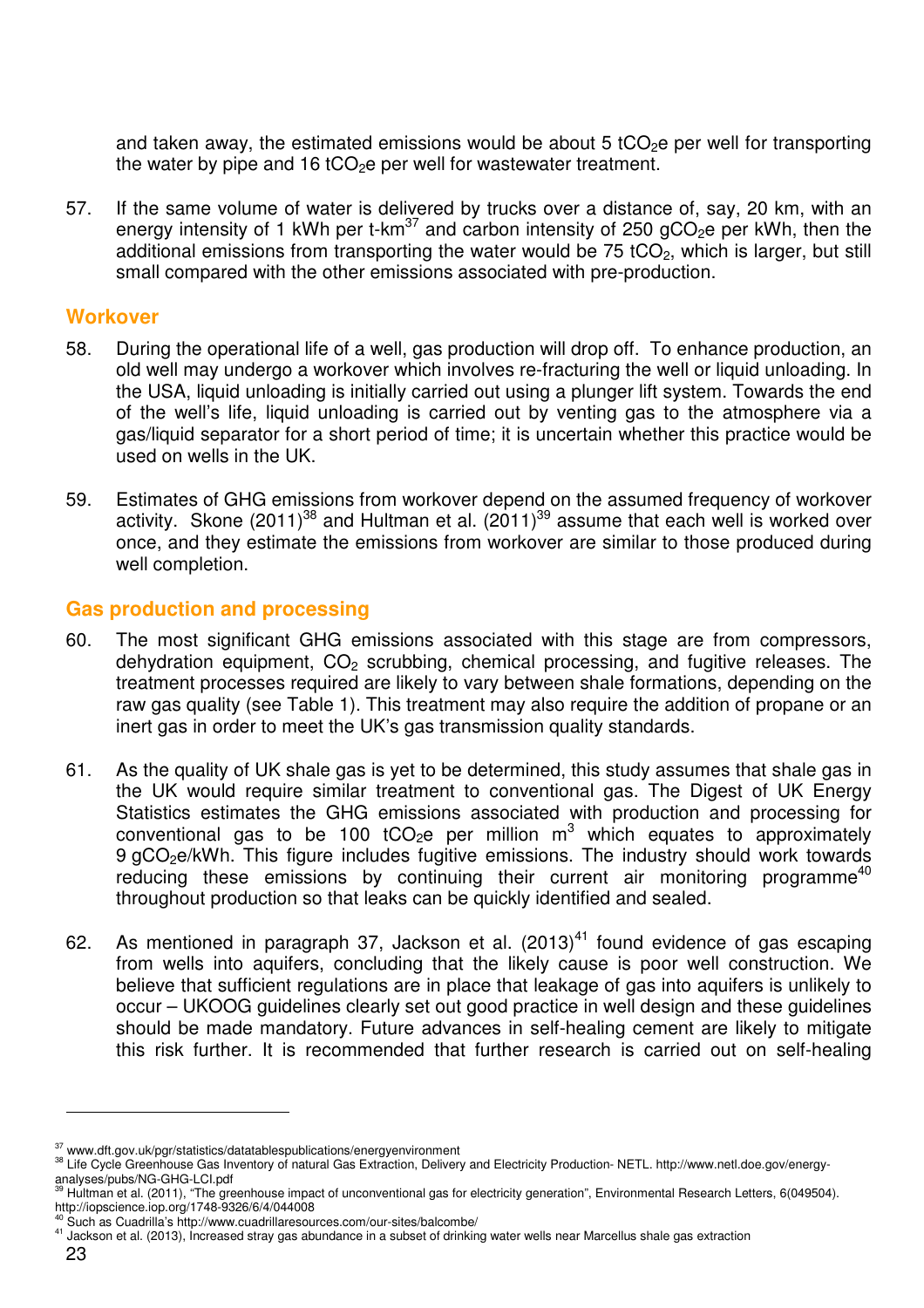cement and on early warning monitoring techniques and it is recommended that industry continue their ground water measurements to reassure the public.

# **Estimated shale gas carbon footprint for the UK**

63. The following section combines the evidence from available sources to estimate the credible range of potential GHG emissions from the production of shale gas in the UK. The results carry significant uncertainties because of the limits to available evidence and the lack of data for the UK.

#### **Key assumptions**

- 64. In the absence of information on the properties of UK shale gas we have assumed that:
	- unprocessed shale gas is 86% methane, see Table 1;
	- there is 3% (by volume)  $CO<sub>2</sub>$  in unprocessed shale gas, see Table 1 (entry to the gas network requires a  $CO<sub>2</sub>$  concentration of 2.5%, therefore at least 0.5%  $CO<sub>2</sub>$ will need to be removed);
	- processed gas is 100% methane<sup>42</sup>;
	- the calorific value of processed gas is 52 MJ/kg or 40MJ/ $m^3$ ;
	- the gas has a density of 0.76 kg/m<sup>3</sup>;
	- the global warming potential for methane compared to carbon dioxide is 25, based on a 100 year time horizon<sup>43</sup>; and
	- overall productivity or estimated ultimate recovery (EUR) of a well is between 2 and 5 bcf (approximately 57–140 million  $m^3$ ) with a central value of 3 bcf  $(85 \text{ million m}^3)$ .
- 65. We have calculated emissions associated with pre-production and production, i.e. to the point where gas is injected into the gas network. We measure emissions in units  $qCO<sub>2</sub>e/kWh<sub>(th)</sub>$  of gas produced.

We have estimated the pre-production emissions for four well completion scenarios:

- "100% vented" assumes all the gas released during flowback is vented to the atmosphere;
- "90% capture and flare" assumes 90% of methane is captured and 95% of captured methane is flared  $44$ :

http://www.ogp.org.uk/pubs/288.pdf

 $42$  100% has been used for simplicity in the calculations, in reality the percentage of methane in natural gas will vary between 82 - 97%.

<sup>43</sup> Consistent with an agreement at the United Nations Framework Convention on Climate Change to adopt the Intergovernmental Panel on Climate Change's 2007 fourth assessment report (AR4).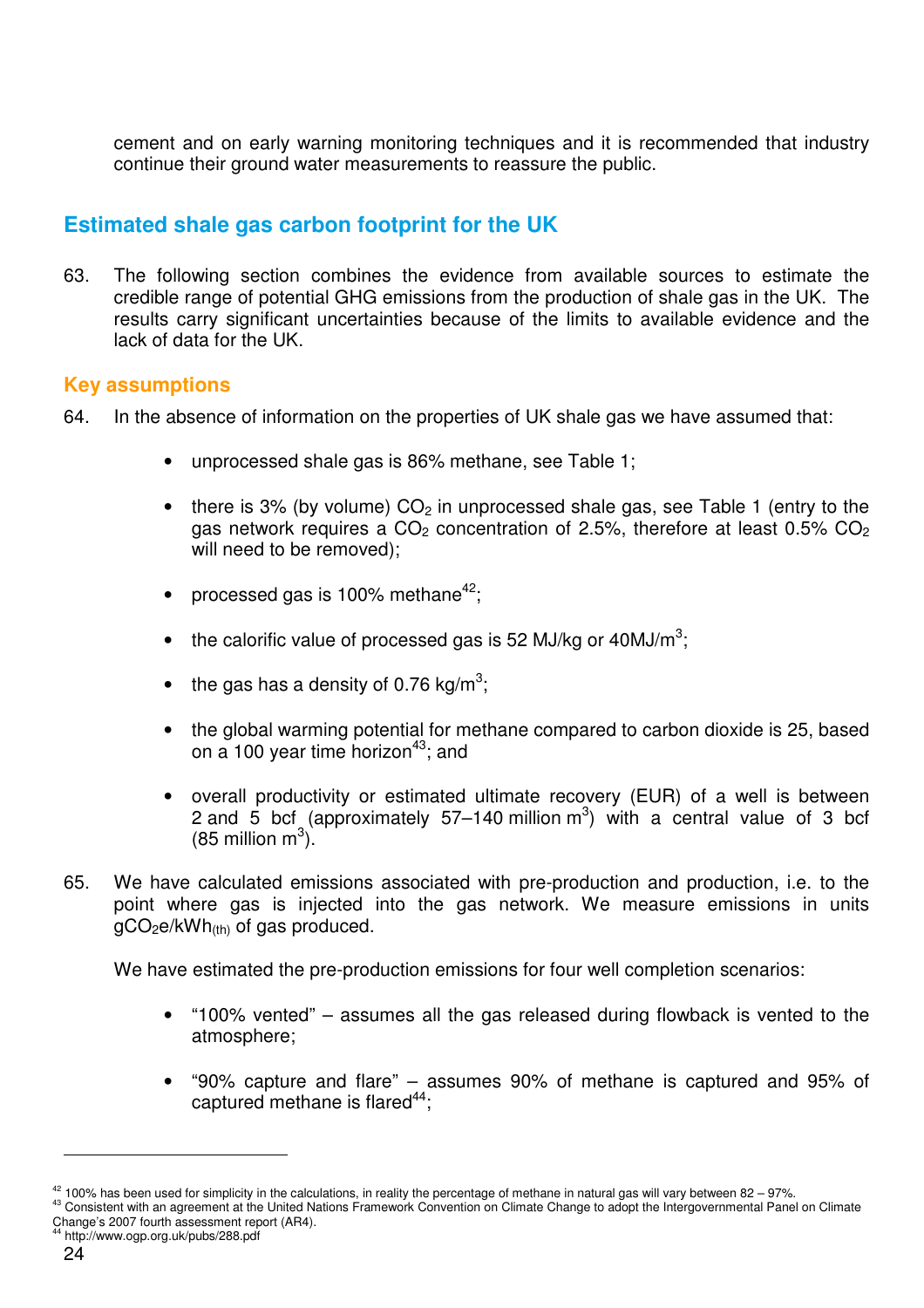- "REC" assumes 90% of the methane contained in flowback is captured<sup>45</sup> and injected into the gas network; and
- "100% capture" in a personal communication Cuadrilla have told us that they aim for 100% gas recovery. Separately, BP engineers have advised us that on certain shale formations a well-designed REC could capture almost 100% of the gas.
- 66. We have assumed that the well would undergo one refracturing workover, resulting in a doubling of the emissions associated with completion (see paragraph 59).
- 67. We estimated the total gas emissions, for each well-completion method by adding the site preparation, drilling and fracking, chemicals, water and wastewater related emissions, detailed in Appendix A and production phase emissions (Appendix B). We obtained central, low and high estimates by using the mean, the 5th percentile, and the 95th percentile of all the pre-production emissions data.<sup>46</sup>
- 68. Finally, to obtain emission intensities per kWh of gas shown in Figures 4 and 5, three well productivity scenarios were used (see paragraph 35).
	- "Low EUR" 2 bcf (57 million m<sup>3</sup>);
	- "Central EUR" 3 bcf (85 million  $m^3$ ); and
	- "High EUR" 5 bcf (140 million m<sup>3</sup>).
- 69. Appendix D includes detailed outputs from the calculations.

#### **Comparison of shale gas with LNG**

- 70. When transporting natural gas long distances, it is common practice to liquefy the gas so that its volume is much smaller. Natural gas is liquefied by cooling to  $-162^{\circ}$ C. LNG accounted for almost 25% of the total gas consumption in the UK in 2011.
- 71. Table 2 shows the range of data found in the literature for the life-cycle GHG emissions from LNG (to the point where it is injected into the National Transmission System). It should be noted that the UK's inventory would include only GHG emissions resulting from regasification, as the production and transport emissions fall outside UK borders. Further details are provided in Appendix C.

**Table 2:** GHG Emissions associated with LNG production, transportation and regasification, from various sources (see Appendix C)

|                      | <b>GHG emissions per unit of thermal</b><br>energy gCO <sub>2</sub> e/kWh <sub>(th)</sub> |
|----------------------|-------------------------------------------------------------------------------------------|
| Maximum              | 89                                                                                        |
| <b>Central Value</b> | 57                                                                                        |
| Minimum              | 38                                                                                        |

 $45$  EPA analysis suggests greater than 90% of methane contained within flow back can be captured (U.S. EPA, 2012b) 46 Using the Microsoft Excel PERCENTILE function.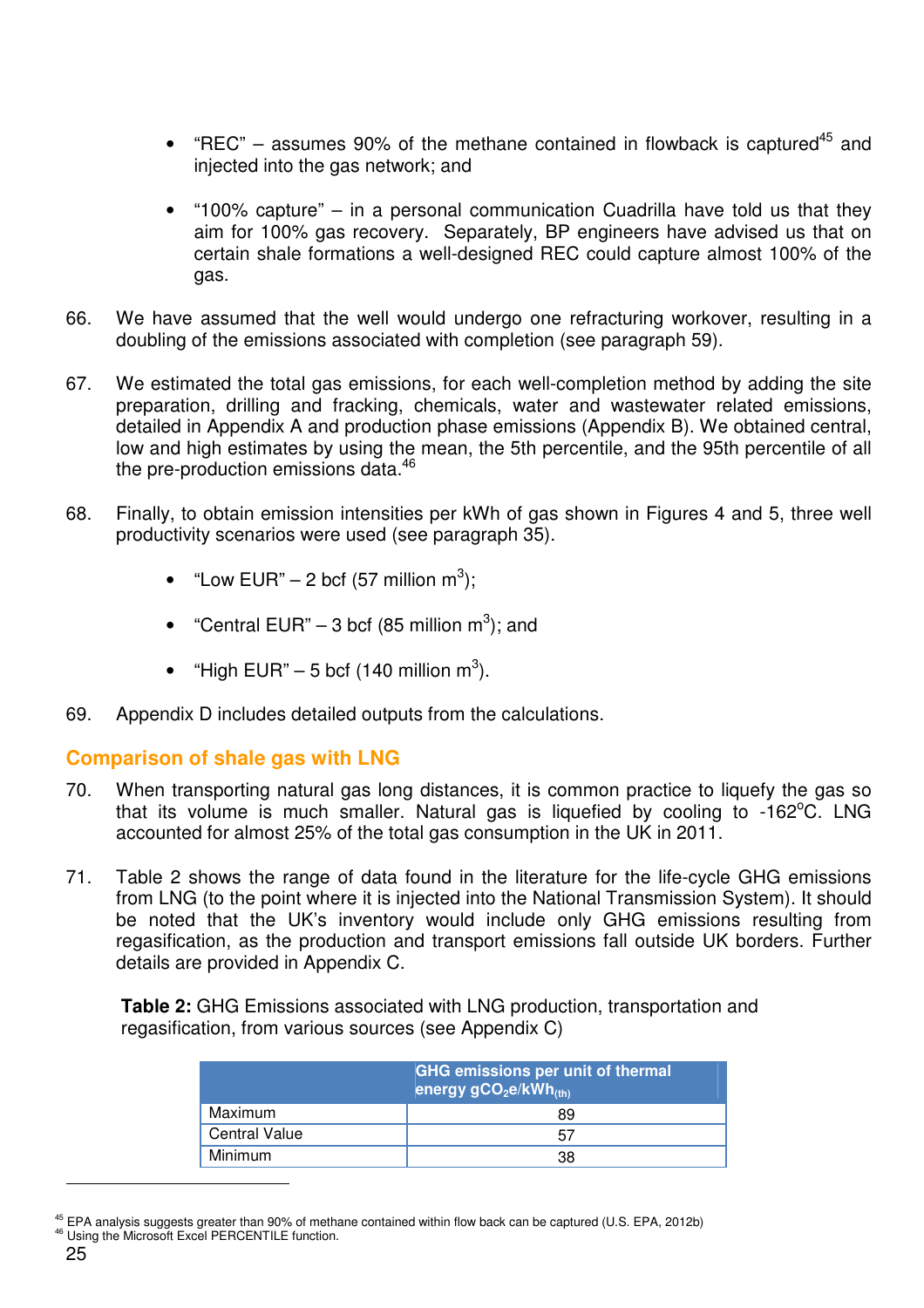# **Summary of LCA results**

72. As discussed in Appendix A, many experts consider the results from Howarth et al. (2011) study on the Haynesville formation to be an outlier. It is not the intention of this study to comment further on this data point; instead, we present results without it (Figure 4) and with it (Figure 5).



**Figure 4:** Comparison of the life-cycle emissions from various shale gas production scenarios with LNG delivery (excluding Howarth Haynesville data, considered by many to be an outlier). Combustion of the gas emits an additional 190 g/kWh. (100% vented scenario would not be permitted in the UK).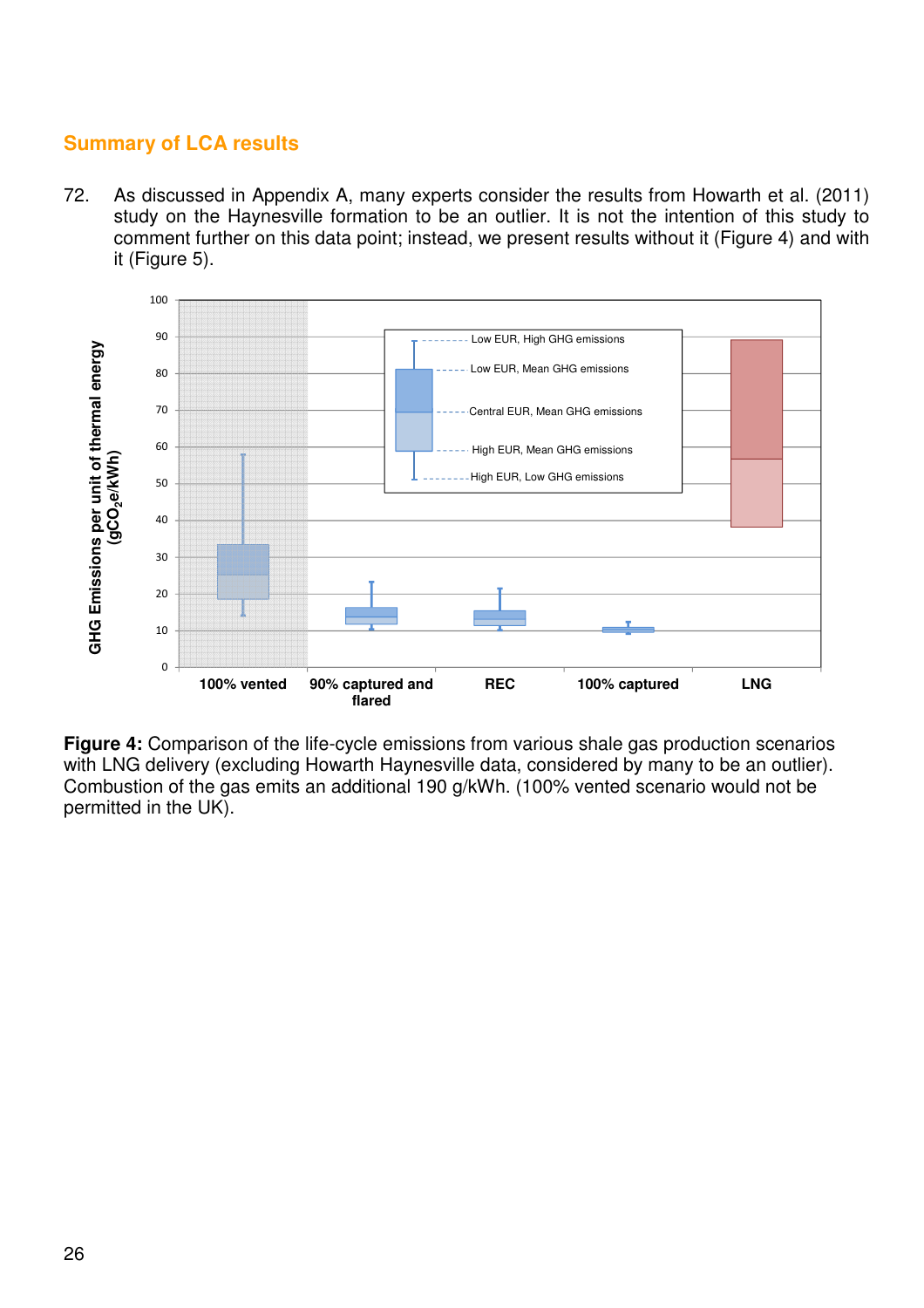

**Figure 5:** Comparison of various shale gas production scenarios with LNG (including Howarth Haynesville data, considered by many to be an outlier). The orange line represents the GHG emissions associated with complete stoichiometric combustion of methane (190 gCO2e/kWh). The scale of the vertical axis is different to Figure 4. For a further description of the variables please refer to paragraphs 65 - 68 (100% vented scenario would not be permitted in the UK).

- 73. Our LCA analysis suggests that the two biggest factors affecting the specific GHG emissions resulting from production are:
	- a. **completion techniques;** improved capture techniques will reduce the emissions from the well; and
	- b. **well productivity (EUR);** the more productive a well is, the less preproduction and post-production emissions will influence the overall specific (per kWh) emissions. Halving the EUR would almost double the specific emissions.
- 74. Emissions from shale gas extraction are only part of the story and must be added to those due to the combustion of the gas. The combustion emissions for methane are approximately 190  $qCO<sub>2</sub>e/kWh<sup>47</sup>$  and are represented as the orange line on Figure 5. In the most extreme of the hypothetical cases<sup>48</sup>, shown in Figure 5 as "100% vented", the extraction emissions could more than double those associated with combustion alone. We therefore recommend that, in managing fugitive, vented or flared methane throughout the exploration, pre-production and production of shale gas, operators should adopt the principle of reducing emissions to as low a level as reasonably practicable (ALARP). In

<sup>&</sup>lt;sup>47</sup> UK Government conversion factors for Company Reporting, version 1.1, Tables: WTT-Fuels, Water supply, Water treatment (Defra, 2013)

<sup>&</sup>lt;sup>48</sup> The high GHG emissions (mainly due to flowback) and low EUR scenario is unlikely to occur (the high flowback emissions are associated with the Haynesville formation which also records the highest EUR)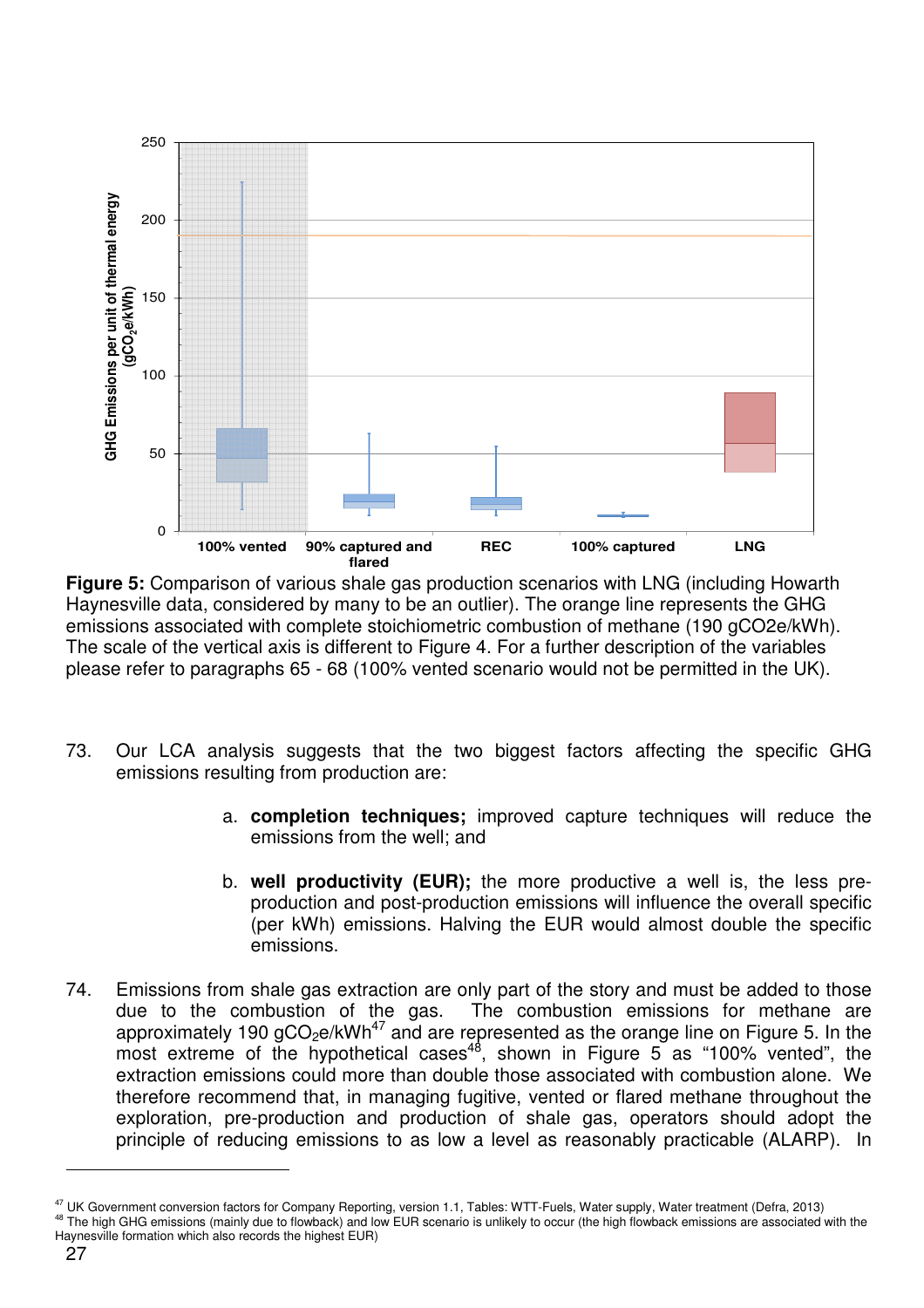particular, "reduced emissions completions" (REC) or "green completions" should be adopted at all stages following exploration. Government should discuss with regulators appropriate mandatory requirements to be applied at each stage to ensure that the best available technology is implemented in all cases.

#### **Comparison to other sources of fossil fuels**

- 75. While almost 70% of gas in the UK is used for heat, the carbon footprint of shale gas is often compared to coal, which in the UK is principally used for power generation. Figure 7 compares the life-cycle emissions of electricity generated from various sources of gas and coal. The calculations assume the thermal efficiency of gas fired electricity generation is 47%.
- 76. In a scenario where pre-production emissions are captured and flared, the carbon footprint (emissions intensity) of shale gas extraction and use is likely to be in the range 200 – 253 g CO<sub>2</sub>e per kWh of chemical energy, which makes shale gas's overall carbon footprint comparable to gas extracted from conventional sources (199 – 207 g  $CO<sub>2</sub>e/kWh<sub>(th)</sub>$ ), and lower than the carbon footprint of Liquefied Natural Gas (233 - 270g CO<sub>2</sub>e/kWh<sub>(th)</sub>). When shale gas is used for electricity generation, its carbon footprint is likely to be in the range  $423 - 535$  g CO<sub>2</sub>e/kWh<sub>(e)</sub>, which is significantly lower than the carbon footprint of coal, 837  $-1130$  g CO<sub>2</sub>e/kWh<sub>(e)</sub>.



**Figure 6:** Estimated greenhouse gas (GHG) emission intensity for various sources of gas including combustion emissions. For shale gas the emissions intensity depends on the assumed completion method; here it has been assumed that methane released during completion would be 90% captured and flared.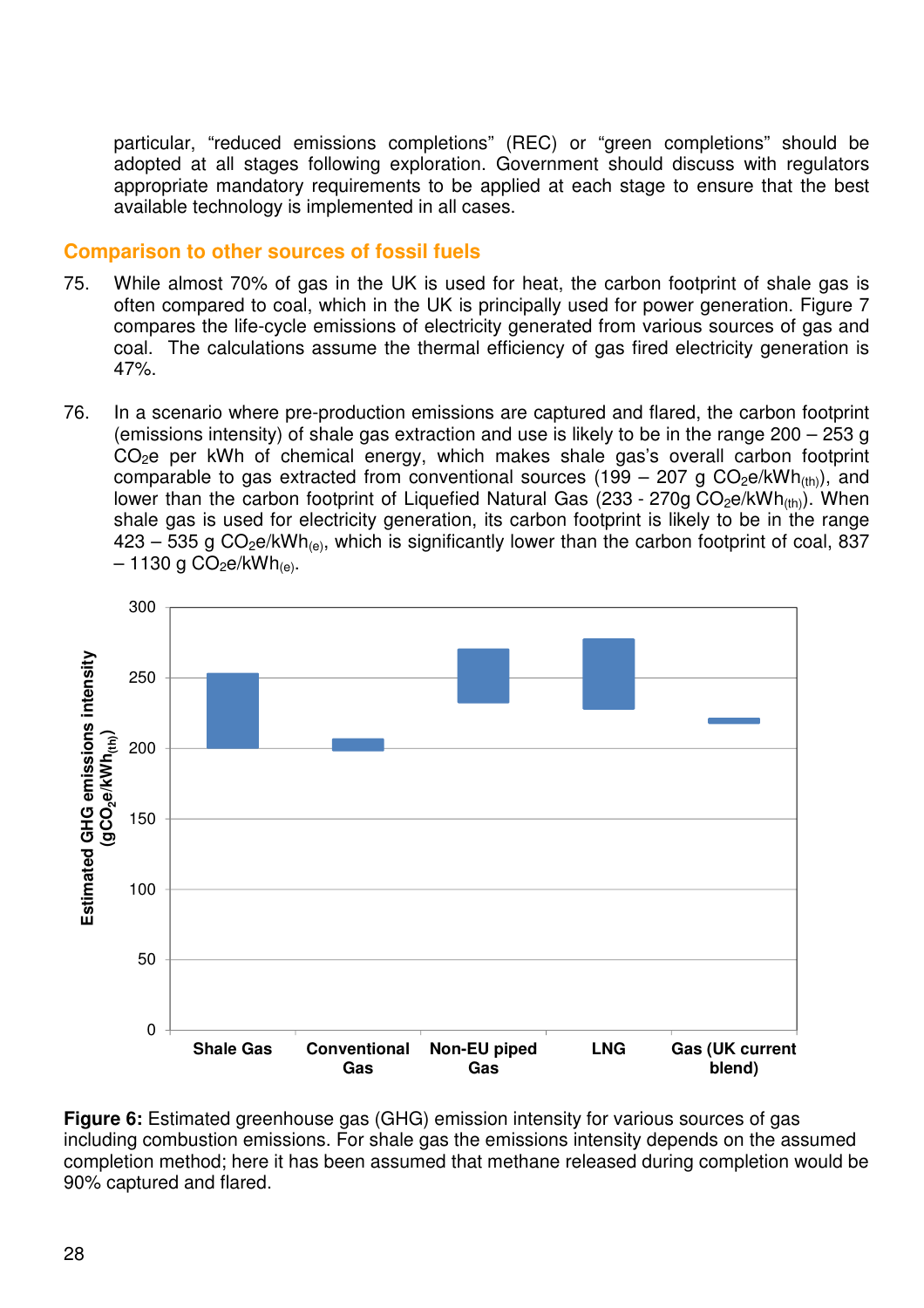

**Figure 7:** Comparison of the life-cycle emissions for the production of electricity from various sources of gas, and coal. For further information see Appendix C.

77. As long as venting scenarios are excluded, the data indicate that the total carbon footprint of shale gas exploration, extraction and transmission and use is likely to be similar to that of gas derived from conventional wells in the UK, LNG and non-EU piped gas. All gas sources are likely to be significantly less polluting, in terms of emissions per unit energy produced, than coal.

# **Shale gas use's influence on UK and global emissions rates**

- 78. The effect of a given level of UK production of shale gas on emissions, whether in the UK or globally, will vary over time. Most of the effects arise through changes in (relative) prices affecting demand for and supply of gas and other fuels, especially coal, given the substitutability of gas and coal in electricity generation. In the longer term, price changes may cause changes in investment in alternate supplies of gas, changes in investment in competing energy sources, and changes in investment in demand-side efforts such as efficiency measures. Therefore, the effects on emissions will vary over time in ways that are challenging to predict.
- 79. The short-term effect of shale gas use on emissions depends on the price of the shale gas relative to LNG imports and relative to coal. In the USA, over the last four years, the price of shale gas has been low enough (Figure 8) that LNG imports to the USA have declined, and there has been a significant switch from coal to gas in electricity production. This switch has significantly reduced the USA's emissions rate. An IEA report<sup>49</sup> states:

<sup>29</sup>  <sup>49</sup> http://www.iea.org/newsroomandevents/news/2012/may/name,27216,en.html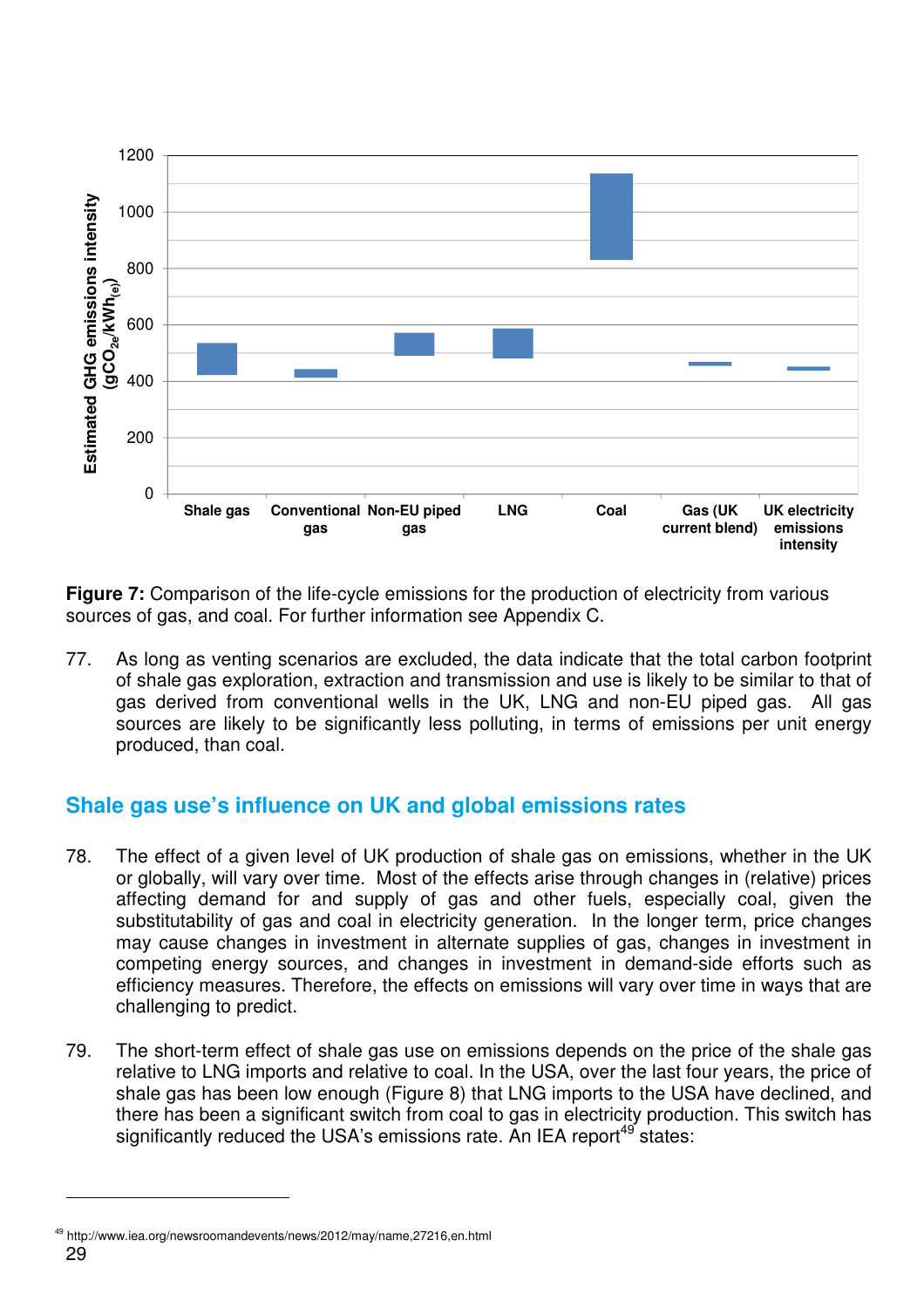"US emissions have now fallen by 430 Mt (7.7%) since 2006, the largest reduction of all countries or regions. This development has arisen from lower oil use in the transport sector (linked to efficiency improvements, higher oil prices and the economic downturn which has cut vehicle miles travelled) and a substantial shift from coal to gas in the power sector."

80. Globally, however, the USA's switch from coal to gas has been accompanied by an opposite effect: the reduction in coal demand in the USA has led to exports of coal to other regions, including Europe, where the carbon intensity of electricity production has increased. Coal's share in UK power generation increased from a low of 27% in 2009 to 39% in 2012 (with total generation falling just 3.6%)<sup>50</sup>. The longer-term effect of the USA's shale gas boom on global markets and investment decisions is yet to be seen.



Figure 8: Recent history of gas and coal prices in the USA and Europe.<sup>51</sup>

81. Expert views differ on the overall effect that shale gas production would have on global emission rates. At one end of the spectrum it is argued that shale gas enables a switch from coal to gas, which has lower carbon intensity and thus reduces emissions.<sup>52</sup> At the other end of the spectrum it is argued that, in an energy-hungry world "it is difficult to envisage a situation other than shale gas largely being used in addition to other fossil fuel

<sup>50</sup> https://www.gov.uk/government/publications/electricity-section-5-energy-trends

<sup>&</sup>lt;sup>51</sup> Data from BP: http://www.bp.com/sectiongenericarticle800.do?categoryId=9037181&contentId=7068643, converted to dollars per kWh using 1 million Btu = 293 kWh and assuming 8139 kilowatt hours per tonne of coal.

<sup>&</sup>lt;sup>52</sup> Written evidence from Scotia Gas Networks and Shell. House of Commons Energy and Climate Change Committee "Shale Gas Fifth Report of Session 2010–12 Volume II, Additional written evidence"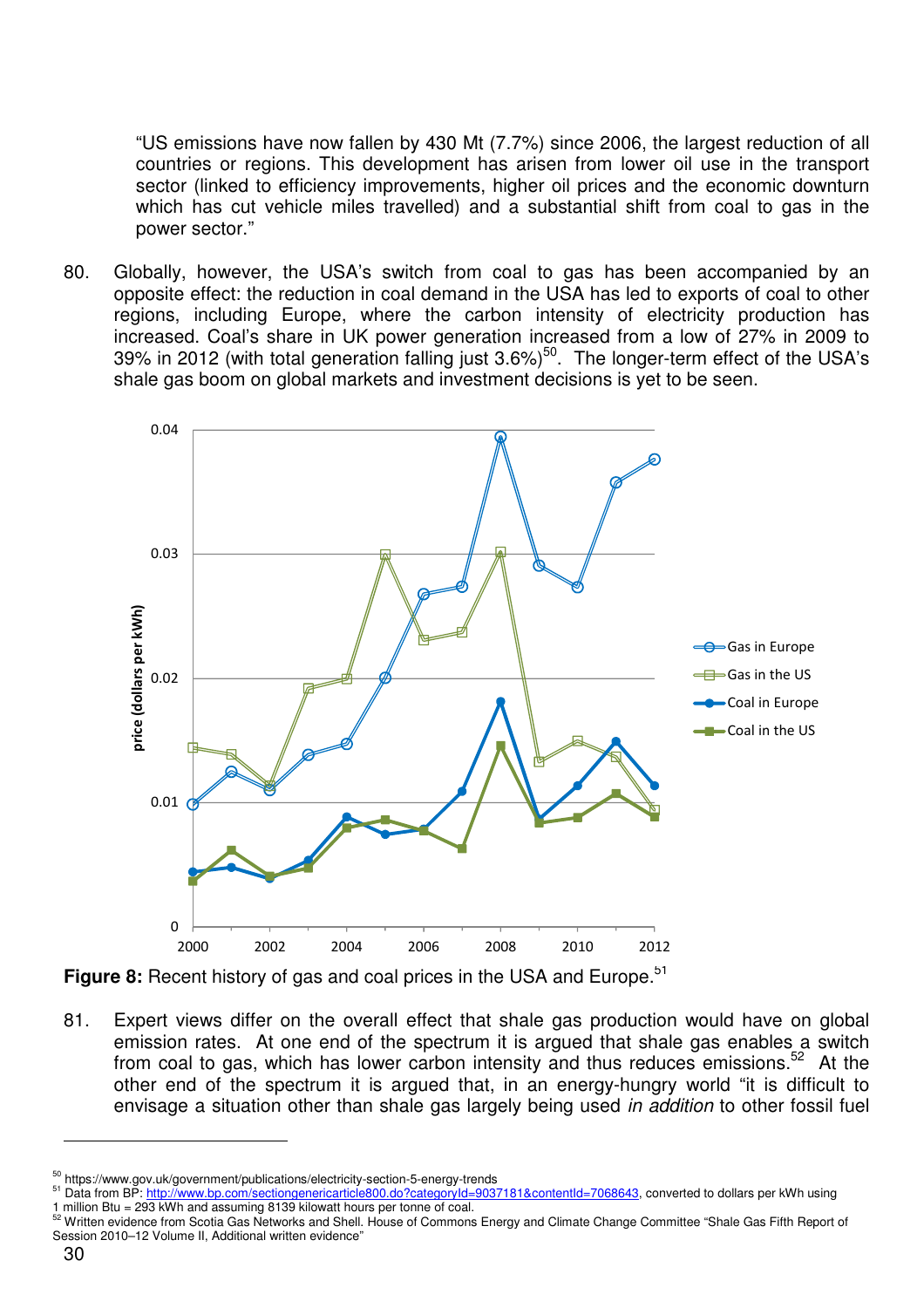reserves and adding a further carbon burden."<sup>53</sup> One might hold the first view if one believed that total final energy demand is relatively insensitive to price. One might hold the second view if one believed that energy demand is being constrained by high prices, with rents accruing to suppliers, and that a technological breakthrough which lowers costs and prices would allow more overall energy demand to come forward. The truth must lie somewhere between these two views; the effect of additional gas depends on the priceelasticities of demand and supply of gas and coal, on transport costs, and on the substitutability of gas and coal in different regional markets.

- 82. We now discuss the question "what is the effect on global emissions of putting into play a large gas reserve in Europe?" (We emphasize that our consideration of this scenario does not imply whether or not it is judged likely to come to pass.) We have not found in the open literature an explicit quantitative answer to the question, but there are several reports that address similar questions for the USA, from which we can make tentative extrapolations for the European question.
- 83. A background paper by Brown, Gabriel, and Egging  $(2010)^{54}$  modelled five scenarios for the USA, with different levels of natural gas availability and with different climate policies, using NEMS-RFF, which is a version of the US Department of Energy's National Energy Modelling System. Brown, Gabriel and Egging ask whether more-abundant natural gas might reduce  $CO<sub>2</sub>$  emissions in the USA and whether it might lower the cost of policies to reduce USA  $CO<sub>2</sub>$  emissions. The climate policy they modelled was similar to the Waxman-Markey<sup>55</sup> proposals. Brown, Gabriel, and Egging find that, without low-carbon policies (such as cap-and-trade system or a carbon tax), more-abundant natural gas does not reduce  $CO<sub>2</sub>$  emissions. The paper states "Although greater natural gas resources reduce the price of natural gas and displace the use of coal and oil, they also boost overall energy consumption and reduce the use of nuclear and renewable energy sources for electric power generation. As a result, projected  $CO<sub>2</sub>$  emissions are almost one per cent higher [in 2030]." On the other hand, with appropriate carbon policies in place, they find that natural gas "can play a role as a bridge fuel to a low-carbon future". In their model, the price of CO2 allowances falls slightly when natural gas is more abundant, so the cost of the climate policy is slightly reduced. Brown, Gabriel, and Egging emphasise the importance of developing policies (such as carbon pricing) that are robust across different projected futures.
- 84. Jacoby, O'Sullivan, and Paltsev (2012)<sup>56</sup> describe similar results using the MIT Emissions Prediction and Policy Analysis model. They study scenarios with and without economicallyextractable shale gas, and with or without two alternative climate policies: (a) a mild regulatory policy, which mandates a renewable energy standard (25% of electricity by 2030) and retirement of 50% of coal plants by 2030; and (b) a more stringent policy that applies an emissions price to meet an emissions target of a 50% reduction by 2050. Jacoby, O'Sullivan, and Paltsev find, in the mild climate-policy scenario (a), that the shale resource boosts economic growth and increases energy use. Shale gas is found to increase emissions: whereas with no shale gas, emissions in this policy scenario would

<sup>53</sup> Has US Shale Gas Reduced CO<sub>2</sub> Emissions? Examining recent changes in emissions from the US power sector and traded fossil fuels, October 2012. Dr John Broderick & Prof Kevin Anderson, Tyndall Manchester, University of Manchester

http://www.tyndall.ac.uk/sites/default/files/broderick\_and\_anderson\_2012\_impact\_of\_shale\_gas\_on\_us\_energy\_and\_emissions.pdf<br>54 Brown (2011) "Abundant Shale\_gas\_Dessus

<sup>&</sup>lt;sup>54</sup> Brown (2011) "Abundant Shale gas Resources: Some Implications for Energy Policy", Resources for the Future.

http://www.rff.org/Documents/Features/NEPI/RFF-BCK-Brownetal-ShaleGas.pdf.

<sup>55</sup> H.R.2454 American Clean Energy and Security Act of 2009 http://thomas.loc.gov/cgi-bin/bdquery/z?d111:H.R.2454:

<sup>&</sup>lt;sup>56</sup> Jacoby et al. (2012), "The Influence of Shale Gas on U.S. Energy and Environmental Policy," Economics of Energy and Environmental Policy, 1(1), 37-51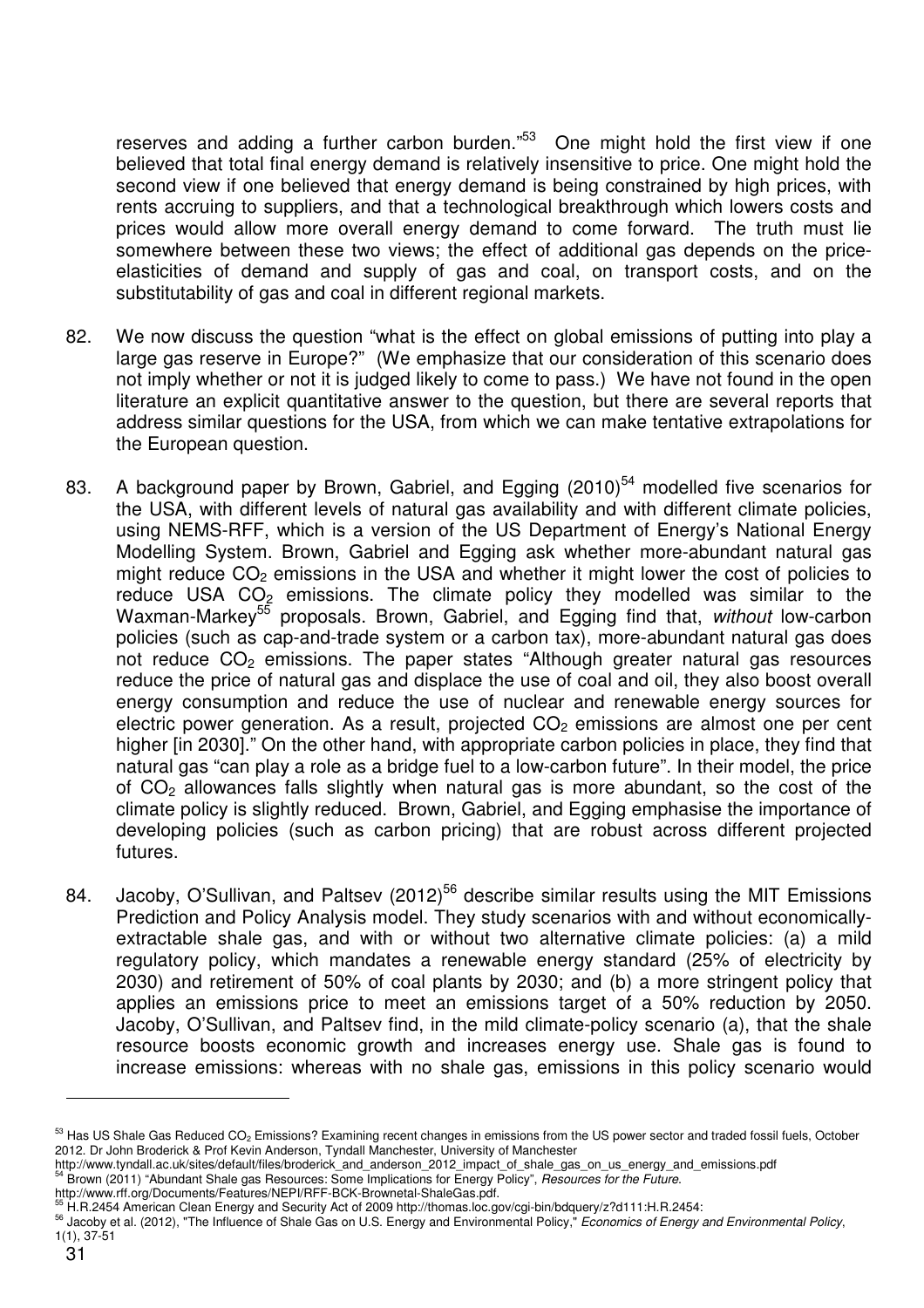reduce by 2% below 2005 levels by 2050, shale gas availability causes the modelled emissions to increase by 13% over 2005 by 2050. In the more-stringent policy scenario (b), emissions are cut by 50%, by definition, with or without the shale gas resource, but the pace of technology development is strongly affected by the shale resource: with the shale resource in play, gas CCS (carbon capture and storage) is developed earlier, coal CCS is developed significantly later, and the rate of market penetration of renewables is reduced. The paper warns that a gas "revolution" might temporarily reduce interest in low-emission technologies such as CCS, which nonetheless are needed in the long run: "in the shale boom there is the risk of stunting these programs altogether." Summarising their work, Henry Jacoby said "People speak of gas as a bridge to the future, but there had better be something at the other end of the bridge."

- 85. This warning about technology development is echoed by Harvard Professor of Geology, Environmental Science and Engineering, Daniel Schrag (2012).<sup>57</sup> Schrag warns that even if a shale gas boom might reduce short-term greenhouse gas emissions, the availability of low-price gas might reduce investment in energy efficiency and in the research, development, and deployment of truly low-carbon technologies, including renewable energy, nuclear power, and carbon capture and storage, leading to an increase in long-term emissions and cumulative emissions. Schrag's analysis is not quantitative, but he argues that, from the climate perspective, the negative impacts of cheap, abundant natural gas on innovation appear to outweigh the benefits of a marginal reduction in emissions from reduced coal consumption. He suggests that these negative impacts could be avoided by introducing a significant price on carbon, which would benefit renewables, nuclear power, energy efficiency, and natural gas, which would be favoured over coal.
- 86. Two papers from the Tyndall Centre discuss the climate change impact of shale gas and analyse the recent historical impact of US shale gas on emissions.<sup>58</sup> Broderick et al. (2011), like Schrag (2012), warn that shale gas in the UK might reduce investment in much-lower carbon energy supply, and suggest that under the UK's Copenhagen Accord commitments, shale gas "offers no meaningful potential even as a transition fuel", unless allied with carbon capture and storage technologies "as yet unproven at a large scale". In a world with no carbon constraint, they argue that shale gas exploitation is likely to lead to increased energy use and increased emissions. Shale gas use in countries that have a carbon cap might lead to a reduction in global emissions, but it might lead to an overall increase. Indeed, pointing to IEA and US Energy Information Administration projections, Broderick et al. (2011) suggest the latter outcome is the more likely: without significant pressure to reduce carbon, "additional fossil fuel resources that are exploited will be used in addition to existing resources". For this not to be the case, Broderick and Anderson (2012) continue, "consumption of displaced fuels must be reduced globally and remain suppressed indefinitely; in effect displaced coal must stay in the ground. The availability of shale gas does not guarantee this." While the US's domestic consumption of coal has declined since 2007, the displaced US Coal has not stayed in the ground to the same degree; rather, the USA's net coal exports have increased substantially. Broderick and Anderson (2012) suggest that more than half of the emissions avoided over the period 2008-2011 thanks to coal-to-gas switching (645 MtCO<sub>2</sub>) were displaced outside the US via coal exports (338  $M<sub>1</sub>CO<sub>2</sub>$ .

<sup>57</sup> Schrag (2012), "Is Shale Gas Good for Climate Change?", American Academy of Arts & Sciences, 142(2), 72-80.

http://www.mitpressjournals.org/doi/abs/10.1162/DAED\_a\_00147

Broderick et al (2011) "Shale gas: an updated assessment of environmental and climate change impacts"; Broderick and Anderson (2012) "Has US Shale Gas Reduced CO<sub>2</sub> emissions?".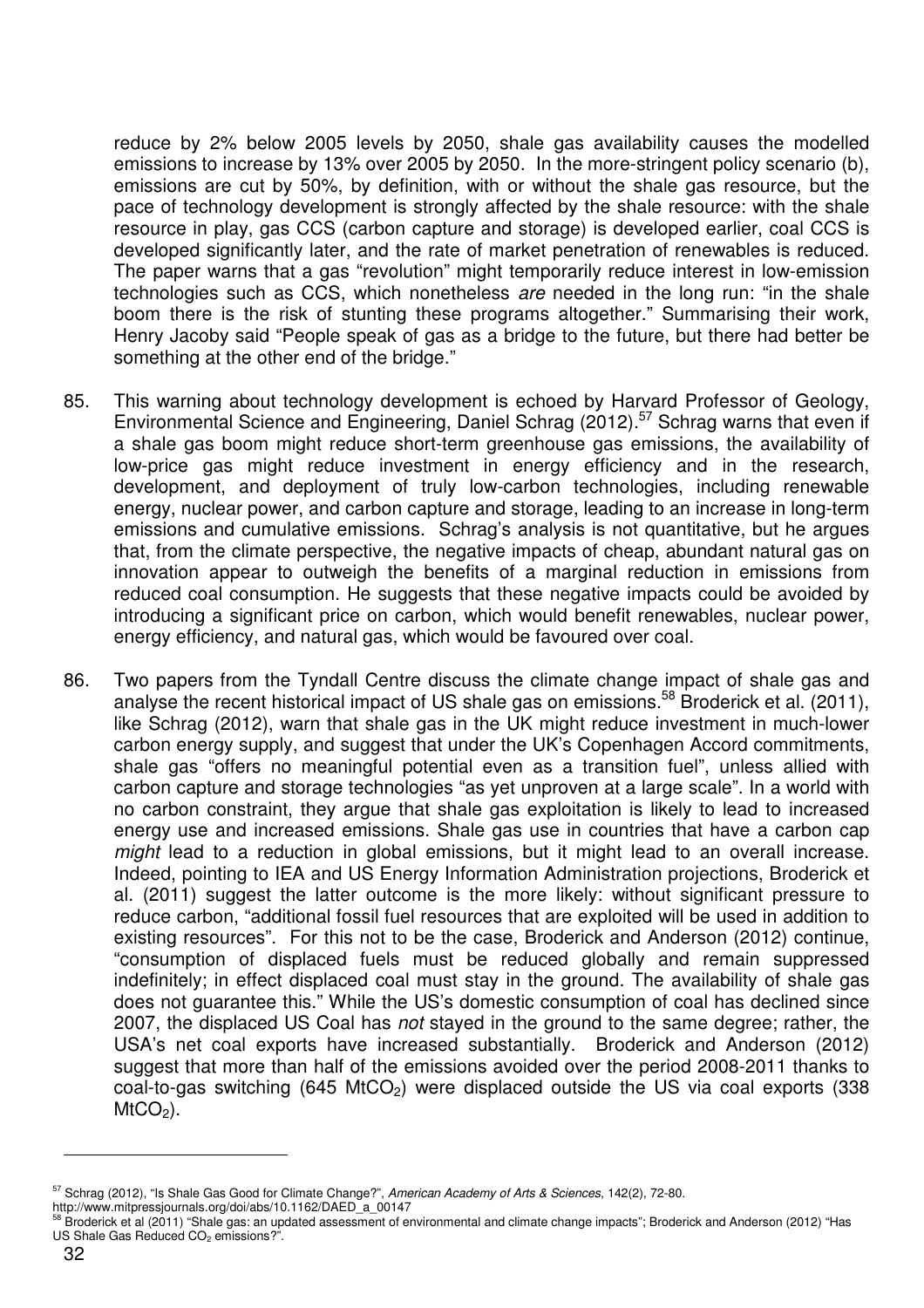87. The UK is much smaller than the USA, and European energy markets are different, so we extrapolate from the American studies with caution. That said, if shale gas were extracted in the UK, and if the price of shale gas were low enough, one would expect, as in America, (a) an increase in demand for gas; (b) a switch of electricity production from coal to gas; and (c) that UK shale gas production would substitute for a mix of UK production and imports, the latter of which could be by pipeline from Norway or the Continent or as LNG. Because the UK has strong links to the North West European gas market, production from unconventional gas in the UK alone is unlikely to have a significant impact on the wider European market price<sup>59</sup> so the increase in gas demand and the coal-to-gas substitution are expected to be small. The first-order effect of the switch of electricity production from coal to gas would be to reduce the emissions-rate of the electricity production sector. Since this sector falls within the emissions trading scheme, there might be no effect on the overall emissions rate in the EU ETS (the reduction in electricity emissions would cause the value of emissions permits to fall slightly, and emissions-reduction effort in other sectors in the EU ETS would decline such that the emissions rate remained at the level set by the cap). On the other hand, governments might choose to tighten the emissions cap, which would mean that shale-gas use led to a reduction in the EU's emissions rate. The effect of a switch from imported LNG to domestically-produced gas on domestic emissions rates is expected to be small. Paragraph 76 indicates that there is probably only a small difference in emissions-intensity between LNG and well-regulated shale gas extraction. Moreover, if shale gas production in the UK produced any significant emissions, then those emissions would fall within the UK's emissions cap, so the on-shoring of gas production into the UK would tend to force other reductions in emissions. But these production-emission effects are expected to be small compared with the emissions associated with gas use. The shortterm and long-term effects of shale gas exploitation in the UK on global emissions rates are complex to predict, and depend strongly on global climate policies. In the absence of global climate policies, we believe it is credible that shale-gas use would increase both short-term and long-term emissions rates.

# **Shale gas use's influence on cumulative global emissions**

- 88. What really matters, for long term global temperature rise, is not rates of emissions but cumulative global emissions of carbon over all time. <sup>60,61</sup>. If a country brings any additional fossil fuel reserve into production, then in the absence of strong climate policies, we believe it is likely that this production would increase cumulative emissions in the long run. This increase would work against global efforts on climate change. This potential issue is not specific to shale gas and would apply to the exploitation of any new fossil fuel reserve.
- 89. Society could counteract this tendency, and ensure that additional fossil fuel exploitation does not increase cumulative emissions, in several ways. We first describe what would

 $61$  Meinshausen et al. (2009), "Greenhouse-gas emission targets for limiting global warming to 2C", Nature, 458, 1158-1162. http://www.nature.com/nature/journal/v458/n7242/full/nature08017.html.

<sup>&</sup>lt;sup>59</sup> Gas hubs in north-west Europe are closely integrated. Any analysis of future scenarios must consider the UK gas market as part of a north-west European market with far greater traded volumes than if the UK were isolated. The IEA forecasts European natural gas demand to reach 669 bcm per year in 2030 (New Policies Scenario). There are a wide range of external forecasts for UK shale gas production. The Institute of Directors has published a high forecast of 39.3 bcm in 2030 Directors ("Getting shale gas working", IoD, 2013,

www.iod.com/.../IoD\_Getting\_shale\_gas\_working\_MAIN\_REPORT.pdf ). This estimate is 6% of European gas demand. The impact on prices is highly uncertain at this stage. Analysis from Bloomberg New Energy Finance suggests that "the cost of shale gas extraction in the UK is likely to be significantly higher than in the US, and the rate of exploitation insufficient to offset the decline in conventional gas production, meaning market prices

will continue to be set by imported gas". http://about.bnef.com/press-releases/uk-shale-gas-no-get-out-of-jail-free-card<br><sup>60</sup> Allen et al. (2009), "Warming caused by cumulative carbon emissions towards the trillionth tonne

http://www.nature.com/nature/journal/v458/n7242/abs/nature08019.html.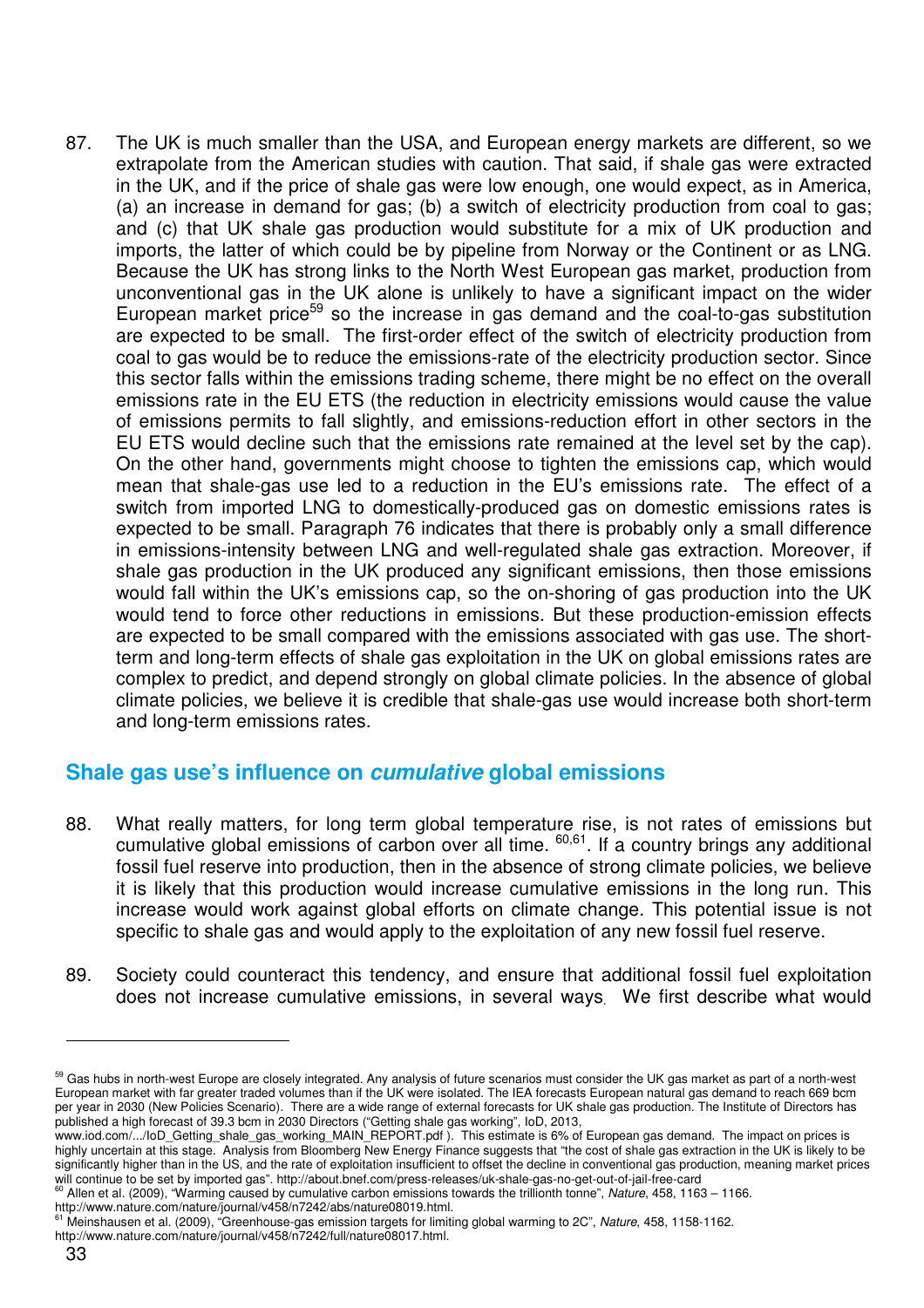need to happen physically, and then for each physical action we discuss the sorts of approaches that have been suggested in relation to those technologies by bodies such as the Intergovernmental Panel on Climate Change, the UK's Committee on Climate Change, and the Royal Society. We emphasize that in noting this range of approaches to the issue, it is not our intention here to recommend any particular policies; policies would clearly be a matter for the individual governments involved. Three broad categories of measures exist:

- a. **CCS activity** proportional to the additional fossil fuel extraction. Increasing efforts to develop carbon-capture technology was one of the recommendations of the House of Commons Energy and Climate Change Committee in its Shale Gas Report<sup>62</sup>. As an indication of scale, for every 100 bcm of gas extracted over 20 years, one would need roughly three CCS power stations<sup>63</sup>, and an extra 200 Mt of  $CO<sub>2</sub>$  storage. An increase in  $CCS$  activity could be driven by targeted **technology support** or through higher **carbon prices**; higher carbon prices themselves could be supported by **international agreements** on carbon prices or emissions targets.
- b. **Negative emissions technologies<sup>64</sup>** (for example, reforestation; direct aircapture (e.g. artificial trees) with carbon storage; or enhanced weathering of rocks)). Most of the IPCC's emissions scenarios that are expected to keep below  $2.8^{\circ}$ C the global mean temperature rise above pre-industrial at equilibrium (assuming the "best estimate" of climate sensitivity) involve the deployment of negative emission technologies during this century<sup>65</sup>. A paper in a Special Issue of the journal Climatic Change<sup>66</sup> says that "without the possibility of negative emissions, pathways meeting the  $2^{\circ}$ C target with high probability need almost immediate emission reductions or simply become infeasible<sup>"67</sup>. However, for most negative emissions technologies, current understanding of the costs, feasibility, environmental impacts and societal impacts is limited and considerable research is needed $68$ . As an indication of scale, the combustion of 100 bcm of gas could be neutralised by permanently reforesting 5500  $km^2$  of deforested land. Alternatively, the same emissions could be neutralised over 20 years by 20,000 artificial trees each the size of a shipping container, with a combined heat and power demand of roughly half a zero-carbon power station, $69$  and 200 Mt of  $CO<sub>2</sub>$  storage. Reforestation might be delivered by international agreements on land use and forestry. An increase in the deployment of other negative emissions technologies could be driven by **targeted technology support** or through higher **carbon prices**, as long as there is a coupling of the price of positive emissions to payments for negative

<sup>&</sup>lt;sup>62</sup>http://www.publications.parliament.uk/pa/cm201012/cmselect/cmenergy/795/795.pdf - Shale Gas Fifth Report of Session 2010-12 Volume I: Report, together with formal minutes, oral and written evidence: "The emergence of shale gas—and the likelihood that it will lead to the increased use of gas in power plants—means that we need to pursue with increased urgency the development of carbon capture technology suitable for gas as well as coal."

<sup>63</sup> 5 bcm/year, at 50% efficiency, delivers about 26 TWh(e)/year, and one "average power station" delivers about 8.8 TWh(e)/year; 1 bcm of gas  $\frac{c}{c}$  reates 2 MtCO<sub>2</sub> on combustion.

<sup>&</sup>lt;sup>4</sup> http://royalsociety.org/policy/publications/2009/geoengineering-climate/

<sup>&</sup>lt;sup>65</sup> Climate Change 2007: Working Group III: Mitigation of Climate Change. Summary for policy makers, section D.

https://www.ipcc.ch/publications\_and\_data/ar4/wg3/en/spmsspm-d.html<br><sup>66</sup> Climatic Change, May 2013," Special Issue: Science and Policy of Negative Emission Technologies", *Climate Change*, 118(1),

http://link.springer.com/journal/10584/118/1/page/1

van Vuuren et al. (2013), "The role of negative  $CO<sub>2</sub>$  emissions for reaching 2C - insights from integrated assessment modelling", Climatic Change, 118(1), 15-27. http://link.springer.com/article/10.1007/s10584-012-0680-5#<br><sup>68</sup> Massimo Tavoni and Robert Socolow. Modeling meets science and technology: an introduction to a special issue on negative emissions. Climatic

Change (2013) 118:114. DOI 10.1007/s10584-013-0757-9

The energy demand of artificial trees is uncertain; here we have assumed 0.5 kWh of low-grade heat and electricity are required per kg of CO<sub>2</sub> captured.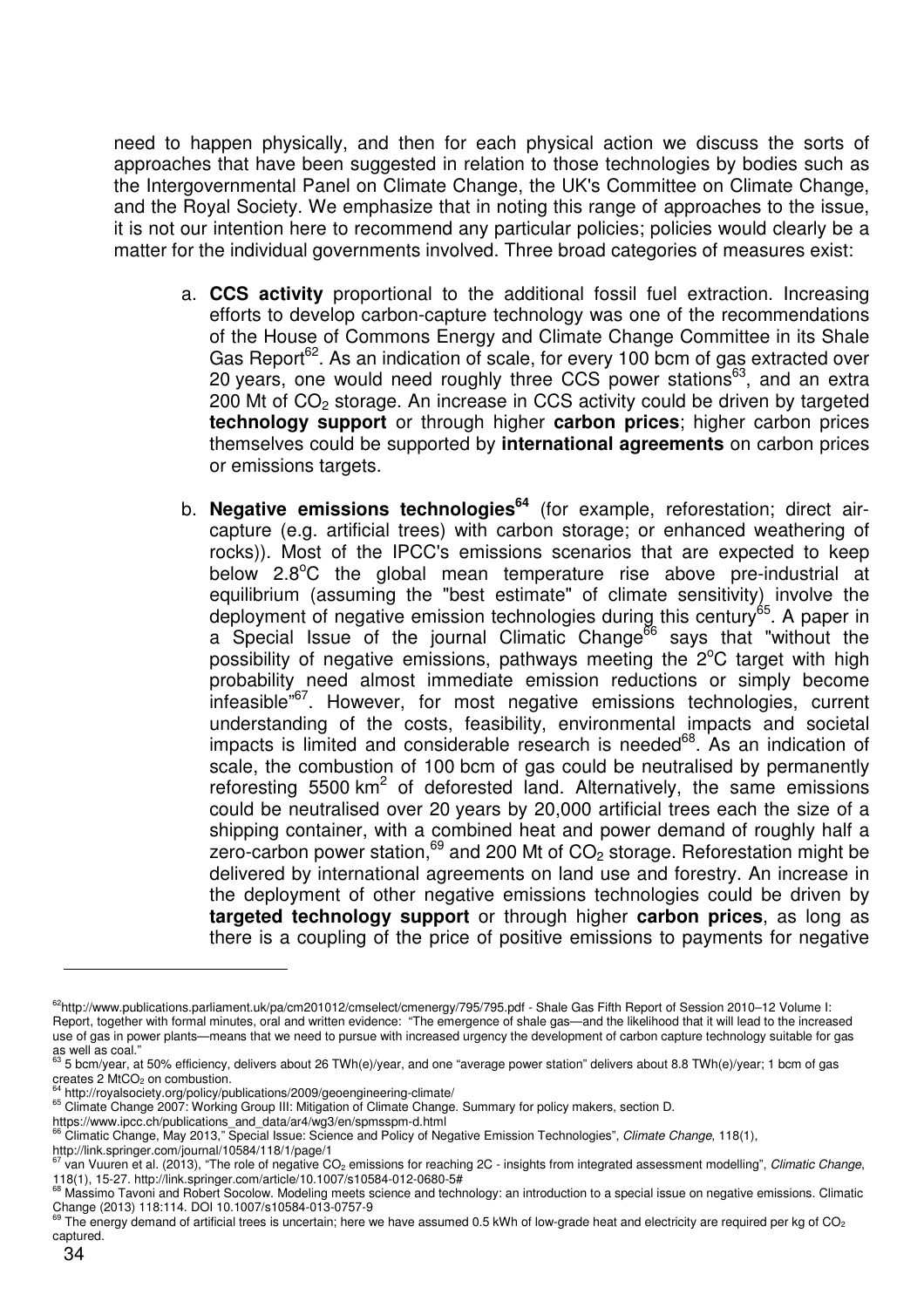emissions. Given geographical and geological differences between countries, it might be most cost-effective for society if such a coupling enabled a country to pay for negative emissions outside its own borders.

c. Leaving other fossil fuel reserves that would have been exploited under business-as-usual in the ground. This outcome might be achieved in various ways. Governments could invest in **innovation support** to drive down the costs of "clean technologies" sufficiently that low-carbon technologies become cheaper than fossil fuels. Demand for fossil fuels is driven by prices, so **tax measures** could be employed that counter the changes in prices induced by the additional reserves. **International agreements** could be put in place that ensure (through carbon prices or other mechanisms) that the cumulative emissions of carbon over all time are capped.

Because of the complex and non-linear relationships involved, there is a clear need for systems thinking in this area.

#### **Impact on the ease of achieving UK GHG targets**

- 90. Under international reporting obligations, the UK is required to prepare a greenhouse gas inventory on an annual basis. This provides detailed estimates of the UK's greenhouse gas emissions measured on a "territorial" basis and includes only the emissions which occur within the UK's territorial borders. The inventory is used as the basis for our reporting to the European Commission (EC) and United Nations Framework Convention on Climate Change (UNFCCC), and also for reporting against the UK's own Carbon Budgets.
- 91. Any local GHG emissions from shale gas operations would fall within the non-traded sector of the UK's carbon budgets. If the carbon budget imposes a binding constraint, any increase in emissions associated with domestic shale gas operations would have to be offset by emission cuts elsewhere in the economy. This increase in emissions accounted to the UK would be an example of on-shoring; bringing production, and any emissions associated with production, back to the UK and displacing imported LNG. In the UK, shale gas operations are expected to be subject to a stricter environmental regime compared with many other locations in the world.
- 92. The net impact on emissions would depend on the fuel that shale gas displaces and the degree to which price changes increase energy demand. If the displaced fuel has higher carbon intensity than shale gas, then in the absence of price changes the emissions are likely to decrease, assuming fugitive methane emissions from shale gas extraction are minimised. On the other hand, if the fuel displaced by shale gas is of equal or lower carbon intensity than shale gas, emissions are likely to increase. Using CCS on shale gas power generation (or any other uses of gas) would of course help meet climate targets.

# **Emissions minimisation and monitoring**

93. We recommend that operators should assess and manage risks from fugitive and vented methane emissions throughout the exploration, pre-production and production of shale gas according to the principle of reducing risks to as low as reasonably practicable (ALARP).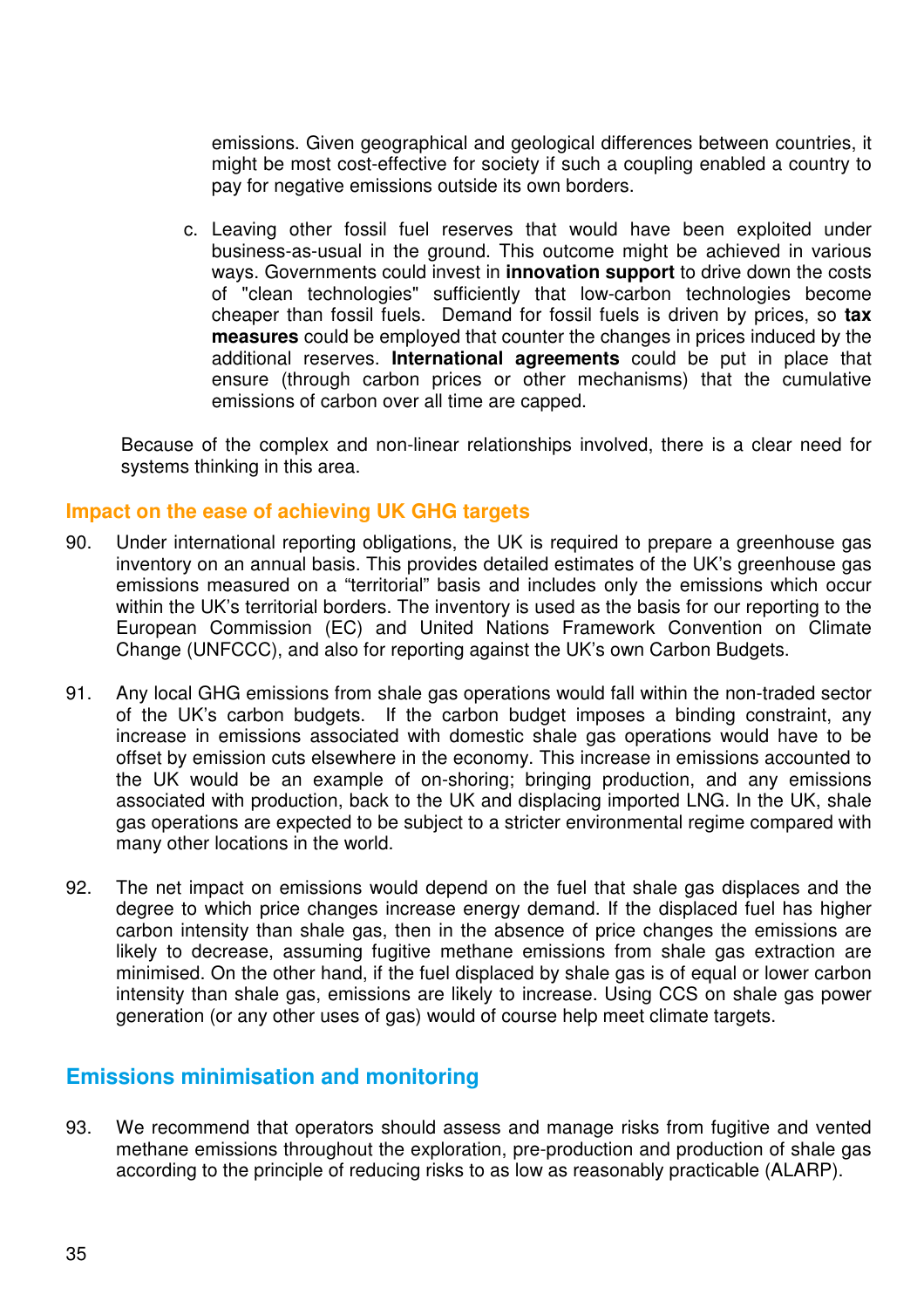- 94. It is credible that shale gas exploration in the UK is likely to result in *some* GHG emissions of methane at or around the exploration site; we need to better understand the potential scale of these emissions. Consent to either vent or flare methane is required from DECC, which already requires that these emissions are minimised. We consider that consent for other emissions should only be granted if there is no other practical option or if the emissions are required for safety reasons.
- 95. DECC, industry regulators, and the UK Onshore Operators Group have developed guidelines for shale gas operations<sup>70</sup>, which set out good practice for minimising fugitive emissions. The guidelines state that:

"Operators should plan and then implement controls in order to minimise all emissions. Operators should be committed to eliminating all unnecessary flaring and venting of gas and to implementing best practices from the early design stages of the development and by endeavouring to improve on these during the subsequent operational phases."

96. GHG emissions are just one part of potential environmental impacts from shale gas exploitation. Other potential environmental impacts such as the release of pollutants to air, water and land are being considered separately, and are outside the scope of this study.

#### **Emissions reporting and monitoring**

- 97. Under the UK's international GHG reporting obligations, DECC is required to include in the greenhouse gas inventory accurate estimates of fugitive methane emissions from any fossil fuel activities carried out within UK territory.
- 98. As previously discussed, there is a large degree of uncertainty surrounding the GHG emissions from shale gas exploration, pre-production, production, processing and postproduction. Uncertainty is not confined to estimates of emissions from shale gas operations. Estimates of operational methane emissions from other fossil fuel extractive operations are also uncertain $^{71}$ .
- 99. The majority of estimates of methane emissions from shale gas operations are based on engineering calculations and approximately measured gas flows. As yet no comprehensive study has been published that measures and verifies emissions from a wide variety of wells and shale formations.
- 100. The Environment Agency's latest approach to permitting of shale gas exploration sites will consider releases to air within environmental impact assessments (EIAs) required by the Mineral Planning authority. The Agency will review the EIAs for individual sites in order to determine if there is a need to quantify their releases, and if so it may require that monitoring or other methods are used for that purpose. The Environment Agency's latest approach is to harmonise its regulation of all onshore sites for exploration and production of oil or gas, so that the regimes for "conventional" and "unconventional" sites are similar. The Environment Agency is reviewing the considerations to be addressed when quantifying fugitive methane releases to air from shale gas exploration sites. This review will help

<sup>70</sup>http://www.ukoog.org.uk/elements/pdfs/ShaleGasWellGuidelines.pdf

<sup>&</sup>lt;sup>71</sup> Ricardo-AEA, Methane GHG Inventory summary Factsheet,

https://www.gov.uk/government/uploads/system/uploads/attachment\_data/file/210502/12\_Methane.pdf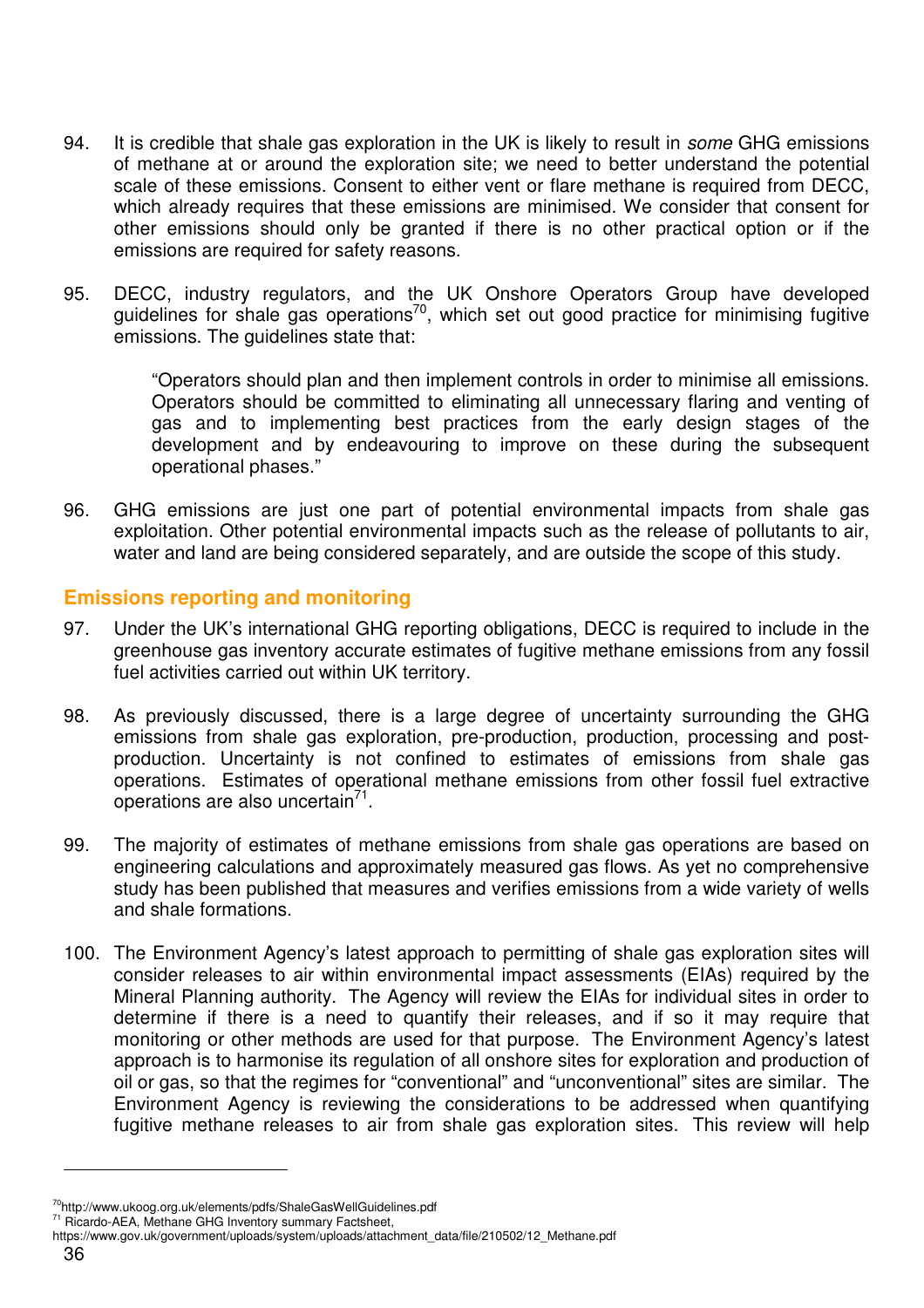design appropriate monitoring regimes and identify situations where generic emission estimates may be used, or where they may need to be developed.

- 101. While it may be possible to estimate GHG emissions from UK sites on the basis of experience in other countries, this experience may not be directly transferable to the processes, controls, and specific hydro-geological regimes applicable in the UK. We therefore consider that the best and most responsible approach to estimating these emissions will be by making in-situ measurements of GHG emissions at and around each gas exploration site.
- 102. Because the industry is in the early stages of development, the UK is in a strong position to comprehensively measure GHG emissions and potentially relate them to the geological conditions. It is recommended that a detailed pilot programme is set up at one or more sites, to establish the geological conditions within the shale formation and to identify when and where emissions are released and in what quantities. The information obtained from such a programme of study could then be used to design detailed studies at further sites. The monitoring should continue for an extended period to take into account emissions during production, workover and liquid unloading.
- 103. It is recommended that the research is independent and managed jointly between government and industry. The results should provide satisfactory evidence on whether regulatory monitoring should be mandatory and the type of monitoring required or whether it is possible to produce generic emission factors linked to each process stage and geology, which would enable emissions to be accurately estimated on other shale gas wells. The emissions data should also be used to guide improvements, such as in equipment or technology, required to ensure that all stages of shale gas exploitation use the ALARP principle for minimising emissions.

#### **Conclusions and recommendations**

- 104. There has been no production of shale gas in the UK and only limited exploration. There are almost no data on fugitive emissions of GHG from shale gas operations in the UK. There are increasing data on GHG emissions from shale gas operations in the USA and a small number of analytical studies, including estimates of the carbon footprint of shale gas.
- 105. We have used these US studies to estimate the potential for fugitive emissions from shale gas in the UK, with the understanding that actual emissions will vary according to local circumstances and that we must be cautious when extrapolating results. We have gathered available information on the carbon footprint of shale gas to inform our estimate of the potential impacts of shale gas exploration, extraction and use in the UK on UK climate change objectives.

#### **Conclusions**

- 106. With the right safeguards in place, the net effect on UK GHG emissions from shale gas production in the UK will be relatively small.
- 107. The production of shale gas could increase global cumulative GHG emissions if the fossil fuels displaced by shale gas are used elsewhere. This potential issue is not specific to shale gas and would apply to the exploitation of any new fossil fuel reserve.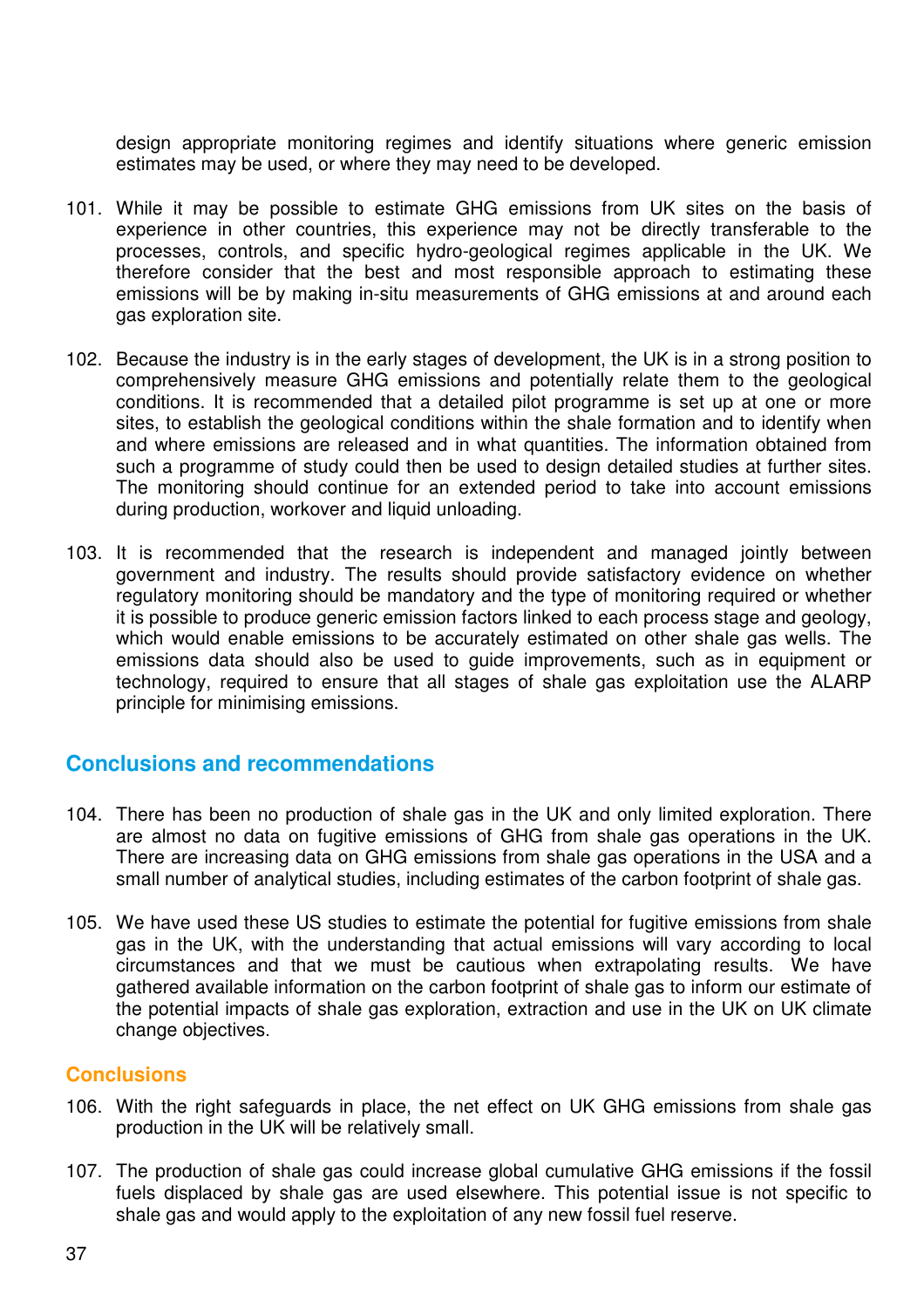108. The potential increase in cumulative emissions could be counteracted if equivalent and additional emissions-reduction measures are made somewhere in the world. Such measures are well established in the scientific and policy literature and include: carbon capture and storage; carbon offsetting through additional reforestation or negative emissions technologies that reduce  $CO<sub>2</sub>$  concentrations; and other measures that would lead to fossil fuel reserves, that would have been developed under business-as-usual, remaining in the ground. The view of the authors is that without global climate policies (of the sort already advocated by the UK) new fossil fuel exploitation is likely to lead to an increase in cumulative carbon emissions and the risk of climate change. We would strongly encourage continued efforts from the UK and internationally to address this issue, proportionate to the emissions involved.

#### **Recommendations**

#### 109. We recommend:

- a. in managing fugitive, vented or flared methane throughout the exploration, preproduction and production of shale gas, operators should adopt the principle of reducing emissions to as low a level as reasonably practicable (ALARP). In particular, "reduced emissions completions" (REC) or "green completions" should be adopted at all stages following exploration. Government should discuss with regulators appropriate mandatory requirements to be applied at each stage to ensure that the best technology is implemented in all cases;
- b. shale gas exploration and production in the UK should be accompanied by careful monitoring and inspection of GHG emissions relating to all aspects of exploration, pre-production and production, at least until any particular production technique is well understood and documented in the context of UK usage (see Research, below);
- c. thereafter operators should monitor their sites to: (1) ensure early warning of unexpected leakages; and (2) obtain emissions estimates for regulators and government;
- d. shale gas production in the UK should be accompanied by research into development of more effective extraction techniques, such as improved reduced emission completion (REC) and self-healing cements, which minimise wider environmental impacts including whole-life-cycle GHG emissions;
- e. government and industry should actively pursue new techniques to minimise GHG emissions associated with exploration, pre-production and production of shale gas and also reduce the impact on local environment and infrastructure;
- f. the shale gas industry should research methods to minimise water demand and vehicle movements, so as to reduce greenhouse gas emissions and the impact on local infrastructure;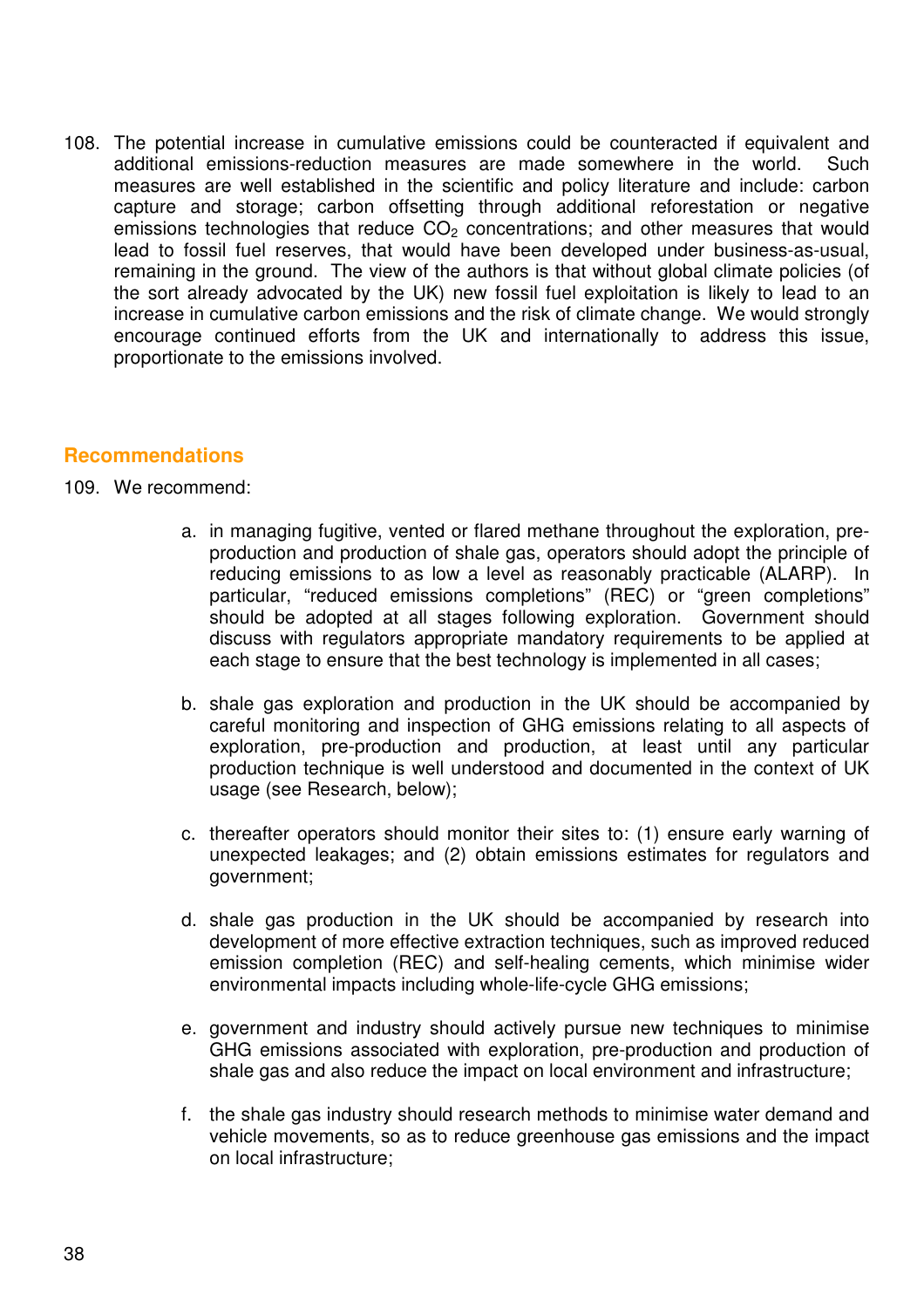- g. there should be a detailed scientific research programme of methane measurement, aimed at better understanding and characterising sources and quantities of methane emissions associated with shale gas operations; and
- h. this research programme should be independent and managed jointly between government and industry. The research should aim, for example, to reduce uncertainty associated with estimates of local methane emissions from shale gas operations and also to guide the optimisation of regulatory monitoring. The research could also provide information on the effectiveness of operators' actions to minimise methane emissions.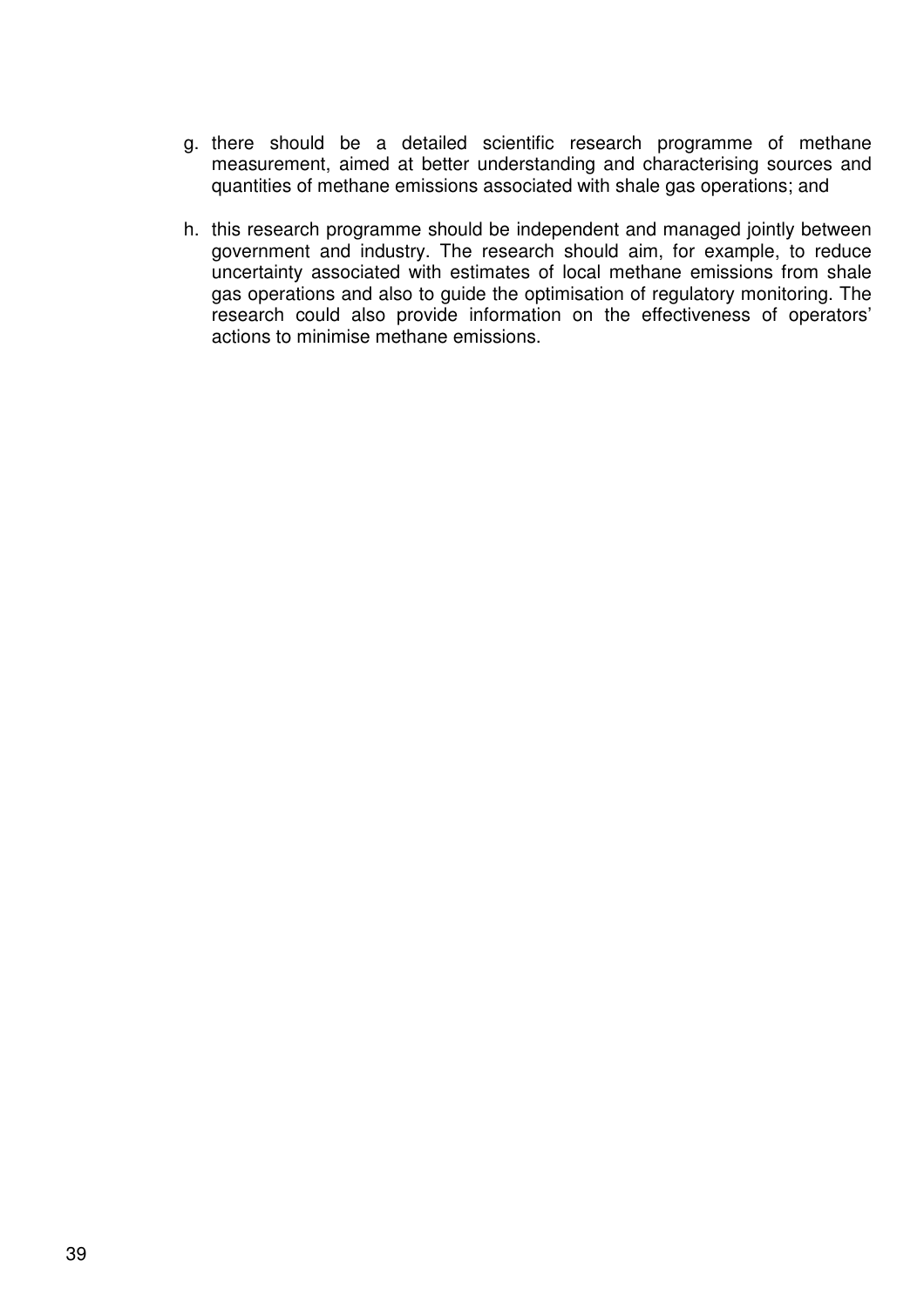# **APPENDICES**

#### **APPENDIX A: Life-cycle emissions from shale gas**

108. This section provides further detail on the GHG emissions associated with each stage of shale gas pre-production and explores points of discussion not already mentioned in the main body of the report.

#### **Exploration**

- 109. The exploration of shale gas involves two stages. The first stage includes drilling a well and taking core samples which are examined for hydrocarbons. The second stage involves flow testing, where the well is hydraulically fractured and the flow of gas recorded to test whether the well is considered commercial. In the UK, any releases of methane in either stage would be flared or put to commercial use<sup>72</sup>.
- 110. There is little information available on emissions associated with exploration. Emissions from drilling and flow testing are expected to be small in comparison to the total life-cycle emissions.

#### **Site preparation**

111. Jiang et al. (2011) and Santoro et al.  $(2011)^{73}$  have calculated emissions from site preparation, concluding that these emissions are negligible. These studies omit emissions from transportation of the drill rig (which we class as part of site preparation). These transport emissions have been investigated in NYSDEC (2011) and shown to be significantly lower than the other emissions from site preparation.

| <b>Source</b>         | <b>Emission Estimate (tCO<sub>2</sub>e</b><br>per well) | <b>Notes</b>                                                                        |
|-----------------------|---------------------------------------------------------|-------------------------------------------------------------------------------------|
| Jiang et al. (2011)   | $300 - 360$                                             | Site preparation, excluding                                                         |
| Santoro et al. (2011) | 158                                                     | drill rig transportation<br>Site preparation, excluding<br>drill rig transportation |
| <b>NYSDEC (2011)</b>  | 15                                                      | Transportation of the drill rig<br>only                                             |

**Table A 1:** Estimates of Site Preparation Emissions.

112. Broderick et al.  $(2011)^{74}$  refer to plans by Cuadrilla for exploration and production from the Bowlands Shale in the UK. Cuadrilla's planning application quoted a well pad size of 0.7 ha, containing 10 wells. This size of pad is considerably smaller than that assumed by both Jiang et al. (2011) and Santoro et al. (2011), which were based on US data, therefore the site-preparation emissions may be lower in the UK. But at the present early stage of exploration, the spatial footprint of future UK production operations is unknown.

<sup>72</sup> http://www.ukoog.org.uk/elements/pdfs/communityengagementcharterversion6.pdf

<sup>&</sup>lt;sup>73</sup> Santoro et al. (2011), "Indirect Emissions of Carbon Dioxide from Marcellus Shale Gas Development", a technical report from Cornell University <sup>74</sup> Broderick et al. (2011), "Shale gas: an updated assessment of environmental and climate change impacts", a report by researchers at the Tyndall Centre, University of Manchester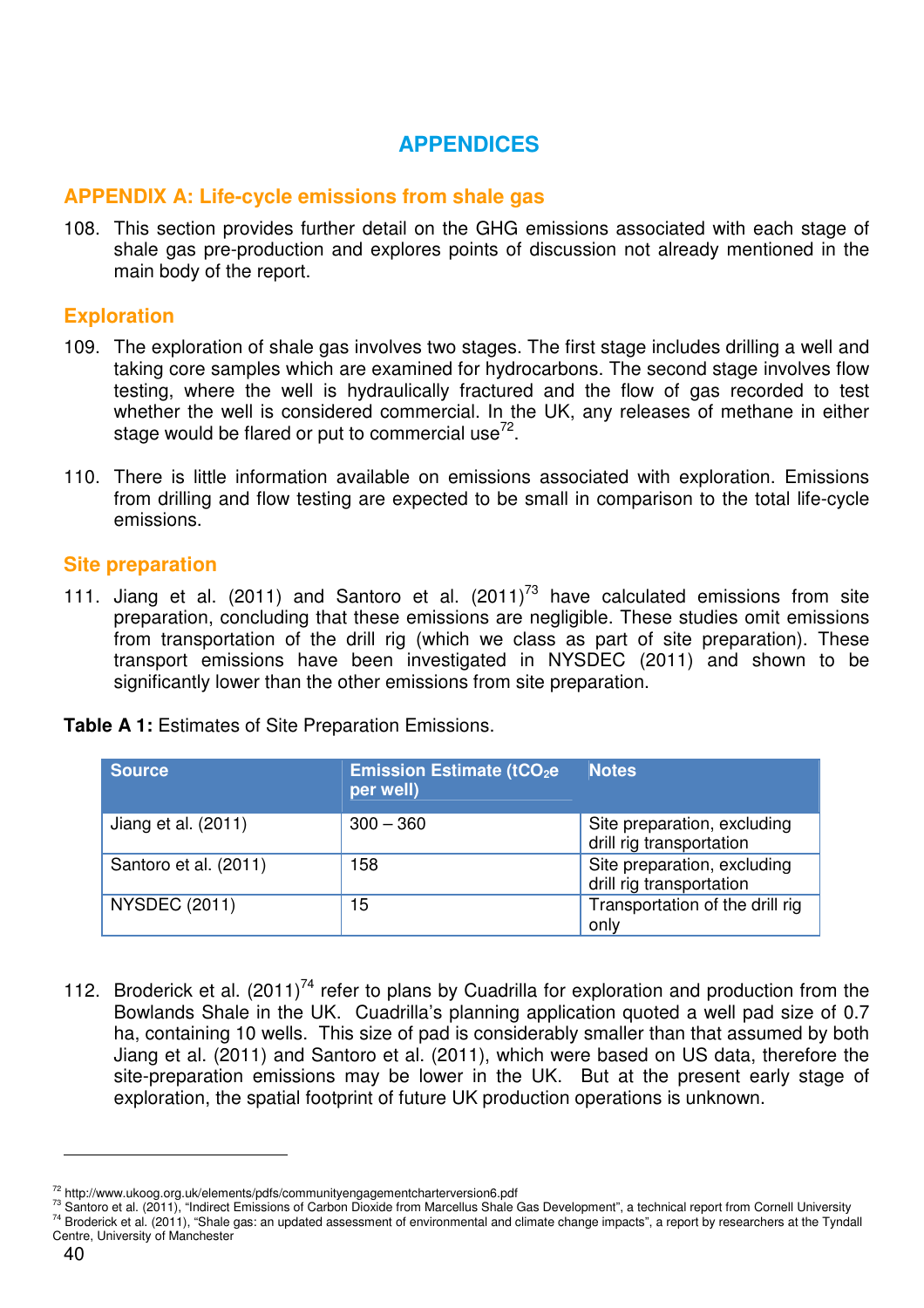# **Drilling and fracking**

113. Table A2 shows the range of emissions associated with drilling and fracking, which appears to be governed by the range of assumed power requirements for the drill and pump and the time required for completion. The estimate from Broderick et al. (2011) is lower than the other estimates, particularly for drilling. This can in part be attributed to that study only considering additional sources of emissions compared to conventional production. The results do not include the emissions from off-site transport of the fracking fluids.

| <b>Source</b>                          | <b>Emission Estimate (tCO<sub>2</sub>e</b><br>per well) <sup>75</sup> | <b>Notes</b>          |  |
|----------------------------------------|-----------------------------------------------------------------------|-----------------------|--|
|                                        | $610 - 1100$                                                          | Drilling              |  |
| Jiang et al. (2011)                    | $230 - 690$                                                           | Fracking              |  |
|                                        | $840 - 1790$                                                          | <b>Total</b>          |  |
| Santoro et al. (2011)                  | 1426                                                                  | Drilling and fracking |  |
| Stephenson et al. (2011) <sup>76</sup> | 711                                                                   | Drilling and fracking |  |
|                                        | $49 - 74$                                                             | Drilling              |  |
| Broderick et al. (2011)                | 295                                                                   | Fracking              |  |
|                                        | $344 - 369$                                                           | <b>Total</b>          |  |
|                                        | 277                                                                   | Drilling              |  |
| <b>NYSDEC (2011)</b>                   | 379                                                                   | Fracking              |  |
|                                        | 656                                                                   | <b>Total</b>          |  |

**Table A 2:** Emissions associated with drilling and fracking a shale gas well.

#### **Chemicals**

114. Hydraulic fracturing requires the addition of chemicals and proppant (sand), the production and transport of which both have associated emissions. Jiang et al. (2011) estimate the associated emissions to be up to 300 tCO $2e$  per well.

#### **Well completion**

115. Table A3 shows the range of emissions associated with flowback. An outlying result is the estimate by Howarth et al. (2011) for emissions from well completion in Haynesville, which is almost six times greater than the next highest (O'Sullivan and Paltsev (2012)), notably also an estimate of emissions from Haynesville.

 $75$  Some calculations were carried out on the data provided in literature in order for it to be presented consistently in this table

 $^{76}$  Stephenson et al. (2011), "Modelling the Relative GHG Emissions of Conventional and Shale Gas Production", Environmental Science & Technology, 45 (24), 10757–10764. http://pubs.acs.org/doi/abs/10.1021/es2024115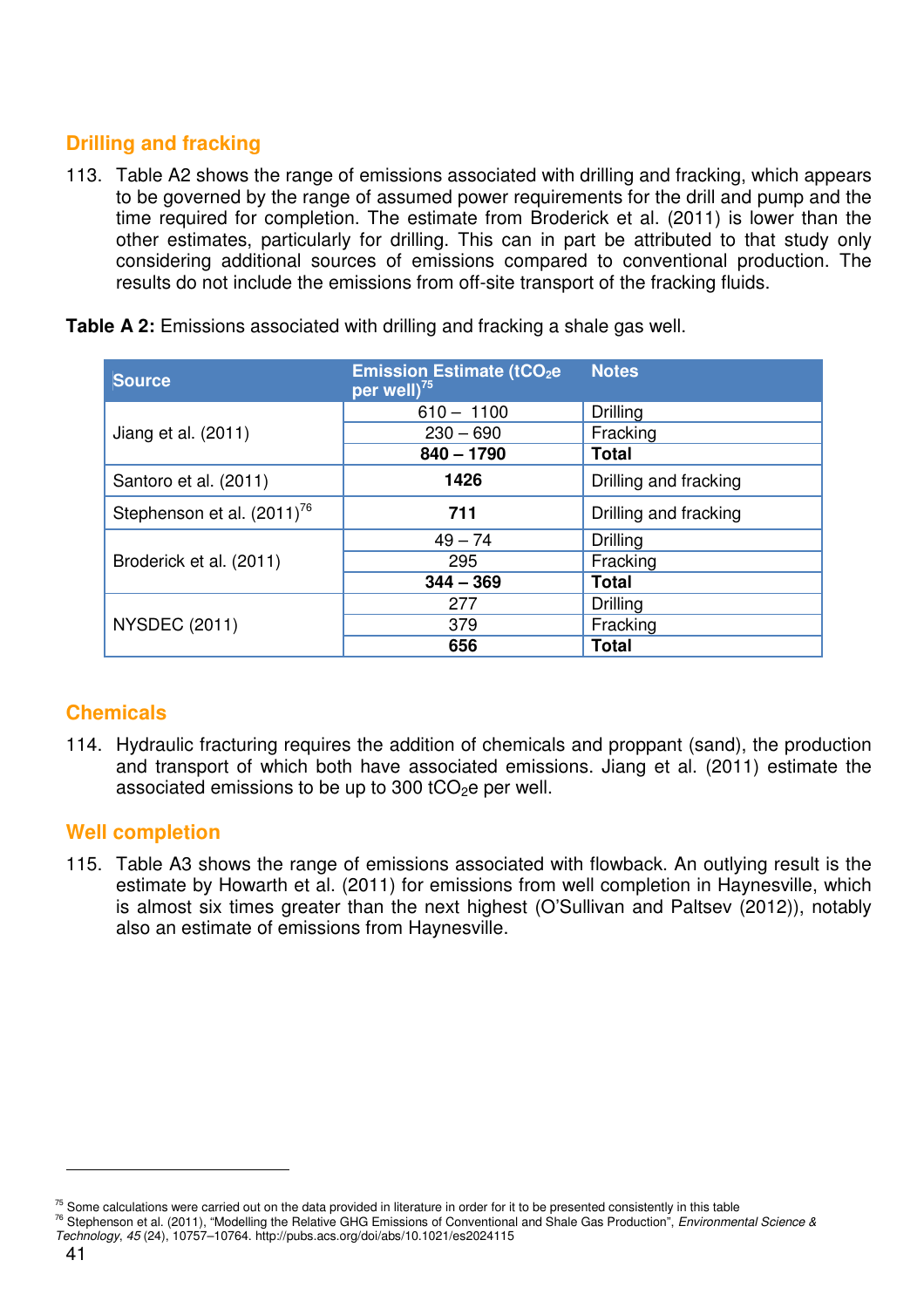**Table A 3:** Flowback emissions estimates, based on a methane GWP of 25. These are for the entire volume of gas released during flowback and do not take into account various completion options to reduce emissions.

| <b>Source</b>             | <b>Site</b>        | <b>Volume of Gas</b><br>released during<br>flowback $(x10^3 \text{ m}^3 \text{ per})$<br>well) | <b>GHG emissions</b><br>(tCO <sub>2</sub> e per well) |
|---------------------------|--------------------|------------------------------------------------------------------------------------------------|-------------------------------------------------------|
| Jiang                     | <b>Marcellus</b>   | 603                                                                                            | 9100                                                  |
| Howarth                   | <b>Haynesville</b> | 6800                                                                                           | 102 000                                               |
| Howarth                   | <b>Barnett</b>     | 370                                                                                            | 5600                                                  |
| <b>EPA</b>                | Various            | 260                                                                                            | 3900                                                  |
| O'Sullivan and<br>Paltsev | Haynesville        | 1180                                                                                           | 18 000                                                |
| O'Sullivan and<br>Paltsev | <b>Barnett</b>     | 273                                                                                            | 4100                                                  |
| O'Sullivan and<br>Paltsev | Fayetteville       | 296                                                                                            | 4400                                                  |
| O'Sullivan and<br>Paltsev | <b>Marcellus</b>   | 405                                                                                            | 6100                                                  |
| O'Sullivan and<br>Paltsev | Woodford           | 487                                                                                            | 7300                                                  |

116. The estimate by Howarth et al. (2011) for Haynesville was based upon gas flow-rate data for 10 well tests. The interpretation of these data has been criticised in a number of studies. Cathles et al.  $(2012)^{77}$  argue that the assumption by Howarth et al. (2011), that the initial production gas flow-rate can be assumed to be the same as the gas entrained in the flowback fluid, is incompatible with the basic physics of shale gas production, because the initial production gas flow-rate is the highest flow achievable from the well head, therefore when the gas is mixed with substantial volumes of flowback fluid, the flow of gas must be lower (this could also apply to the estimate by Jiang et al. (2011)). It is also argued that the volumes of gas allegedly vented by this site would represent \$1,000,000 worth of gas and lost revenue, as well as a fire or explosion hazard that no company would countenance (Cathles et al. 2012). Further criticism is made by IHS (2011)<sup>78</sup>, a commercial organisation, whose report was cited by Howarth et al. (2011) as the source of the Haynesville data. IHS (2011) state that Howarth et al. (2011) made an "improper calculation of the average of the individual well flow rates" and an "improper attribution of the (improperly calculated) average flow rates from all the wells as occurring during flow-back operations".

 $77$  Cathles et al. (2012), "A commentary on "The greenhouse gas footprint of natural gas in shale formations" by R.W. Howarth, R. Santoro, and Anthony Ingraffea", Climate Change, 113(2), 525-535. http://link.springer.com/article/10.1007/s10584-011-0333-0#. <sup>78</sup> Mismeasuring Methane: Estimating Greenhouse Gas Emissions from Upstream Natural Gas Development.

http://www.ihs.com/images/MisMeasuringMethane082311.pdf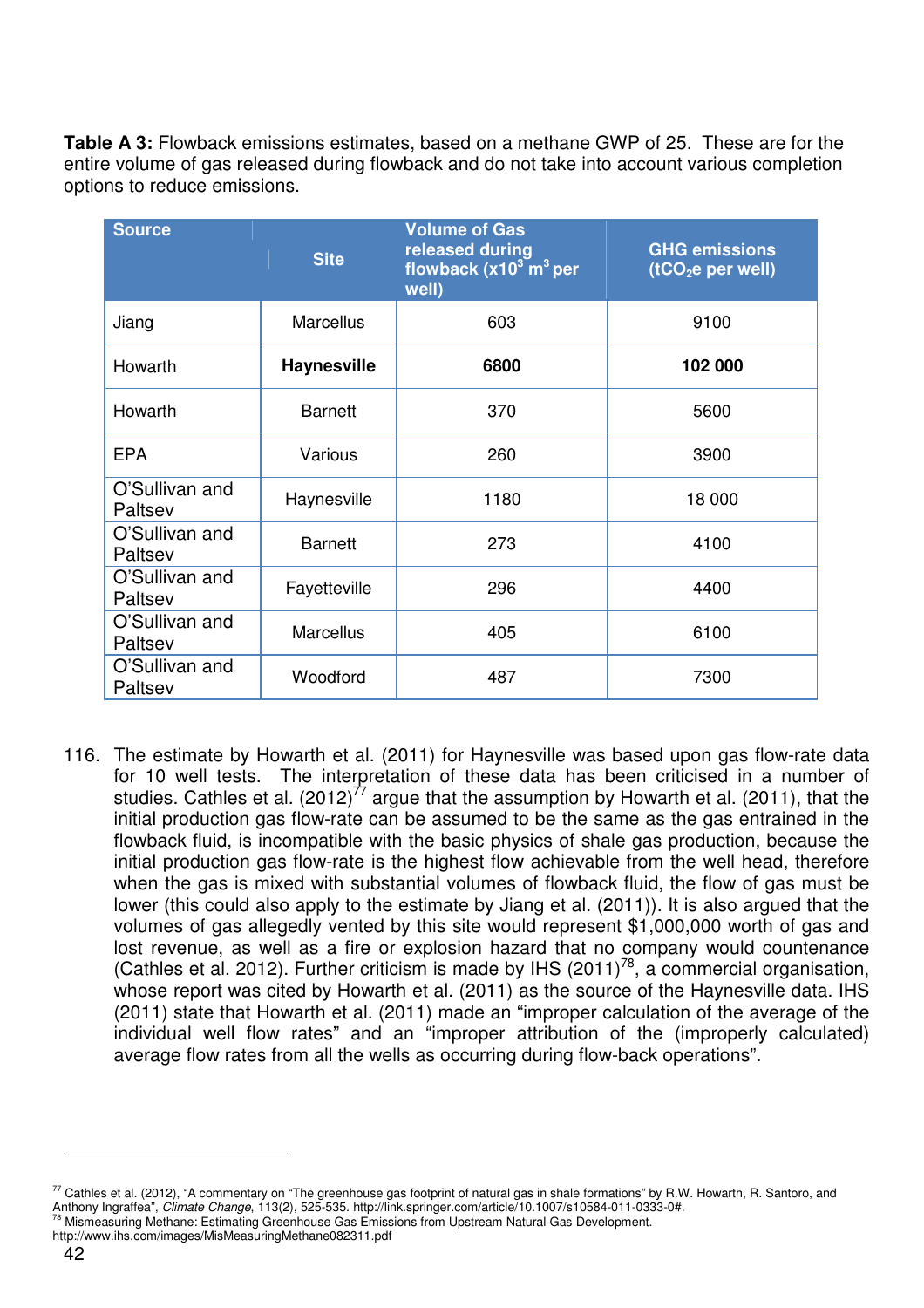117. Howarth et al.  $(2012)^{79}$  produced a rebuttal to Cathles, standing by their conclusions, and suggested that further work is required to truly understand GHG emissions from shale gas production and that regulations should be put in place to ensure emissions are kept to a minimum.

#### **Appendix B: Life-cycle emissions from production and processing of shale gas**

- 118. In the absence of information about the quality of the UK's shale gas we have assumed that shale gas would produce similar emissions to those in the production and processing of conventional gas.
- 119. The Digest of UK Energy Statistics estimates the GHG emissions associated with conventional gas production and processing including combustion sources offshore and at terminals, and the fugitive sources and gas production flaring and venting to be 100 tCO<sub>2</sub>e per million  $m^3$ . This equates to 9 gCO<sub>2</sub>e/kWh, and is in the range given in other studies.
	- Howarth et al.  $(2011)$ : 8.0  $qCO<sub>2</sub>e/kWh$
	- Stephenson et al.  $(2012)$ : 15 gCO<sub>2</sub>e/kWh
	- Skone  $(2011)$ : 13  $aCO<sub>2</sub>e/kWh$

#### **Appendix C: Life-cycle emissions of various sources of gas and coal**

120. This section provides the data used in the comparison between various sources of gas and coal.

<sup>&</sup>lt;sup>79</sup> Howarth et al. (2012), "Venting and leaking of methane from shale gas development: response to Cathles et al.", Climate Change, 113 (2), 537-549. http://link.springer.com/article/10.1007/s10584-012-0401-0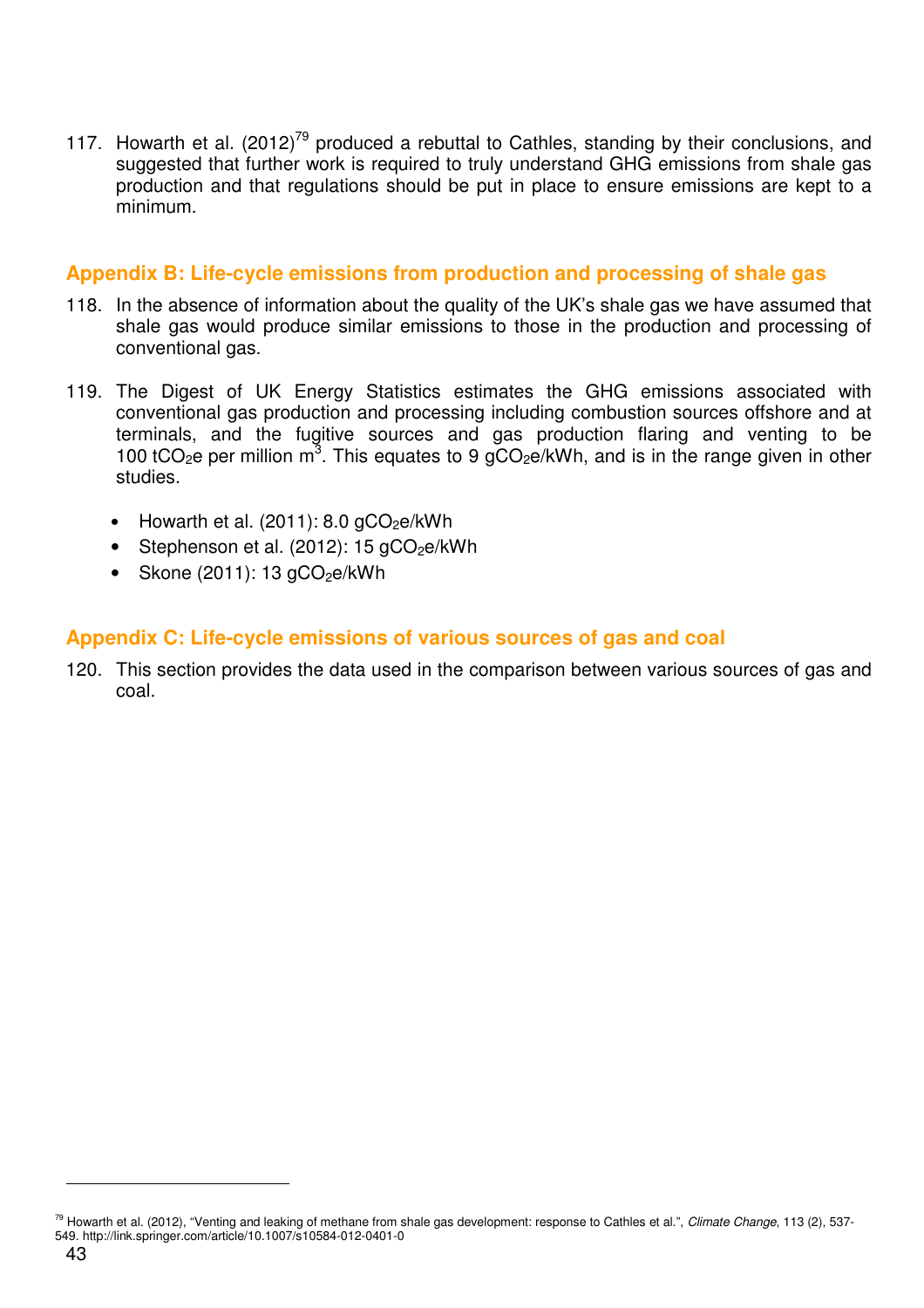**Table A 4:** Life-cycle emissions associated with natural gas production, liquefaction, and transportation, in units  $gCO<sub>2</sub>e/kWh<sub>(th)</sub>$  of gas produced.

| <b>Source</b>                             | <b>Natural gas</b><br>production | <b>Liquefaction</b><br><b>Process</b> | <b>Transport</b> | <b>Total</b> |
|-------------------------------------------|----------------------------------|---------------------------------------|------------------|--------------|
| AEA (2012)                                | 8.8                              | 21                                    | 8.9              | 38           |
| PACE (2009) <sup>80</sup>                 | 3.3                              | 25                                    | 20               | 48           |
| Tamura et al. (2001) <sup>81</sup>        | 3.5                              | 22                                    | 20               | 46           |
| Skone (2011)                              |                                  |                                       |                  | 66           |
| Reuther (2005) <sup>82</sup>              | 3.5                              | 22                                    | 19               | 45           |
| JRC Reference Report (2009) <sup>83</sup> | 6.5                              | 32                                    | 50               | 89           |
| DEFRA <sup>84</sup>                       |                                  |                                       |                  | 65           |

**Table A 5:** Life-cycle emissions from conventional gas produced in North-West Europe, in units  $gCO<sub>2</sub>e/kWh<sub>(th)</sub>$  of gas produced.

| <b>Source</b>               |      | Natural gas   Natural Gas<br>production Processing | <b>Transport</b> | <b>Total</b> |
|-----------------------------|------|----------------------------------------------------|------------------|--------------|
| GEMIS 4.8 $85$              | 1.3  | 2.5                                                | 13               | 17           |
| <b>JRC Reference Report</b> | $\,$ | $\,$                                               |                  | 9            |

<sup>&</sup>lt;sup>80</sup> Life Cycle Assessment of GHG Emissions from LNG and Coal Fired Generation Scenarios: Assumptions and Results.

http://www.lngfacts.org/resources/LCA\_Assumptions\_LNG\_and\_Coal\_Feb09.pdf<br><sup>81</sup> Tamura et al. (2001), "Lifecycle CO2 Analysis of City Gas and LNG", *Applied Energy*, 68 (3), 301–319

<sup>&</sup>lt;sup>82</sup> Life-Cycle Analysis of Greenhouse Gas Emissions for Hydrogen Fuel Production in the United States from LNG and Coal,

http://www.netl.doe.gov/energy-analyses/pubs/h2\_from\_coal\_lng\_final.pdf<br><sup>83</sup> Liquefied Natural Gas for Europe – Some Important Issues for Consideration,

http://ec.europa.eu/dgs/jrc/downloads/jrc\_reference\_report\_200907\_liquefied\_natural\_gas.pdf<br><sup>84</sup> LIK Government conversion fectors for Company Departing years in the contract of the contract of the contract

UK Government conversion factors for Company Reporting, version 1.1, Tables: WTT-Fuels, Water supply, Water treatment (Defra, 2013) **http://www.ukconversionfactorscarbonsmart.co.uk/**<br>http://www.ukconversionfactorscarbonsmart.co.uk/<br><sup>85</sup> GEMIS 4.0. http://

<sup>85</sup> GEMIS 4.8, http://www.eea.europa.eu/data-and-maps/data/external/gemis-4.8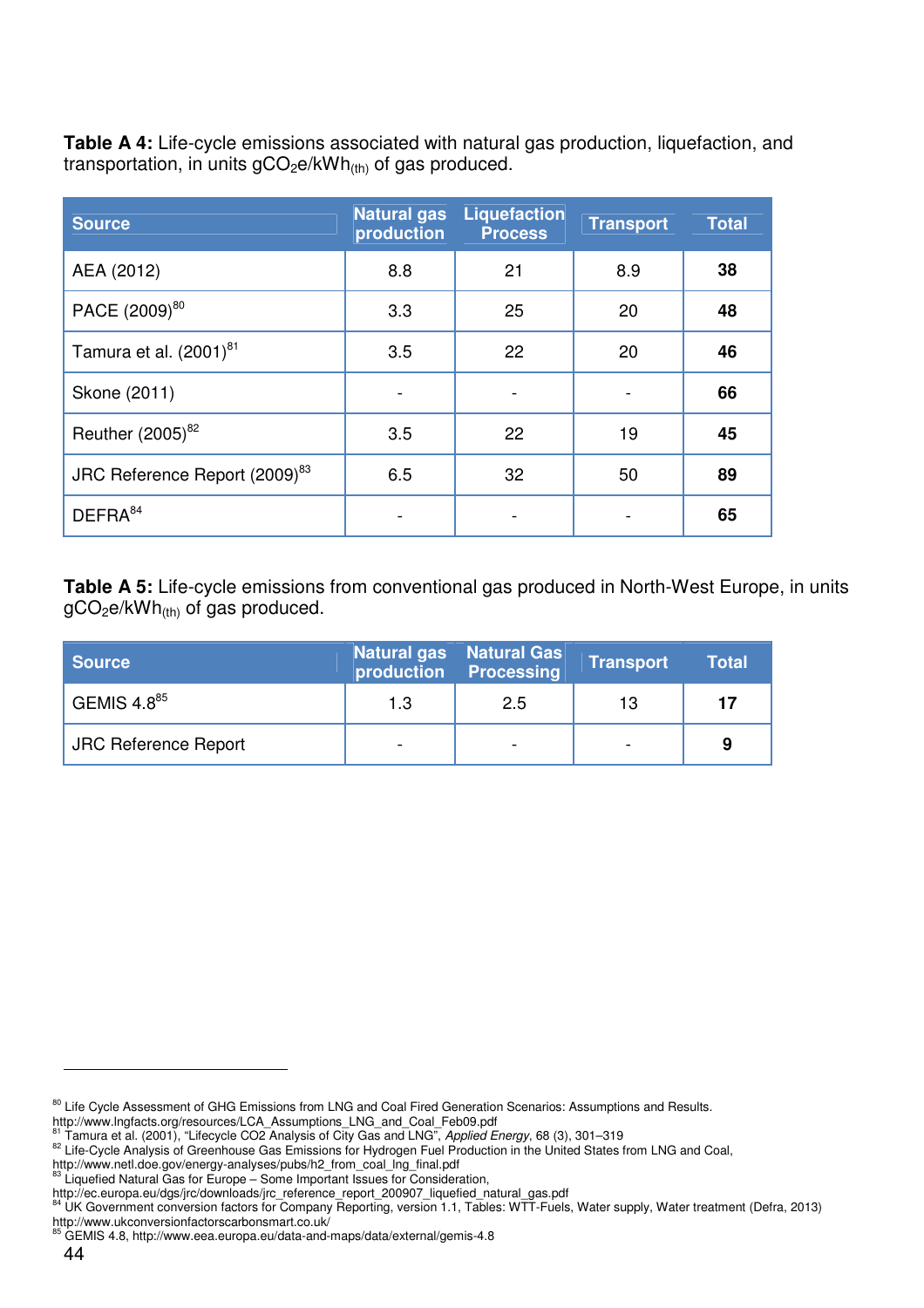**Table A 6:** Life-cycle emission for Non-EU piped gas, in units gCO<sub>2</sub>e/kWh<sub>(th)</sub> of gas produced.

| <b>Source</b>                      | <b>Natural gas</b><br>production | <b>Natural Gas</b><br><b>Processing</b> | <b>Transport</b> | <b>Total</b> |
|------------------------------------|----------------------------------|-----------------------------------------|------------------|--------------|
| Lechtenböhmer <sup>86</sup> (2005) |                                  |                                         |                  | 42           |
| Lechtenböhmer (2005)               |                                  |                                         |                  | 80           |
| GEMIS 4.8                          | 3                                | 10                                      | 59               | 72           |
| JRC Reference Report (2009)        |                                  |                                         |                  | 80           |

Table A 7: Life-cycle emissions from coal for electricity production, in units of gCO<sub>2</sub>e/kWh<sub>(e)</sub>.

| <b>Source</b>                              | Life-cycle<br><b>Emissions</b> |
|--------------------------------------------|--------------------------------|
| Koornneef et al. <sup>87</sup> (2008)      | 837                            |
| Koornneef et al. (2008)                    | 1092                           |
| Whitaker et al. <sup>88</sup> (2012)       | 890                            |
| Whitaker et al. (2012)                     | 1130                           |
| DUKES (2012) and Defra<br>emission factors | 1047                           |

<sup>86</sup> Greenhouse Gas Emissions from the Russian Natural Gas Export Pipeline System , Wuppertal Institute,

http://wupperinst.org/uploads/tx\_wupperinst/1203-report-en.pdf<br><sup>87</sup> Koornneef et al. (2008), "Life cycle assessment of a pulverized coal power plant with post-combustion capture, transport and storage of CO2",

*International Journal of Greenhouse Gas Control*, 2(4), 448-476<br><sup>88</sup> Whitaker et al. (2012), "Life Cycle Greenhouse Gas Emissions of Coal-Fired Electricity Generation Systematic Review and Harmonization", Journal of Industrial Ecology, 16 (S53-S72)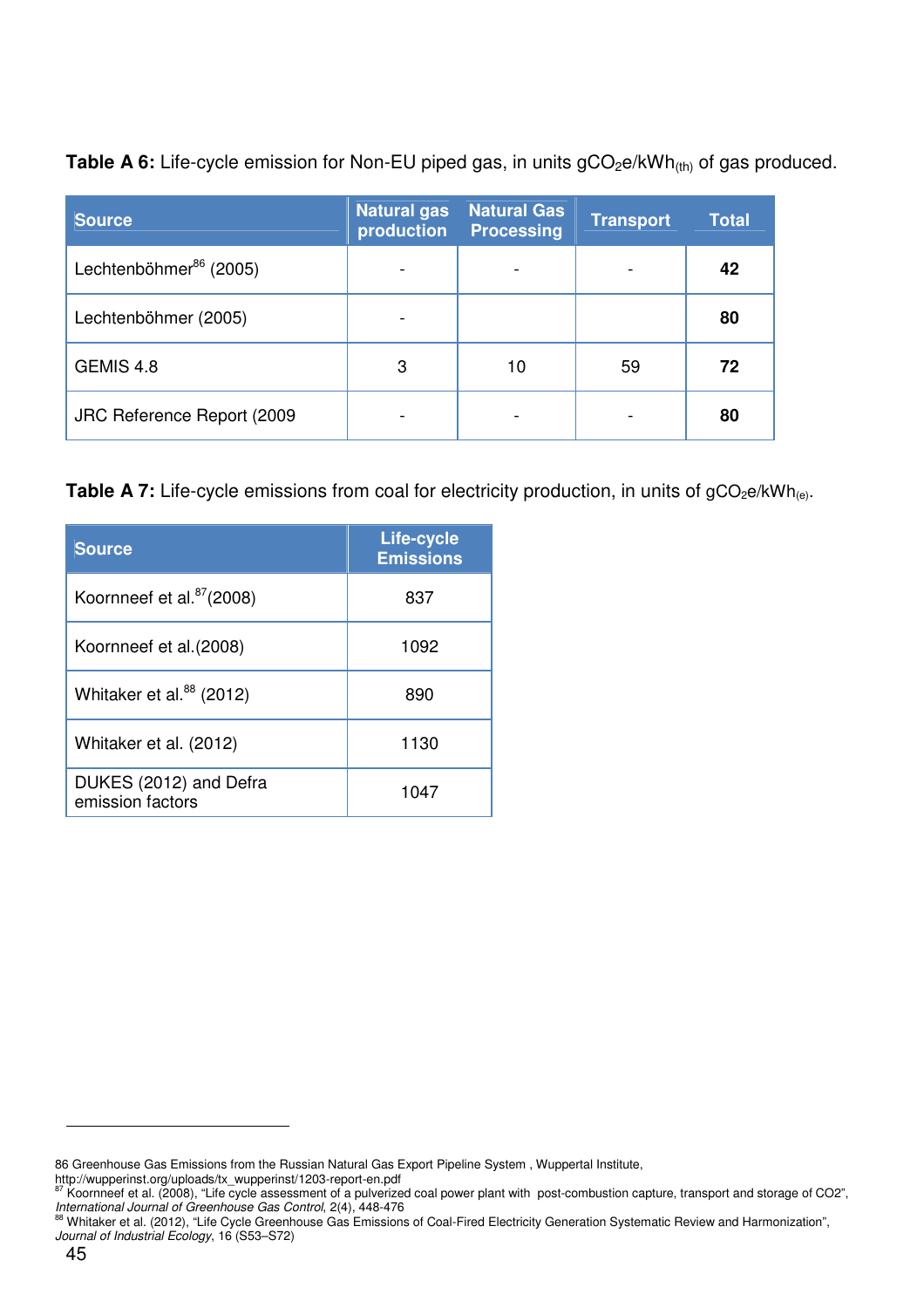# **Appendix D: Scenario calculations**

**Table A 8**: Emissions from pre-production and processing, assuming the methane released during flowback is 100% vented, including Howarth et al. (2011) Haynesville data.

| Emissions (tCO <sub>2</sub> e/Well)              |                                     |                |                 |             |               |                |  |  |
|--------------------------------------------------|-------------------------------------|----------------|-----------------|-------------|---------------|----------------|--|--|
|                                                  | Pre-production emissions assumption | <b>Maximum</b> | 95th percentile | <b>Mean</b> | <b>Median</b> | 5th percentile |  |  |
| <b>Stage</b>                                     |                                     |                |                 |             |               |                |  |  |
| Site Preparation                                 |                                     | 360            | 351             | 208         | 229           | 36             |  |  |
| Drilling and Hydraulic Fracturing                |                                     | 1790           | 1681            | 877         | 711           | 352            |  |  |
| <b>Well Completion</b>                           |                                     | 204680         | 137015          | 35699       | 12191         | 7983           |  |  |
| Water/Wastewater Transport and Treatment         |                                     | 21             | 21              | 21          | 21            | 21             |  |  |
| Chemicals                                        |                                     | 300            | 300             | 300         | 300           | 300            |  |  |
| <b>Pre-production Total</b>                      |                                     | 207151         | 139368          | 37104       | 13452         | 8691           |  |  |
|                                                  | <b>Productivity</b>                 |                |                 |             |               |                |  |  |
|                                                  | <b>High</b>                         | 14150          | 14150           | 14150       | 14150         | 14150          |  |  |
|                                                  | <b>Central</b>                      | 8490           | 8490            | 8490        | 8490          | 8490           |  |  |
|                                                  | Low                                 | 5660           | 5660            | 5660        | 5660          | 5660           |  |  |
|                                                  |                                     |                |                 |             |               |                |  |  |
| Emissions Intensity (gCO <sub>2</sub> e/kWh(th)) |                                     |                |                 |             |               |                |  |  |
|                                                  | <b>Productivity</b>                 |                |                 |             |               |                |  |  |
|                                                  | <b>High</b>                         | 137            | 95              | 32          | 17            | 14             |  |  |
|                                                  | <b>Central</b>                      | 222            | 153             | 47          | 23            | 18             |  |  |
|                                                  | Low                                 | 329            | 224             | 66          | 30            | 22             |  |  |

Table A 9: Emissions from pre-production and processing, assuming the methane released during flowback is 100% vented, excluding Howarth et al. (2011) Haynesville data.

| Emissions (tCO <sub>2</sub> e/Well)              |                                     |                |                 |             |               |                |  |  |
|--------------------------------------------------|-------------------------------------|----------------|-----------------|-------------|---------------|----------------|--|--|
|                                                  | Pre-production emissions assumption | <b>Maximum</b> | 95th percentile | <b>Mean</b> | <b>Median</b> | 5th percentile |  |  |
| <b>Stage</b>                                     |                                     |                |                 |             |               |                |  |  |
| Site Preparation                                 |                                     | 360            | 351             | 208         | 229           | 36             |  |  |
| Drilling and Hydraulic Fracturing                |                                     | 1790           | 1681            | 877         | 711           | 352            |  |  |
| <b>Well Completion</b>                           |                                     | 35518          | 29439           | 14576       | 11664         | 7963           |  |  |
| Water/Wastewater Transport and Treatment         |                                     | 21             | 21              | 21          | 21            | 21             |  |  |
| Chemicals                                        |                                     | 300            | 300             | 300         | 300           | 300            |  |  |
| <b>Pre-production Total</b>                      |                                     | 37989          | 31792           | 15982       | 12925         | 8672           |  |  |
|                                                  | <b>Productivity</b>                 |                |                 |             |               |                |  |  |
|                                                  | <b>High</b>                         | 14150          | 14150           | 14150       | 14150         | 14150          |  |  |
|                                                  | <b>Central</b>                      | 8490           | 8490            | 8490        | 8490          | 8490           |  |  |
|                                                  | Low                                 | 5660           | 5660            | 5660        | 5660          | 5660           |  |  |
|                                                  |                                     |                |                 |             |               |                |  |  |
| Emissions Intensity (gCO <sub>2</sub> e/kWh(th)) |                                     |                |                 |             |               |                |  |  |
|                                                  | <b>Productivity</b>                 |                |                 |             |               |                |  |  |
|                                                  | <b>High</b>                         | 32             | 28              | 19          | 17            | 14             |  |  |
|                                                  | <b>Central</b>                      | 48             | 42              | 25          | 22            | 18             |  |  |
|                                                  | Low                                 | 68             | 58              | 33          | 29            | 22             |  |  |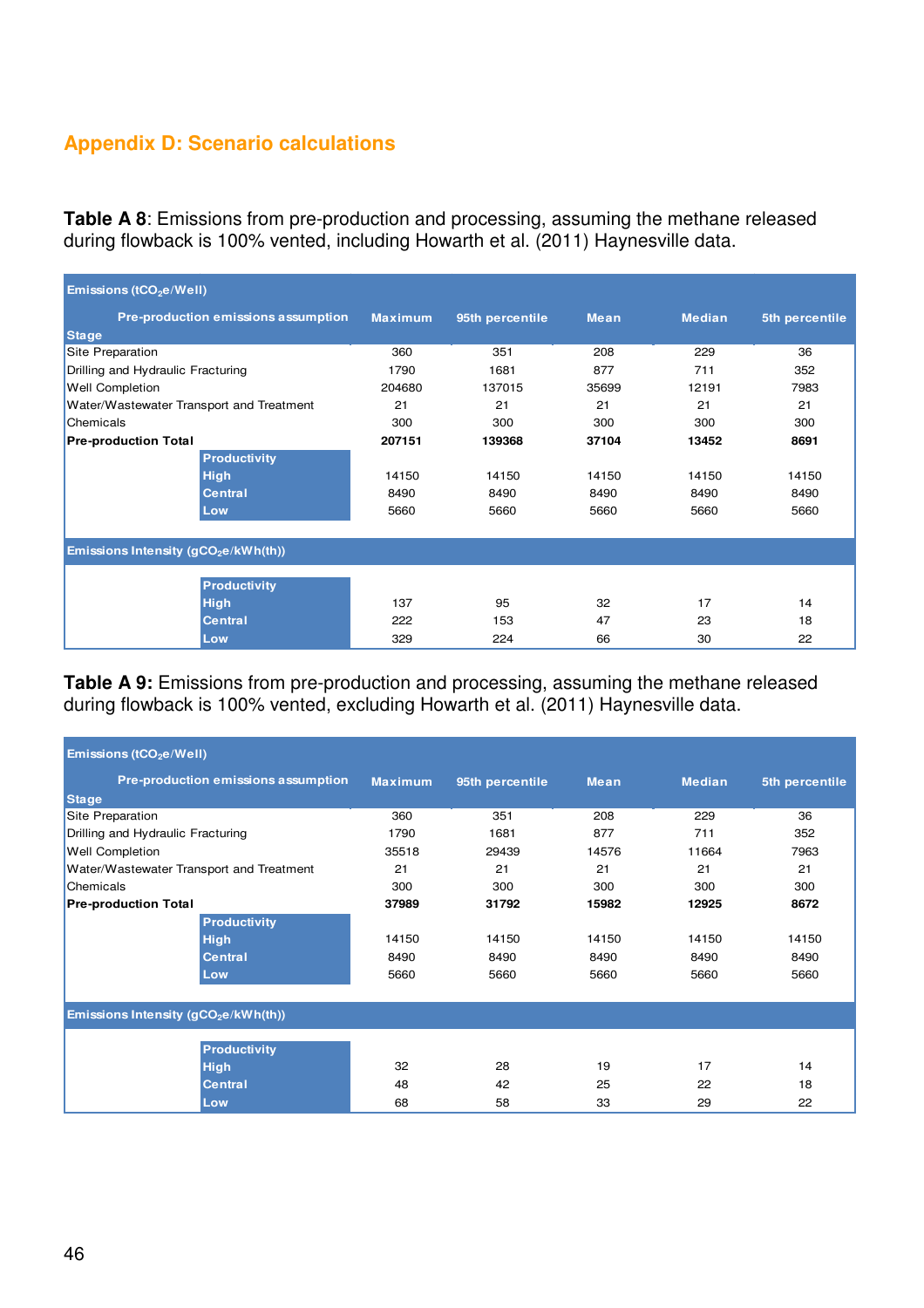Table A 10: Emissions from pre-production and processing, assuming the methane released during flowback is 90% captured and flared, including Howarth et al. (2011) Haynesville data.

| Emissions (tCO <sub>2</sub> e/Well)              |                                     |                |                 |             |               |                |
|--------------------------------------------------|-------------------------------------|----------------|-----------------|-------------|---------------|----------------|
|                                                  | Pre-production emissions assumption | <b>Maximum</b> | 95th percentile | <b>Mean</b> | <b>Median</b> | 5th percentile |
| <b>Stage</b>                                     |                                     |                |                 |             |               |                |
| Site Preparation                                 |                                     | 360            | 351             | 208         | 229           | 36             |
| Drilling and Hydraulic Fracturing                |                                     | 1790           | 1681            | 877         | 711           | 352            |
| <b>Well Completion</b>                           |                                     | 48929          | 32745           | 8531        | 2914          | 1908           |
| Water/Wastewater Transport and Treatment         |                                     | 21             | 21              | 21          | 21            | 21             |
| Chemicals                                        |                                     | 300            | 300             | 300         | 300           | 300            |
| <b>Pre-production Total</b>                      |                                     | 51400          | 35098           | 9937        | 4175          | 2617           |
|                                                  | <b>Productivity</b>                 |                |                 |             |               |                |
|                                                  | <b>High</b>                         | 14150          | 14150           | 14150       | 14150         | 14150          |
|                                                  | <b>Central</b>                      | 8490           | 8490            | 8490        | 8490          | 8490           |
|                                                  | Low                                 | 5660           | 5660            | 5660        | 5660          | 5660           |
|                                                  |                                     |                |                 |             |               |                |
| Emissions Intensity (gCO <sub>2</sub> e/kWh(th)) |                                     |                |                 |             |               |                |
|                                                  | <b>Productivity</b>                 |                |                 |             |               |                |
|                                                  | <b>High</b>                         | 41             | 30              | 15          | 11            | 10             |
|                                                  | <b>Central</b>                      | 62             | 45              | 19          | 13            | 11             |
|                                                  | Low                                 | 88             | 63              | 24          | 15            | 13             |

**Table A 11:** Emissions from pre-production and processing, assuming the methane released during flowback is 90% captured and flared, excluding Howarth et al. (2011) Haynesville data.

| Emissions (tCO <sub>2</sub> e/Well)      |                                                  |                |                 |             |               |                |  |
|------------------------------------------|--------------------------------------------------|----------------|-----------------|-------------|---------------|----------------|--|
|                                          | Pre-production emissions assumption              | <b>Maximum</b> | 95th percentile | <b>Mean</b> | <b>Median</b> | 5th percentile |  |
| <b>Stage</b>                             |                                                  |                |                 |             |               |                |  |
| Site Preparation                         |                                                  | 360            | 351             | 208         | 229           | 36             |  |
| Drilling and Hydraulic Fracturing        |                                                  | 1790           | 1681            | 877         | 711           | 352            |  |
| <b>Well Completion</b>                   |                                                  | 8469           | 7023            | 3482        | 2788          | 1904           |  |
| Water/Wastewater Transport and Treatment |                                                  | 21             | 21              | 21          | 21            | 21             |  |
| Chemicals                                |                                                  | 300            | 300             | 300         | 300           | 300            |  |
| <b>Pre-production Total</b>              |                                                  | 10940          | 9376            | 4887        | 4049          | 2612           |  |
|                                          | <b>Productivity</b>                              |                |                 |             |               |                |  |
|                                          | <b>High</b>                                      | 14150          | 14150           | 14150       | 14150         | 14150          |  |
|                                          | <b>Central</b>                                   | 8490           | 8490            | 8490        | 8490          | 8490           |  |
|                                          | Low                                              | 5660           | 5660            | 5660        | 5660          | 5660           |  |
|                                          |                                                  |                |                 |             |               |                |  |
|                                          | Emissions Intensity (gCO <sub>2</sub> e/kWh(th)) |                |                 |             |               |                |  |
|                                          |                                                  |                |                 |             |               |                |  |
|                                          | <b>Productivity</b>                              |                |                 |             |               |                |  |
|                                          | <b>High</b>                                      | 16             | 15              | 12          | 11            | 10             |  |
|                                          | <b>Central</b>                                   | 20             | 18              | 14          | 13            | 11             |  |
|                                          | Low                                              | 26             | 23              | 16          | 15            | 13             |  |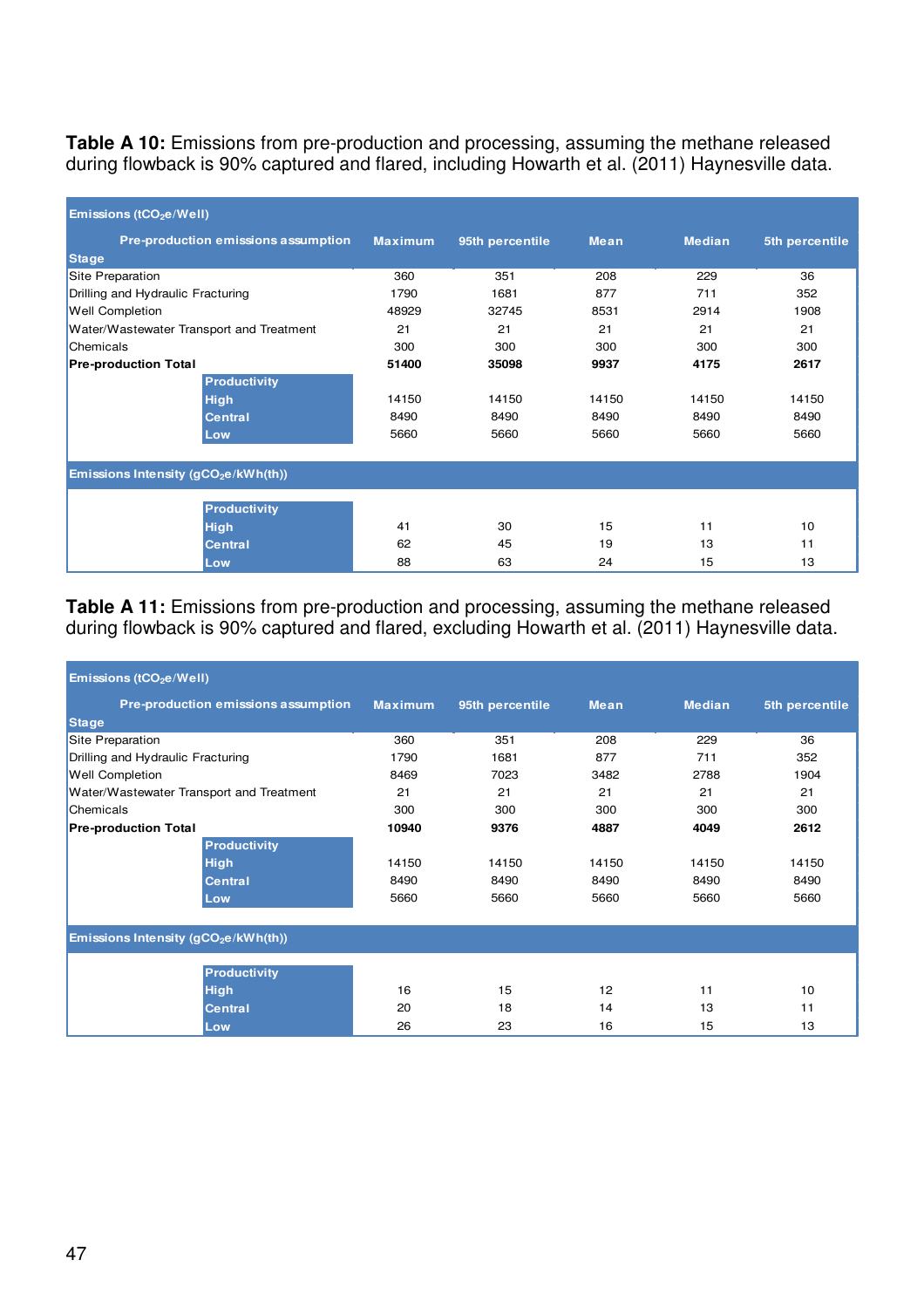**Table A 12:** Emissions from pre-production and processing, assuming the methane released during flowback is 90% captured and injected into the gas grid, including Howarth et al. (2011) Haynesville data.

| Emissions (tCO <sub>2</sub> e/Well)              |                                     |                |                 |             |               |                |
|--------------------------------------------------|-------------------------------------|----------------|-----------------|-------------|---------------|----------------|
|                                                  | Pre-production emissions assumption | <b>Maximum</b> | 95th percentile | <b>Mean</b> | <b>Median</b> | 5th percentile |
| <b>Stage</b>                                     |                                     |                |                 |             |               |                |
| Site Preparation                                 |                                     | 360            | 351             | 208         | 229           | 36             |
| Drilling and Hydraulic Fracturing                |                                     | 1790           | 1681            | 877         | 711           | 352            |
| <b>Well Completion</b>                           |                                     | 40936          | 27403           | 7140        | 2438          | 1597           |
| Water/Wastewater Transport and Treatment         |                                     | 21             | 21              | 21          | 21            | 21             |
| Chemicals                                        |                                     | 300            | 300             | 300         | 300           | 300            |
| <b>Pre-production Total</b>                      |                                     | 43407          | 29756           | 8546        | 3699          | 2305           |
|                                                  | <b>Productivity</b>                 |                |                 |             |               |                |
|                                                  | <b>High</b>                         | 14150          | 14150           | 14150       | 14150         | 14150          |
|                                                  | <b>Central</b>                      | 8490           | 8490            | 8490        | 8490          | 8490           |
|                                                  | Low                                 | 5660           | 5660            | 5660        | 5660          | 5660           |
|                                                  |                                     |                |                 |             |               |                |
| Emissions Intensity (gCO <sub>2</sub> e/kWh(th)) |                                     |                |                 |             |               |                |
|                                                  | <b>Productivity</b>                 |                |                 |             |               |                |
|                                                  | <b>High</b>                         | 36             | 27              | 14          | 11            | 10             |
|                                                  | <b>Central</b>                      | 54             | 39              | 18          | 13            | 11             |
|                                                  | Low                                 | 76             | 55              | 22          | 14            | 12             |

Table A 13: Emissions from pre-production and processing, assuming the methane released during flowback is 90% captured and injected into the gas grid, excluding Howarth et al. (2011) Haynesville data.

| Emissions (tCO <sub>2</sub> e/Well)              |                                     |                |                 |             |               |                |
|--------------------------------------------------|-------------------------------------|----------------|-----------------|-------------|---------------|----------------|
|                                                  | Pre-production emissions assumption | <b>Maximum</b> | 95th percentile | <b>Mean</b> | <b>Median</b> | 5th percentile |
| <b>Stage</b>                                     |                                     |                |                 |             |               |                |
| Site Preparation                                 |                                     | 360            | 351             | 208         | 229           | 36             |
| Drilling and Hydraulic Fracturing                |                                     | 1790           | 1681            | 877         | 711           | 352            |
| <b>Well Completion</b>                           |                                     | 7104           | 5888            | 2915        | 2333          | 1593           |
| Water/Wastewater Transport and Treatment         |                                     | 21             | 21              | 21          | 21            | 21             |
| Chemicals                                        |                                     | 300            | 300             | 300         | 300           | 300            |
| <b>Pre-production Total</b>                      |                                     | 9575           | 8241            | 4321        | 3594          | 2302           |
|                                                  | <b>Productivity</b>                 |                |                 |             |               |                |
|                                                  | <b>High</b>                         | 14150          | 14150           | 14150       | 14150         | 14150          |
|                                                  | <b>Central</b>                      | 8490           | 8490            | 8490        | 8490          | 8490           |
|                                                  | Low                                 | 5660           | 5660            | 5660        | 5660          | 5660           |
|                                                  |                                     |                |                 |             |               |                |
| Emissions Intensity (gCO <sub>2</sub> e/kWh(th)) |                                     |                |                 |             |               |                |
|                                                  | <b>Productivity</b>                 |                |                 |             |               |                |
|                                                  | <b>High</b>                         | 15             | 14              | 11          | 11            | 10             |
|                                                  | <b>Central</b>                      | 19             | 17              | 13          | 12            | 11             |
|                                                  | Low                                 | 24             | 22              | 15          | 14            | 12             |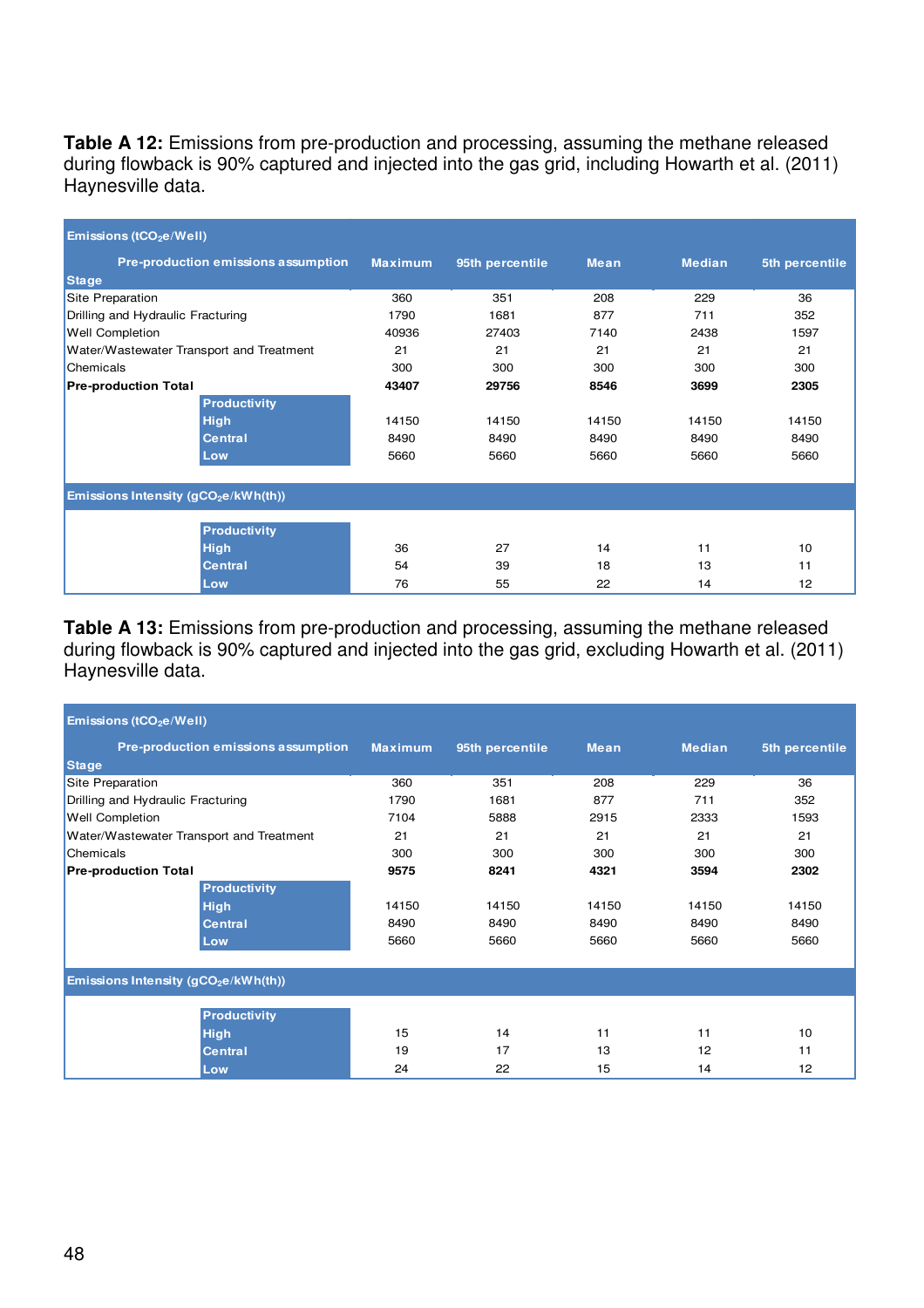**Table A 14:** Emissions from pre-production and processing, assuming the methane released during flowback is 100% captured and injected into the gas grid.

| Emissions (tCO <sub>2</sub> e/Well)              |                                     |                |                          |                          |                          |                |
|--------------------------------------------------|-------------------------------------|----------------|--------------------------|--------------------------|--------------------------|----------------|
|                                                  | Pre-production emissions assumption | <b>Maximum</b> | 95th percentile          | <b>Mean</b>              | <b>Median</b>            | 5th percentile |
| <b>Stage</b>                                     |                                     |                |                          |                          |                          |                |
| Site Preparation                                 |                                     | 360            | 351                      | 208                      | 229                      | 36             |
| Drilling and Hydraulic Fracturing                |                                     | 1790           | 1681                     | 877                      | 711                      | 352            |
| <b>Well Completion</b>                           |                                     | ٠              | $\overline{\phantom{a}}$ | $\overline{\phantom{a}}$ | $\overline{\phantom{a}}$ |                |
| Water/Wastewater Transport and Treatment         |                                     | 21             | 21                       | 21                       | 21                       | 21             |
| Chemicals                                        |                                     | 300            | 300                      | 300                      | 300                      | 300            |
| <b>Pre-production Total</b>                      |                                     | 2471           | 2353                     | 1406                     | 1261                     | 709            |
|                                                  | <b>Productivity</b>                 |                |                          |                          |                          |                |
|                                                  | <b>High</b>                         | 14150          | 14150                    | 14150                    | 14150                    | 14150          |
|                                                  | <b>Central</b>                      | 8490           | 8490                     | 8490                     | 8490                     | 8490           |
|                                                  | Low                                 | 5660           | 5660                     | 5660                     | 5660                     | 5660           |
|                                                  |                                     |                |                          |                          |                          |                |
| Emissions Intensity (gCO <sub>2</sub> e/kWh(th)) |                                     |                |                          |                          |                          |                |
|                                                  | <b>Productivity</b>                 |                |                          |                          |                          |                |
|                                                  | <b>High</b>                         | 10             | 10                       | 10                       | 10                       | 9              |
|                                                  | <b>Central</b>                      | 11             | 11                       | 10                       | 10                       | 9              |
|                                                  | Low                                 | 13             | 12                       | 11                       | 11                       | 10             |